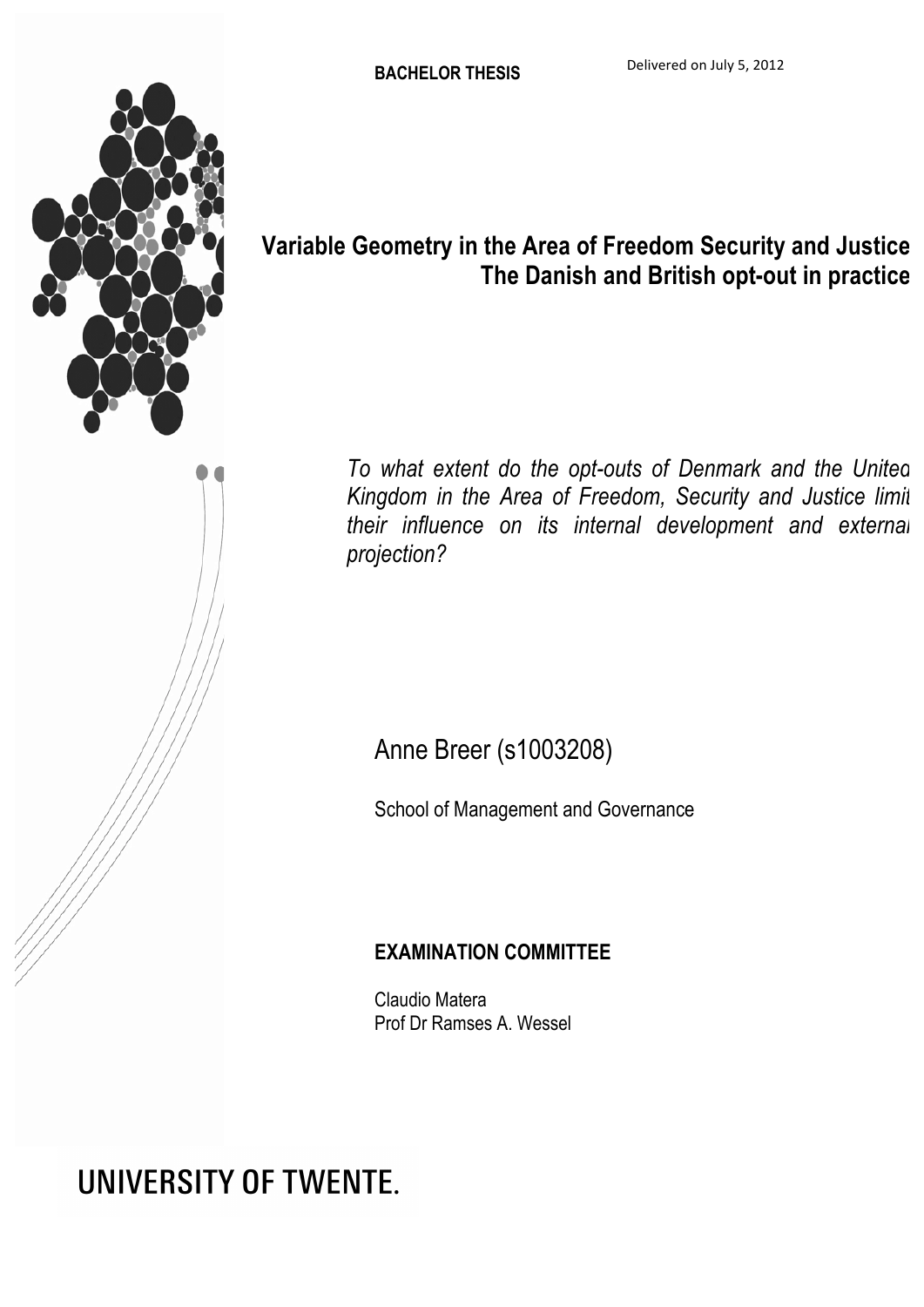#### *Abstract*

*From the establishment of the European integration in the 1950s towards the present, the EU was subject to a major modification of the loose intergovernmental project into a supranational construct, implying the willingness of its members to dedicate themselves to the transfer of national competences, hence the delegation of a great degree of their sovereignty to the Union. During the last decade, the incipient and sensitive Area of Freedom, Security and Justice turned into one of the major integration projects of the Union. Simultaneously, this has also led to differentiated integration, mirrored in the Danish, British and Irish abstention from this area. Laying the focus on the single abstaining states, the emphasis on the benefit of autonomy is held against the costs of exclusion, namely the lost influence on the policy direction and future development of the AFSJ. A Europe of varying pace, implying internal fragmentation resulting in legal disputes, constitutes the present reality under the AFSJ. As addressed in the following paper, the Danish and British opt-out position will be reflected on the internal and external dimension of the AFSJ. Not only the crosscutting nature of the two dimensions, but also the differences between the countries' opt-outs raises the question regarding the effectiveness of the entire policy area and the degree of input those outsiders retained. Especially the incorporation of the external dimension of the AFSJ adds the notion of the Union as an actor at the global stage, striving for unity. To evaluate the relation between the internal differentiated cooperation and external embodiment of the EU, the limits and possibilities of each opt-out is analysed and evaluated on the degree of influence and benefit, the countries maintained.*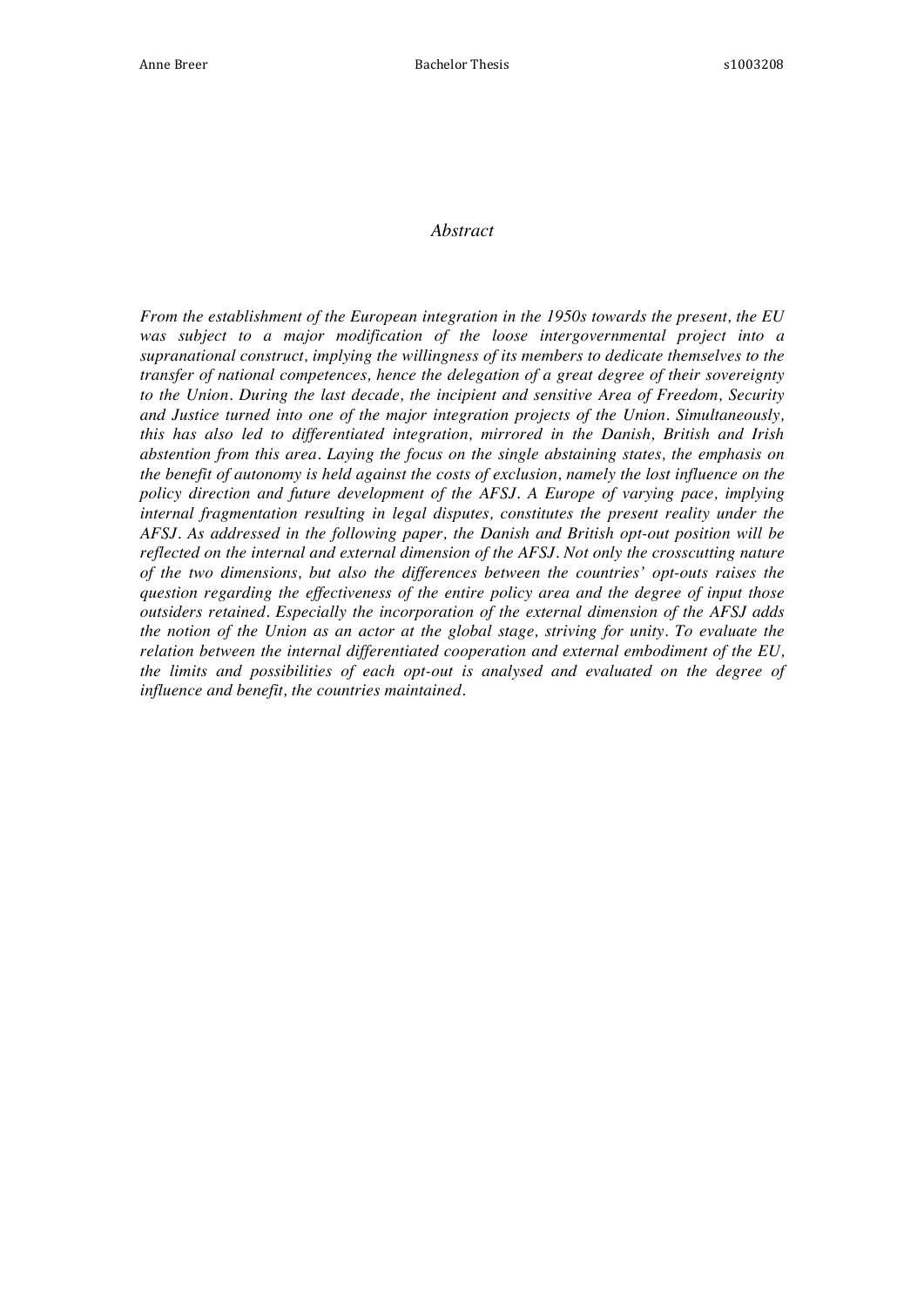### *List of Abbreviations*

| <b>ADS</b>     | <b>Approved Destination Status</b>                    |
|----------------|-------------------------------------------------------|
| <b>AFSJ</b>    | Area of Freedom Security and Justice                  |
| <b>ATV</b>     | Airport Transit Visa                                  |
| <b>CTA</b>     | Common Travel Area                                    |
| EAW            | European Arrest Warrant                               |
| EC             | <b>European Communities</b>                           |
| ECJ            | European Court of Justice                             |
| EU             | European Union                                        |
| <b>EUROSUR</b> | European Border Surveillance System                   |
| <b>MEP</b>     | Members of the European Parliament                    |
| OLP            | Ordinary Legislative Procedure                        |
| <b>SIS</b>     | Schengen Information System                           |
| TEU            | Treaty Establishing the European Union                |
| <b>TFEU</b>    | Treaty on the Functioning of the European Union       |
| UK             | United Kingdom                                        |
| <b>UN</b>      | <b>United Nations</b>                                 |
| <b>US</b>      | <b>United States of America</b>                       |
| <b>UNTOC</b>   | United Nations Convention against transnational Crime |
| <b>VIS</b>     | Visa Information System                               |
| <b>VWP</b>     | Visa Waiver Program                                   |
| QMV            | Qualified Majority Voting                             |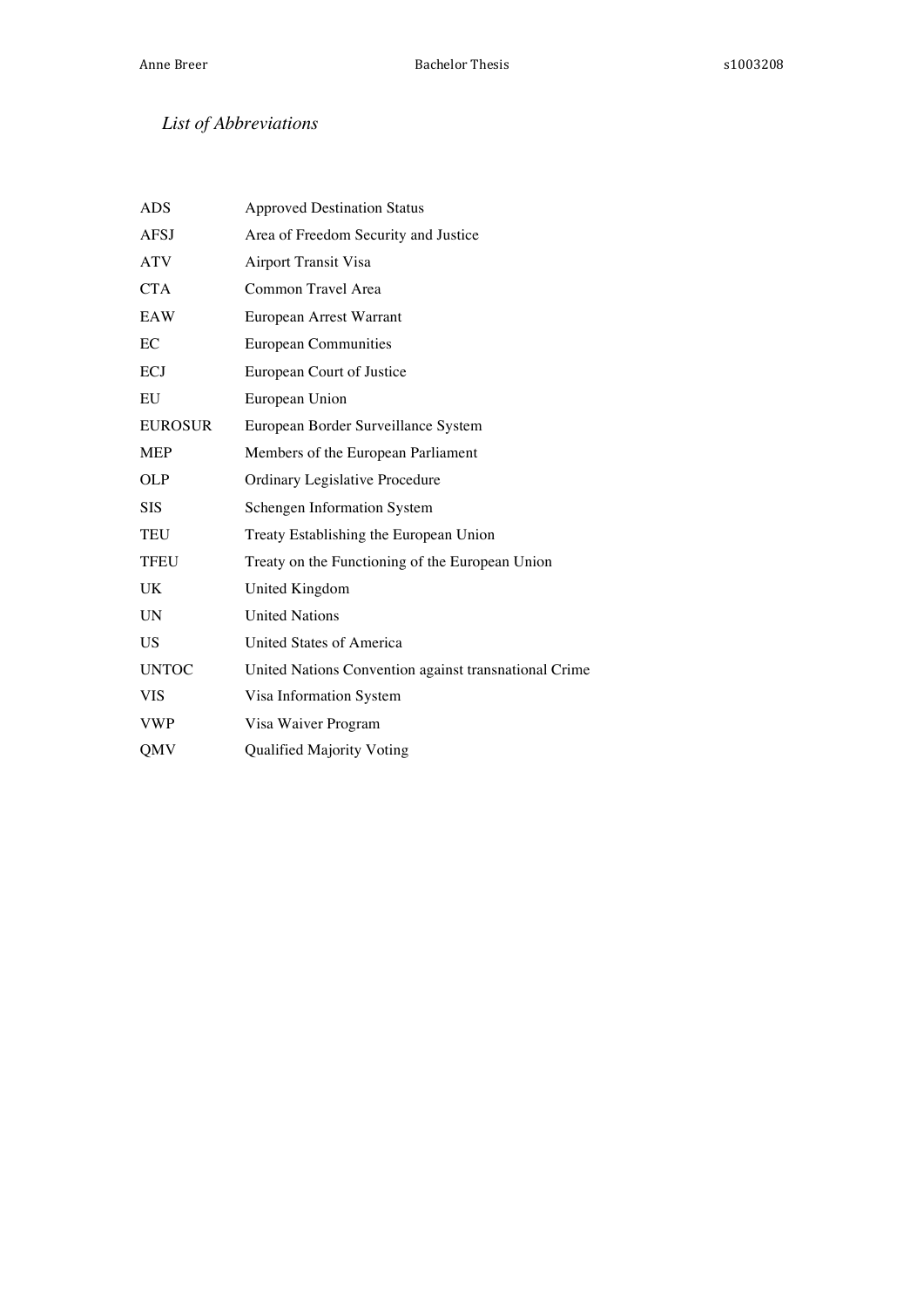#### Table of Content

|    | Cover Sheet<br>Abstract<br>List of Abbreviations                                          |    |
|----|-------------------------------------------------------------------------------------------|----|
| 1. | Introduction and Outline                                                                  |    |
| 2. | The Methodology                                                                           |    |
| 3. | The Theoretical Framework                                                                 |    |
|    | 3.1.<br>Definition of Variable Geometry                                                   | 4  |
|    | Definition of Influence<br>3.2.                                                           | 4  |
|    | 3.3.<br>Related Theories - The Integration Dilemma Assumption                             | 5  |
| 4. | Variable Geometry in the Area of Freedom, Security and Justice                            | 5  |
|    | 4.1.<br>The British opt-out                                                               | 8  |
|    | 4.1.1.<br>The British opt-out - Pre Lisbon                                                | 8  |
|    | The British opt-out - Post Lisbon<br>4.1.2.                                               | 10 |
|    | 4.2.<br>The Danish opt-out                                                                | 10 |
|    | 4.3.<br>Conclusion                                                                        | 13 |
| 5. | Internal Implications: The Danish and British opt-outs in practice                        | 14 |
|    | 5.1.<br>The EU Visa and Asylum Policy                                                     | 15 |
|    | 5.1.1.<br>Short-stay Visa                                                                 | 15 |
|    | 5.1.2.<br>The Visa Information System                                                     | 16 |
|    | 5.1.3.<br>The Schengen Information System                                                 | 17 |
|    | 5.1.4.<br>The Dublin System                                                               | 17 |
|    | 5.2.<br>The Danish and British participation in the AFSJ Agencies                         | 18 |
|    | 5.2.1.<br>Eurojust                                                                        | 18 |
|    | 5.2.1.1. The European Arrest Warrant System                                               |    |
|    | 5.2.2.<br>Europol                                                                         | 20 |
|    | <b>FRONTEX</b><br>5.2.3.                                                                  | 20 |
|    | Conclusion<br>5.3                                                                         | 22 |
|    | 6. External Implications of the Danish and British opt-outs: Relations with 3rd countries | 23 |
|    | 6.1.<br>The European Neighbourhood Policy                                                 | 24 |
|    | 6.1.1. Readmission Agreements                                                             | 24 |
|    | 6.1.2. Visa Facilitation Agreements                                                       | 25 |
|    | 6.2.<br><b>International Agreements</b>                                                   | 25 |
|    | 6.2.1.<br><b>Association Agreements</b>                                                   | 25 |
|    | 6.2.1.1. Mixed Agreements                                                                 | 26 |
|    | 6.2.2.<br>The Visa Waiver Program                                                         | 26 |
|    | 6.2.3.<br><b>Approved Destination Status Agreements</b>                                   | 27 |
|    | 6.2.4.<br>The Splitting of Decisions                                                      | 27 |
|    | Conclusion<br>6.3                                                                         | 28 |
| 7. | <b>General Conclusion</b>                                                                 | 29 |
|    | Bibliography                                                                              |    |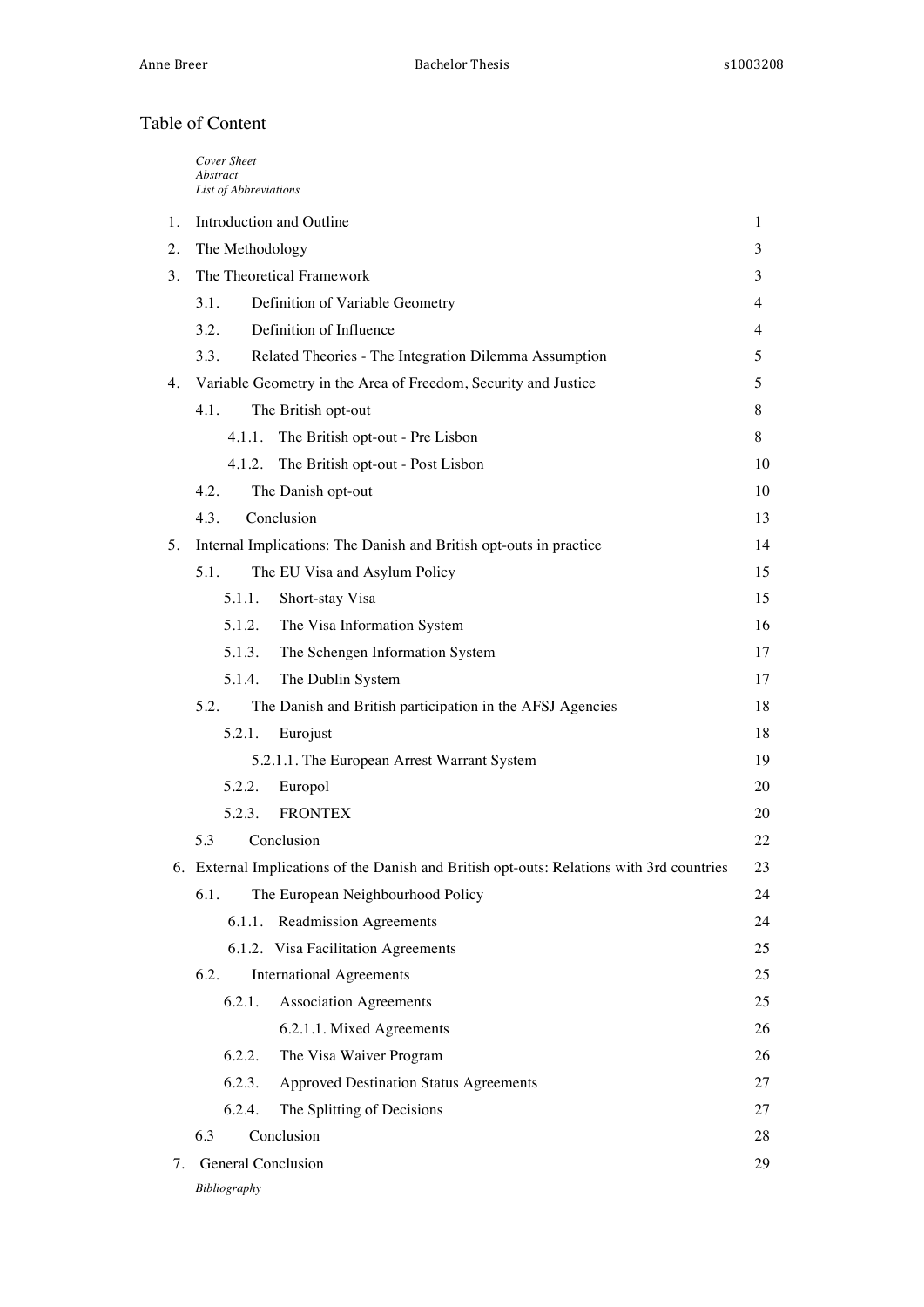#### 1. Introduction and Outline

*Resolved to continue the process of creating an ever closer Union among the peoples of Europe, in which decisions are taken as closely as possible to the citizen in accordance with the principle of subsidiarity.1*

The quote stated above, derived from the Preamble of the Treaty Establishing the European Union, manifests the major goal of the Union: cooperation, convergence and harmonization through the creation of an 'ever closer Union' for the benefit of its citizens. Moreover, and because of its outstanding nature, also the relatively new policy field on the Area of Freedom, Security and Justice of the EU, is mentioned in the Preamble where it is held that the Union is *"Resolved to facilitate the free movement of persons, while ensuring the safety and security of their peoples, by establishing an area of freedom, security and justice, in accordance with the provisions of this Treaty and of the Treaty on the Functioning of the European Union."<sup>2</sup>*

Revising those significant quotes, promoting further integration and unity, questions and doubts arise related to those ambitious goals: How much sovereignty can states transfer to the Union? Is an ever-closer Union in the AFSJ even possible or do some states have to be left behind? Is an abstention of some countries for the sake of efficiency mandatory? Those questions circulate around the problem of a closer Union versus differentiated integration. Moreover, the logic of integration that can lead to harmonization clashes directly with the demand for national flexibility and opt-outs. The Union, facing obstacles to combine the interest of all 27 member states under one common umbrella has to rethink its future direction: towards closer convergence or the exclusion of some members, voluntarily or nonvoluntarily.

The AFSJ constitutes a prime example of such a rational rethinking. As Fletcher points out, this policy area, combining domestic security and criminal cross-border issues, is experiencing a demand for credibility and solidarity. However, while some Member States participate fully in the activities of the Union in this policy area, some participate only partly and others have dropped out completely.<sup>3</sup> This process can be summarized by the term 'Variable Geometry', a concept, similar but distinguishable from the notion of 'Multi-speed Europe' and 'Europe a la carte'.<sup>4</sup> Due to the sensitivity of national security, justice and rights regarding the freedom of its citizens, the policy field of the AFSJ is standing out of the usual policy pattern: the Union grants the UK, Ireland and Denmark a special position on adoption and cooperation in this policy area. Variable Geometry in relation to the AFSJ describes a situation, unique in the context of the European integration process, whereby Denmark, the UK and Ireland have decided, in principle, not to participate in. For this reason, new concerns arise, regarding the impact of such a special position for Denmark, Ireland and the UK, but also for the overall perception of the EU as an unified actor at the global stage: does standing out necessarily imply being left out? Do Denmark, Ireland and the UK play any role in the policy development of the AFSJ? Do they even participate, and if yes, what is the legal basis for those actions? How is this action compatible in relation to  $3<sup>rd</sup>$  countries, not members to the Union?

In conclusion, those questions posed by the opt-out of those member States build up to the research question of this study, concerning the possible trade-off between influence and autonomy, resulting from Variable Geometry: *To what extent do the opt-outs of Denmark and the United Kingdom in the Area of Freedom Security and Justice limit their influence on* 

<sup>&</sup>lt;sup>1</sup> Preamble. TEU (2009).

<sup>&</sup>lt;sup>2</sup> Preamble. TEU (2009).

<sup>&</sup>lt;sup>3</sup> Fletcher, M. (2009). Schengen, the European Court of Justice and Flexibility under the Lisbon Treaty: Balancing the United Kingdoms' Opt-Outs. *European Constitutional Law Review*, pp. 71-89.

<sup>&</sup>lt;sup>4</sup> As further described in section 3.1. of this paper.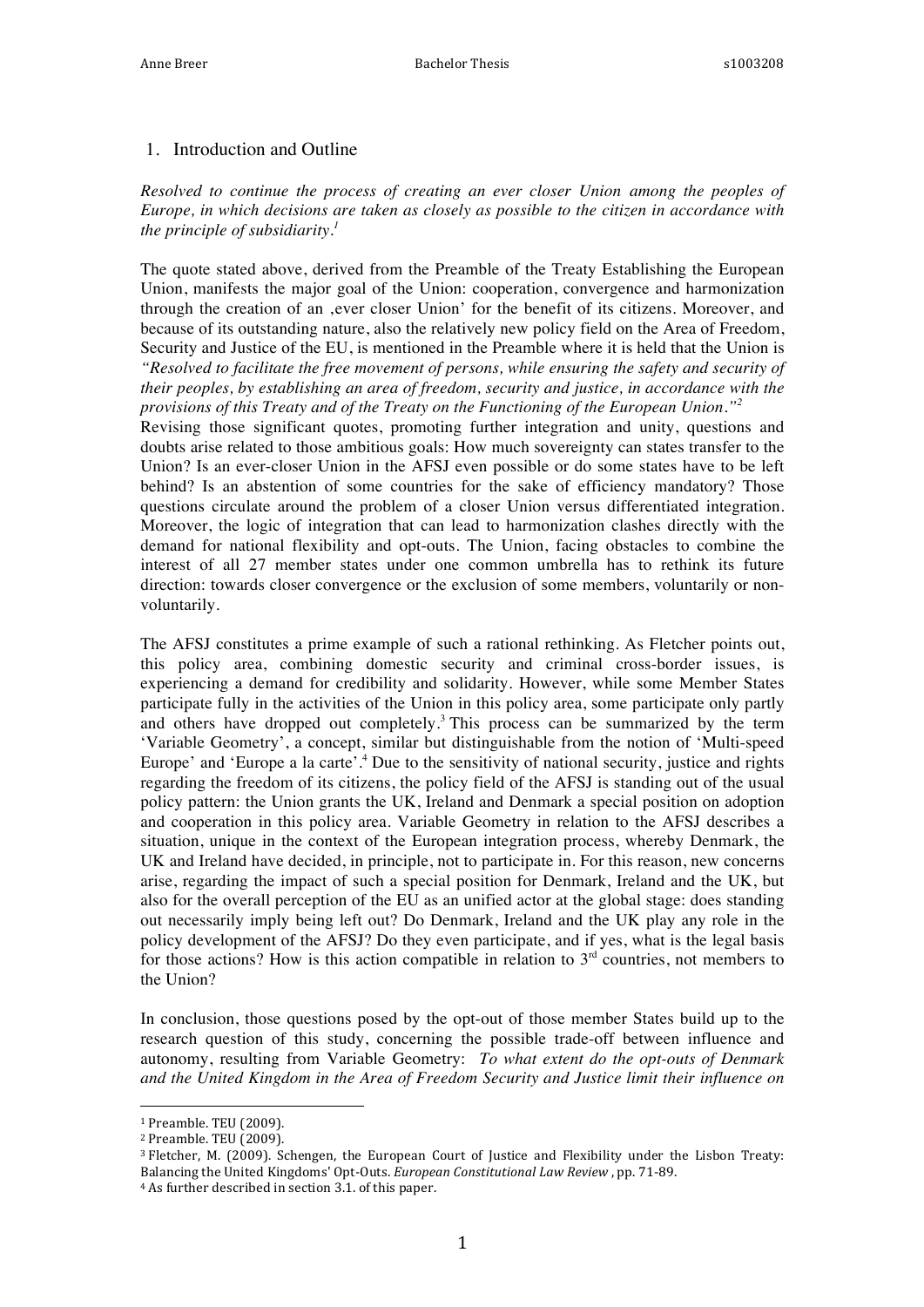*its internal development and external projection?* The idea of an implied loss of influence due to the reclamation of autonomy seems to be a straightforward concept. Nevertheless, the reality is more nuanced than that and this hypothesis does not capture the entire picture. Moreover, the concept of the autonomy-influence trade-off in international organizations, especially the European Union and its fragmented integration, became a crucial field of research for many scholars.

Thus the available literature on this topic is immense, but not united on this question. One of the most prolific scholars in this field is Rebecca Adler-Nissen, who published several articles, dealing with the Variable Geometry and especially the Danish position under the AFSJ. In a particularly interesting article, this author predicts through the cross-validation of interviews with EU officials from all member states, that the opt-outs do not diminish a countries influence under the AFSJ.<sup>5</sup> The incentive for Adler-Nissens' study gave an article by Olsen and Pilegaard, who predict that a loss of influence is not necessarily the result of opting-out of Union policies.<sup>6</sup> Lindhal and Naurin come in their article to the same prediction as Adler-Nissen.<sup>7</sup> Those two authors focus more on the direct impact on the status of a diplomat from an opt-out country in Brussels. Their study results in a rejection of the assumption that opting-out also implies exclusion from the decision-making process in the  $EU.<sup>8</sup>$ 

The large number of researchers that came to a different conclusion is not ignorable. One of them is Helen Wallace, who states in her article that an opt-out gives immunity from disliked EU legislations, but also diminishes those countries' influence on the legislation process.<sup>9</sup> According to this article, an opt-out leads directly to a loss of influence. Mauritzen and Wivel come to the same conclusion in their book, implying an influence loss through a precedent loss of voting rights, created through the opt-out and exclusion from the decision-making process.<sup>10</sup> On top of this, Warleigh predicts that the positive aspect of flexible integration is the implied abstention from disliked EU legislation. Nevertheless, according to Warleigh, the concept also features the negative aspect of a ban of the country from the 'concentric inner circle' of the Union, positioning itself into an 'outer group' attributed with less decisionmaking power than the intimate inner group. $11$ 

As it emerges from the literature review, the sentiments of the scholars are split between the weighting power of the positive and the negative aspects of an opt-out. Whether the negative effect of the Variable Geometry outweighs the positive ones is difficult to define. For this reason, the aim of this paper is to depart from the theoretical predictions and hypothesis towards an outline of the practical reality and the application of the opt-outs. The relationship between opting-out and being left behind at the policy negotiations by the other EU member states as well as opt-in possibilities, circumventing the opt-out will be the focus of this paper.

To answer the Research Question, this paper will be structured in the following manner. Firstly, some major empirical choices and steps will be explained. Secondly, the  $3<sup>rd</sup>$  Chapter deals with the theoretical framework of this paper. The  $4<sup>th</sup>$  Chapter defines the Variable Geometry in the AFSJ, its historical development and manifestation in the Treaties. The sub-

<sup>&</sup>lt;sup>5</sup> Adler-Nisse, R. (2009). Behind the Scenes of Differentiated Integration: Circumventing Opt-Outs in Justice and Home Affairs. *Journal of European Public Policy* , 16 (1), pp-. 62-80. (p.68).

<sup>&</sup>lt;sup>6</sup> Olsen, Pilegaard (2005). The Cost of Non-Europe? Denmark and the Common Defence and Security Policy. *European Security,* 14 (3), pp. 339-360. (p.355).

<sup>7</sup> Naurin, D. Lindhal, R. (2010). Out in the Cold: Flexible Integration and the Status of Euro opt-outs. *European Union Politics* , pp. 485-509.

<sup>&</sup>lt;sup>8</sup> Naurin, D. Lindhal, R. (2010). Out in the Cold: Flexible Integration and the Status of Euro opt-outs. *European Union Politics*, pp. 485-509. (p.491).

<sup>&</sup>lt;sup>9</sup> Wallace. (1997). At Odds with Europe. *Political Studies* , 45 (4), pp. 677-688. (p.682).

<sup>&</sup>lt;sup>10</sup> Mouritzen, H. Wivel, A. (2005). *The Geopolitics of Euro-Atlantic Integration*. Routledge. (p.36).

<sup>&</sup>lt;sup>11</sup> Warleigh A, (2002). Towards network democracy? The potential of flexible integration, in: Farrel M, Fella S and Newman M (eds) European Integration in the 21st Century. Unity in Diversity? London: Sage. (p.108).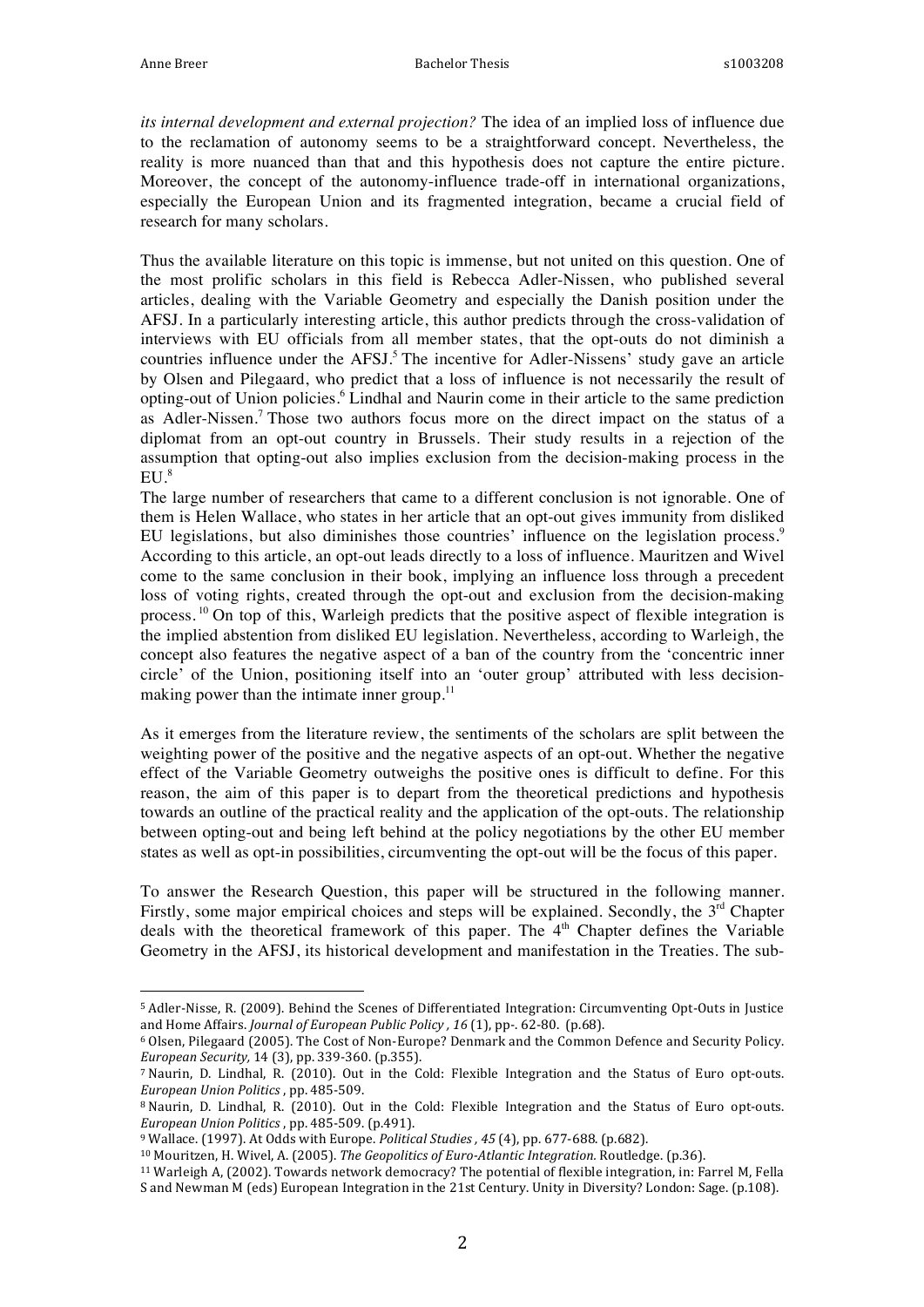sections of this chapter will outline the Danish and British opt-out position under the AFSJ. The  $5<sup>th</sup>$  chapter focuses on the internal, the  $6<sup>th</sup>$  on the external dimension of the AFSJ. In those two chapters, the British and Danish participation in operations, measures and agencies of the AFSJ will be defined. The last chapter will summarize the findings and give a short outlook on the future's development of the Danish and British opt-out position, based on the results of the study.

#### 2. The Methodology

The core of this study lies in the relationship between the opt-out and the expected loss of influence. Even though Ireland, the UK and Denmark hold opt-outs under the AFSJ, the study leaves Ireland out, for the reason of simplicity: the opt-out structure of Ireland and the UK are extremely similar<sup>12</sup> and decisions on the application of each opt-out replicate each other.<sup>13</sup> In addition, the UK and Ireland maintain a Common Travel Area, introducing external border controls, even on citizens of the EU.<sup>14</sup> As a consequence of the existing similarities and ties between the countries opt-out, Ireland is formally excluded.

Focusing on the AFSJ, it becomes obvious that the policy field is highly multifaceted: Internal security, freedom and justice imply not only internal cooperation among the states, but also external actions, designated to fulfil internal goals through the dialogue with  $3<sup>rd</sup>$ countries. Hence, the division of the AFSJ into an internal and external dimension seems to be a straightforward idea to unscramble the complexities of the area. Practically, the cutting of clear lines is not that simple. Nevertheless, guided by the formal structure and content of the Lisbon Treaty in relation to the AFSJ,<sup>15</sup> it is possible to shed some light on the two dimensions: The internal dimension contains the Visa policy, an harmonization project of the Union. In addition, the EU agencies Eurojust, Europol and FRONTEX for internal cooperation have to be mentioned as the operators in this area. The external dimension incorporates the European Neighbourhood Policy and International Agreements. Even though both dimensions seem to be extremely complex and profound, the added value and expressiveness of this paper through the inclusion of both dimensions is intense.

On this background, the following study will reflect and compare the participation of Denmark and the UK in the internal and external dimension of the AFSJ to inquire the relationship between the opt-outs and the possible influence loss.

3. The Theoretical Framework

 

The following section will present the theoretical framework, including the definition of the type of differentiated integration under the AFSJ, according to the conceptualization of two eminent scholars in this field. The definition of the concept of influence will also be pointed

<sup>&</sup>lt;sup>12</sup> Protocol No. 21 (1997) Article 2, states that neither the UK, nor Ireland are bound by Title V TFEU. In addition, the Protocol No.21 is valid for both countries, implying the same rules and structures of the optouts.

<sup>&</sup>lt;sup>13</sup> Decision for the UK: Council Decision of 29 May 2000 concerning the request of the United Kingdom of Great Britain and Northern Ireland to take part in some of the provisions of the Schengen acquis, 2000/365/EC, OJ L 131, 1.6.2000, p.43; Council Decision of 22 December 2004 on the putting into effect of parts of the Schengen acquis by the United Kingdom of Great Britain and Northern Ireland, 2004/926/EC, OJ L 395, 31.12.2004, p.70. Equal Decision for Ireland: Council Decision of 28 February 2002 concerning Ireland's request to take part in some of the provisions of the Schengen acquis,  $2002/192/EC$ , OJ L 64, 7.3.2000,p.20.

<sup>&</sup>lt;sup>14</sup> Joint Statement by the UK and Ireland to maintain the Common Travel Area, adopted and confirmed in 2011.

<sup>&</sup>lt;sup>15</sup> Title V TFEU, Part 3, is concerned with the internal action under the AFSJ. Title V TFEU, Part 5, with the external action.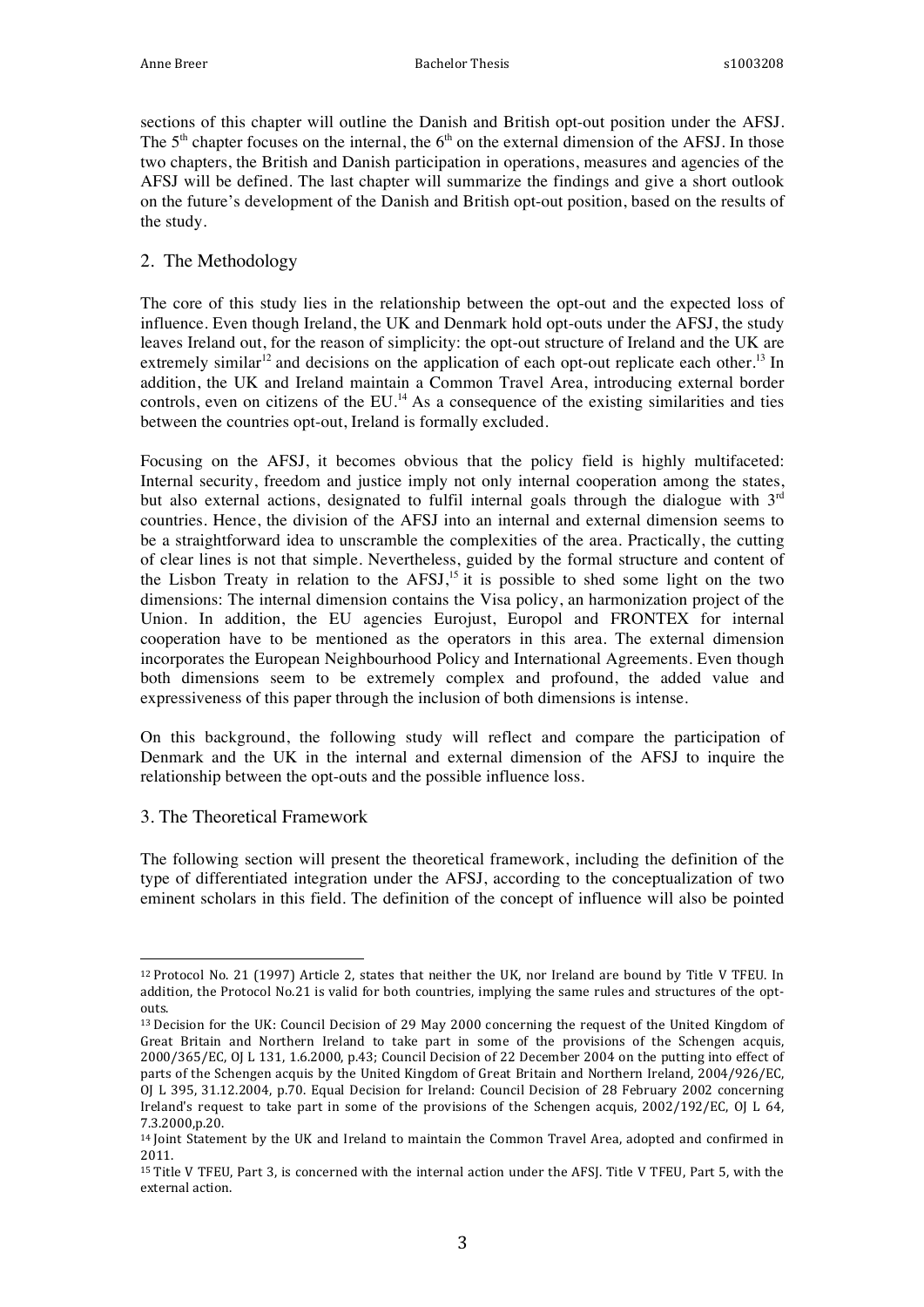out. In addition, an important theory is illustrated, directly related to the concept of Variable Geometry and the Research Question.

3.1. Definition of Variable Geometry

First of all, Tuytschaever clarifies that three types of differentiation can be defined: 'Multi-Speed Europe', 'Variable Geometry' and 'Europe a la Carte'. He defines the type of differentiated integration by five different indicators:<sup>16</sup>

- Actual & Potential Differentiation
- Inter-& Intra-State Differentiation
- Temporary & Non-Temporary Differentiation
- General & Specific Differentiation
- Positive & Negative Differentiation

Considering the opt-outs under the AFSJ, it is possible to define the type of differentiation through the application of the indicators, given by Tuytschaever: the opt-outs are actual; the differentiation regime is established for the present. They are non-temporary; no end-point of the opt-out is given, in contrary to the concept of 'Multi-Speed Europe'. In addition, they are specific, concerning only the policy area under the AFSJ, in contrast to the notion of 'Europe a la Carte'. Due to their nature of being an abstention from cooperation, they are also negative. And of course, it is dealt with inter-state differentiation; some entire Member States of the EU abstain.

Variable Geometry is the term to use if those criteria apply, as stated by Tuytschaever.<sup>17</sup> Martenczuk affirmed the concept,<sup>18</sup> adding the notion that in the case of Variable Geometry, the participation of all members is not the final and necessary goal, because the opt-out allows the participating countries to work more efficient in their policy-making than with an impeding member, not willing to cooperate.<sup>19</sup>

In addition, Martenczuk defines the concept of 'Multi-Speed-Europe' as the mildest form of differentiated integrations, while 'Europe a la Carte' is the strongest one. For this reason, 'Variable Geometry' seems to be the midway between those two concepts, for two reasons, as already mentioned by Tuytschaever: the opt-outs are limited to certain policy areas, but no end-point of the opt-out is established.<sup>20</sup> Nevertheless, Martenczuk refers to the opt-in possibility under the AFSJ, which moves the concept of 'Variable Geometry' closer to the concept of 'Europe a la Carte', because this established flexibility introduces a sense of pickand-choose standard in this policy area.<sup>21</sup>

#### 3.2. Definition of Influence

 

The focus of this paper lies directly on the relation between Variable Geometry and the level of influence, Denmark and the UK enjoy under the AFSJ. First of all, it is focused on the internal influence on the development of the AFSJ, the decision-making process and participation in AFSJ instruments. Secondly, it will be examined how the opt-outs affect the

<sup>17</sup> Tuytschaever, F. (1999). *Differentitaion in European Law.* London: Hart Publishing, pp. 119-129. (p.126).

<sup>18</sup> Martenczuk, B. (2009). Relations of the EU: The Experience of Justice and Home Affairs. In B. Martenczuk, *Justice, Liberty and Security: New Challenges for EU External Relations, pp.493-523. VUBPress Brussels* University.

<sup>20</sup> Ibid.

<sup>&</sup>lt;sup>16</sup> Tuytschaever, F. (1999). *Differentitaion in European Law.* London: Hart Publishing, pp. 119-124.

<sup>&</sup>lt;sup>19</sup> Martenczuk., B. (2009). Relations of the EU: The Experience of Justice and Home Affairs. In B. Martenczuk, *Justice, Liberty and Security: New Challenges for EU External Relations, pp.493-523. VUBPress Brussels* University. (p.495).

<sup>&</sup>lt;sup>21</sup> Martenczuk., B. (2009). Relations of the EU: The Experience of Justice and Home Affairs. In B. Martenczuk, *Justice, Liberty and Security: New Challenges for EU External Relations, pp.493-523. VUBPress Brussels* University. (p.496).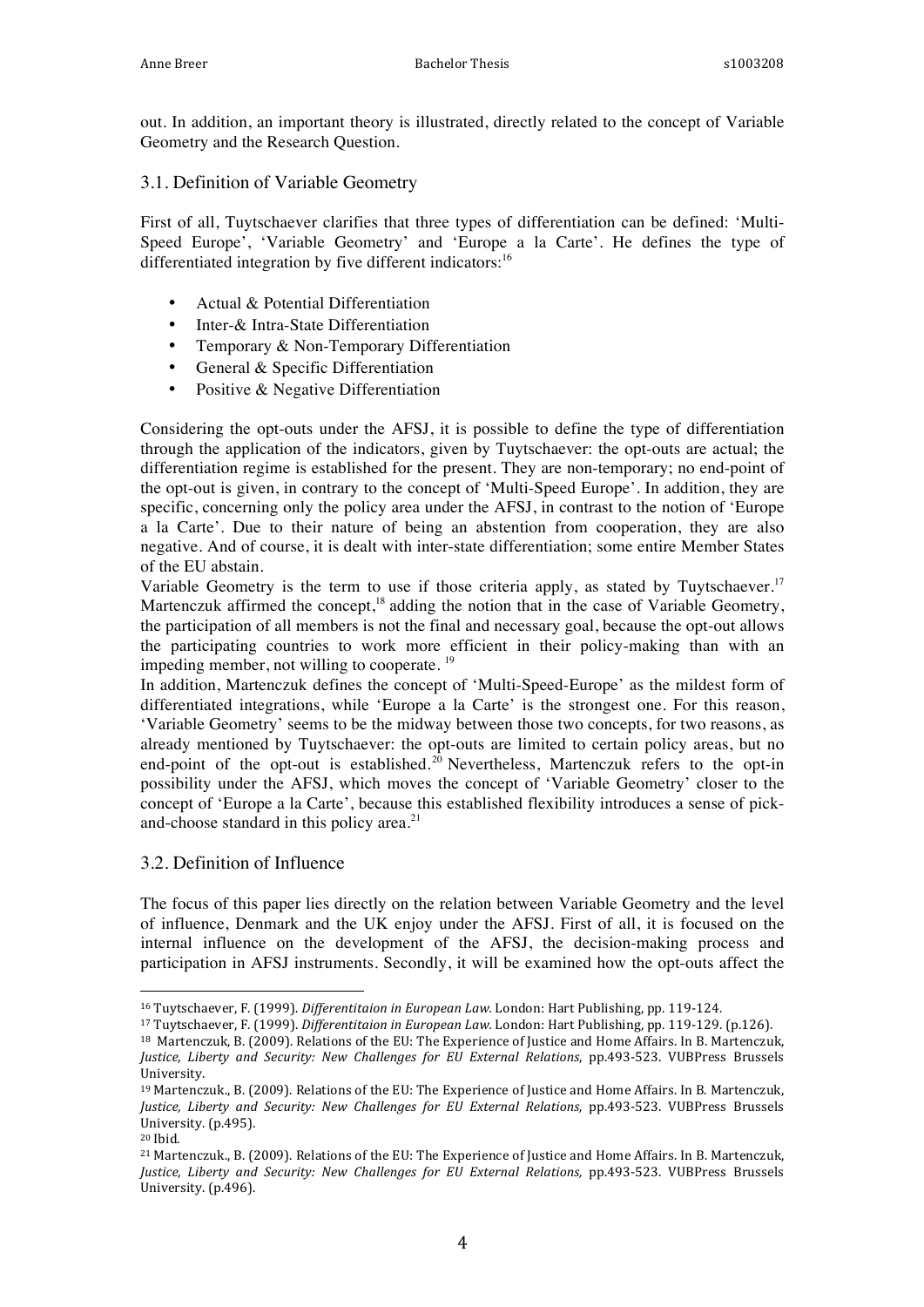external projection of the AFSJ; with respect to the relation with  $3<sup>rd</sup>$  countries.

Through the study of literature, dealing with the complex definition of influence, it became clear that not only the concepts of influence and power, but also participation are interconnected. As defined, influence describes the power of an actor to interfere without the direct authority.<sup>22</sup> Reflected on the AFSJ, the opt-out countries abstain, in principle, from the cooperation and in response lack the policy-influencing authority. To what degree this definition reflects the reality under the AFSJ will be further analysed in the following sections. Due to the difficulty to define actual power, the focus lies on the level of participation of a country that could, according to Paul Pierson and Theda Skocpol, $2<sup>3</sup>$ correspond to the degree of influence a country possesses. Therefore, the countries' participation in the different policy fields of the AFSJ is the established indicator of influence.

#### 3.3. Related Theories - The Integration Dilemma Assumption

Of major importance is the inclusion of the Integration Dilemma Assumption, setting this study into a broader context, highlighting the consequences an op-out entail. The Integration Dilemma Assumption focuses directly on the fundamental aspect of the research question; in particular the loss of influence due to an abstention.

The core of this theory, termed by Adler-Nissen,<sup>24</sup> is based on the hypothesis that a country obtaining an opt-out gains autonomy and sovereignty on the one side, but loses a great degree of influence on the policy area and its future development on the other one. The jeopardy brought by the non-transfer of power is perceived as risky for the influence of the country on future developments of the policy area in question, because a country, obtaining an opt-out right, is formally excluded from the negotiation processes. As a result, the implied cost of losing power could actually outweigh the benefit of autonomy, introduced through the optout.

In accordance with the analysis of the internal and external dimension of the AFSJ, this paper will try to develop an outlook on the significance and explanatory power of the Integration Dilemma Assumption for the Variable Geometry in the AFSJ.

#### 4. Variable Geometry in the Area of Freedom, Security and Justice

The roots for cooperation in the EU concerning its common security, freedom and justice lie in the adoption of the Schengen Agreement, abolishing internal borders among West Germany, the Benelux countries and France in 1985. The Convention on Implementing the Schengen Agreement transferred those high goals into practice in 1990. This demonstrates an example of enhanced cooperation by the members, tired of the lack of consensus in the Union on the competence to abolish the internal borders during the late 1980s.<sup>25</sup>

During the conference on the Maastricht Treaty, two years after the successful implementation of the Schengen Agreement, first steps towards a Union umbrella on border issues were taken: The intergovernmental area of Pillar III on Justice and Home Affairs was introduced. <sup>26</sup> By 1997, all EU members, except the UK and Ireland, signed the Schengen Agreement, which led to the mandatory incorporation of the Schengen Acquis into the Union

<sup>&</sup>lt;sup>22</sup> As defined by the Merriam-Webster Dictionary. Retrieved on the 23rd of June 2012. http://www.merriam-webster.com/

<sup>&</sup>lt;sup>23</sup> Pierson, Skocpol (2002). Historical Institutionalism in Contemporary Political Science. pp.693-721. *New York: W.W. Norton.*

<sup>&</sup>lt;sup>24</sup> Adler Nissen, R. Gammeltoft-Hansen, T. (2010). Straightjacket or Sovereignty Shield? The Danish Opt-Out on Justice and Home Affairs and Prospects after the Treaty of Lisbon. In M. Hvidt, *Danish Foreign Poliy Year* Book (pp. 137-162). Copenhagen: Danish Foreign Policy Year Book.

<sup>&</sup>lt;sup>25</sup>Craig, G. de Burca, (2003). *EU Law: Text, Cases and Materials* (3rd Edition ed.). Oxford: Oxford University Press.

<sup>&</sup>lt;sup>26</sup> Treaty on European Union (1992), in *Official Journal of the European Communities (OJEC)*. 29.07.1992, No C 191. [s.l.]. ISSN 0378-6986.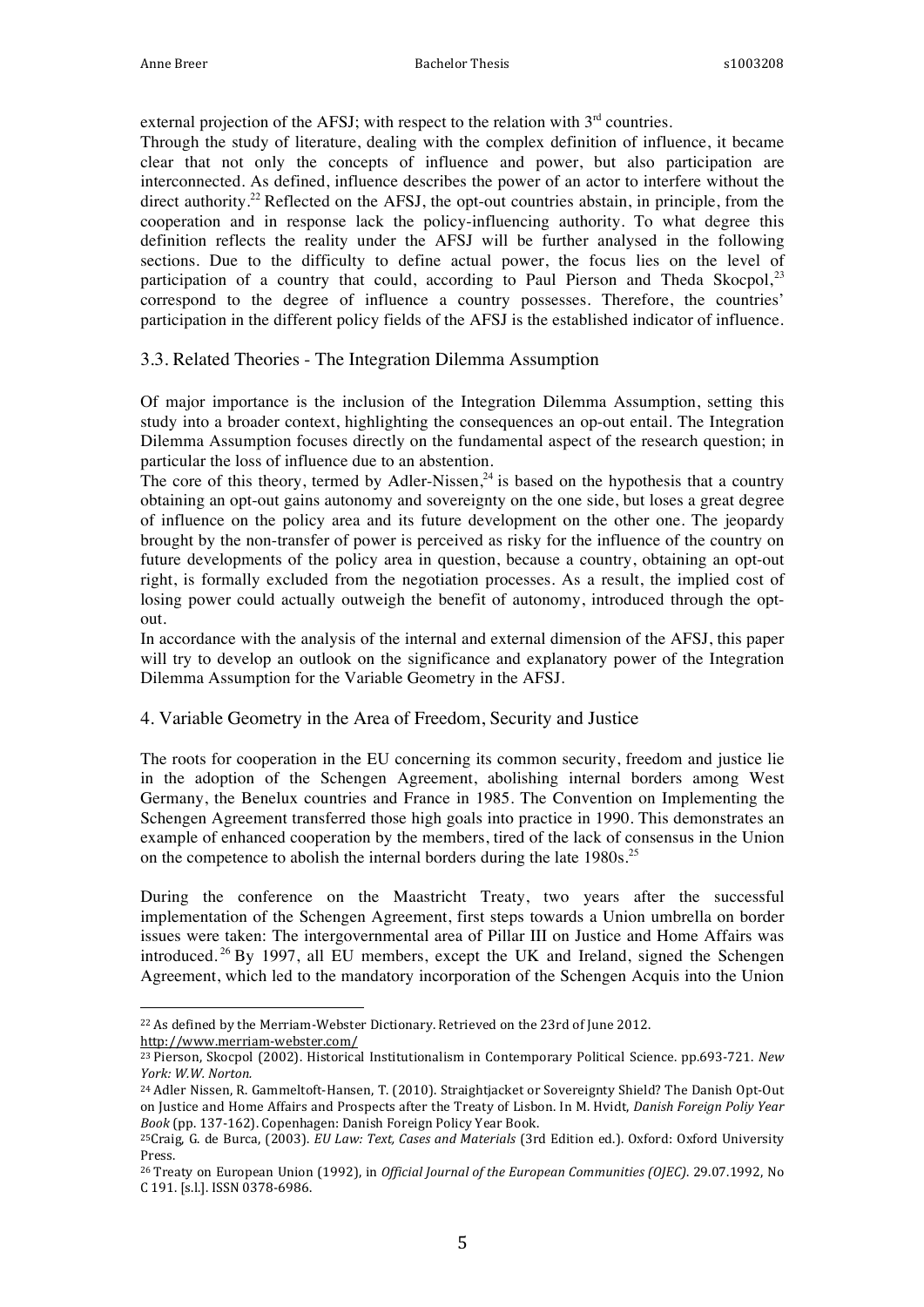framework due to the crossover structure of both documents. For example, Visa requirements were dealt with in Article 20 of the Schengen Agreement and simultaneously in the  $3<sup>rd</sup>$  Pillar of the Maastricht Treaty. In addition, the transfer of  $3<sup>rd</sup>$  Pillar issues into the First Pillar by the Treaty of Amsterdam in 1997 was agreed on, indicating first steps towards a supranational policy area, completed by the adoption of the Lisbon Treaty in 2009.

Analysing this development in detail, it is observable that the former  $3<sup>rd</sup>$  Pillar topics including the free movement of people in the Schengen area, external border control, judicial cooperation in civil matters, immigration and asylum, were adopted on an unanimous decision-making basis before the Treaty of Amsterdam, based on the principle of intergovernmentalism. The shift towards supranational governance by the transfer of those issues into the  $1<sup>st</sup>$  Pillar, ruled by QMV, decreased the actual voting power of each member. In 2009, the Lisbon Treaty abolished the Pillar structure and announced the QMV as the ordinary legislative procedure for most of the AFSJ policies.<sup>27</sup>

Consequentially, the question arises how this development resulted in the Variable Geometry in the AFSJ. Basically, it has to be said that the transfer of sovereignty by the member States to the Union necessarily implies a gain of power for the EU, but also a loss of influence and independency for the members.<sup>28</sup> In general, two major changes during the history of the AFSJ increased this effect: first, the transformation of the area towards supranational governance. Secondly, the establishment of the AFSJ as a shared competence. Both steps imply more Union involvement. To assume that the acceptance of this step is self-evident clearly underestimates the states drive for autonomy. This rejection on the transfer of powers to the Union leads to the Danish and British participation under the AFSJ; two states, enjoying a special opt-out position.

To evaluate the impact of those transformations, a look into the legal structure of the AFSJ is mandatory.

Three major documents define the legal framework of the AFSJ, : The Schengen Agreement is the framework for the abolition of internal borders.<sup>29</sup> The Convention on Implementing the Schengen Agreement sets up the practical steps. Nowadays, the Lisbon Treaty constitutes the major legal framework of the AFSJ: Title V TFEU outlines the operational areas of the AFSJ, its mechanisms, institutional structure, but also a backdoor for enhanced cooperation.<sup>30</sup> Four important documents, complementing the legal basis of the AFSJ are the Protocol 19 and 20 on the incorporation of the Schengen acquis into the EU Framework and the Protocols 21 and 22, regarding the special position of Denmark, the UK and Ireland.

To improve the development of the AFSJ related legislation, the Union adopted in 2006 the 'Schengen Border Code' to replace articles of the Schengen Convention by new EU legislation.<sup>31</sup> Worth mentioning is also the Dublin System, featuring the Dublin<sup>32</sup> and

<sup>&</sup>lt;sup>27</sup> Title V, TFEU (2009).

<sup>&</sup>lt;sup>28</sup> Adler Nissen, R. Gammeltoft-Hansen, T. (2010). Straightjacket or Sovereignty Shield? The Danish Opt-Out on Justice and Home Affairs and Prospects after the Treaty of Lisbon. In M. Hvidt, *Danish Foreign Poliy Year Book* (pp. 137-162). Copenhagen: Danish Foreign Policy Year Book.

<sup>&</sup>lt;sup>29</sup> Article 1, Schengen Agreement (1985).

<sup>&</sup>lt;sup>30</sup> Article 73, TFEU (2009).

<sup>31 &#</sup>x27;Schengen Borders Code': Council Regulation 562/2006/ EC of 15 March 2006 establishing a Community Code on the rules governing the movement of persons across borders,  $O/L 105$ , 13.4.2006, pp. 1–32.

<sup>32</sup> Also known as Dublin II Regulation, replacing the Dublin Convention, established in 1997 and into force for all twelve signatories. Establishing Dublin II Regulation: Council Regulation 343/2003/EC of 18 February 2003 establishing the criteria and mechanisms for determining the Member State responsible for examining an asylum application lodged in one of the Member States by a third-country national, OJ L 50, 25.2.2003, p. 1-10.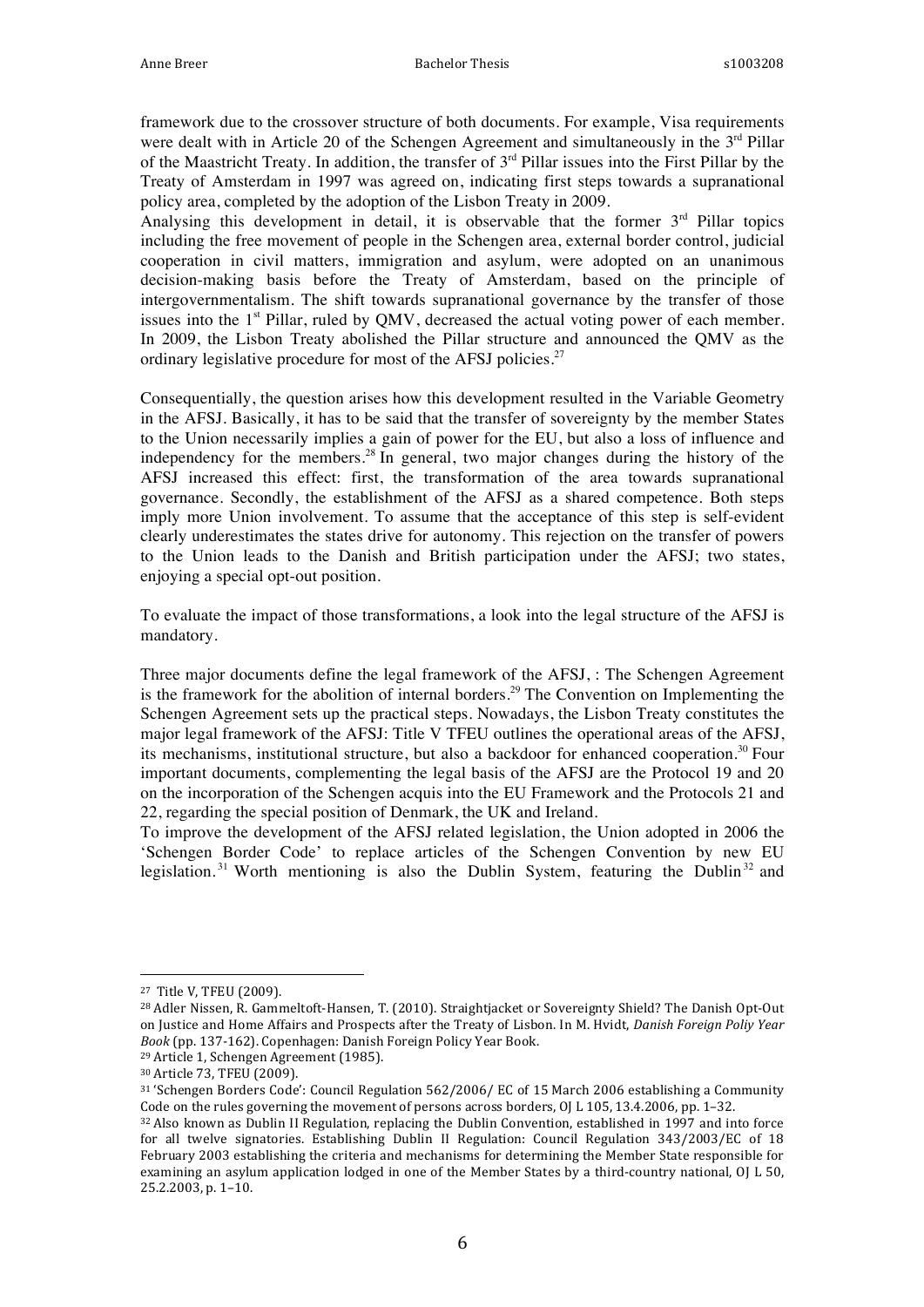EURODAC Regulation, $33$  concerned with the status of asylum seekers and related fields of action.

Referring to the legal provisions of the AFSJ in the Treaties, Article 3(2) of the Treaty of the European Union states as a one of its core objectives the AFSJ*. <sup>34</sup>* To realize this goal, the Union enjoys a shared competence<sup>35</sup> in the field of the AFSJ.<sup>36</sup> In relation to the Unions' external action, the EU enjoys implied external powers under article 216 TFEU. Additionally, Article 3(2) TFEU introduces the option that the EU might also possess exclusive external powers. *'For the conclusion of an international agreement when its conclusion is provided for in a legislative act of the Union or is necessary to enable the Union to exercise its internal competence'.<sup>37</sup>* In other words, the Union appears to have the exclusive right to conclude agreements on behalf of its members with  $3<sup>rd</sup>$  countries and other organizations to contribute to the effectiveness and establishment of internal measures under the AFSJ; however, interpretations vary according to the comprehensiveness of this article.<sup>38</sup>

For now, taking a closer look at the policy fields of the AFSJ, the two dimensions are striking. First of all, Title V TFEU, Part 3, lies down the formal section on internal action of the AFSJ. This area includes visa and asylum issues, the cooperation of the domestic police forces and judiciary, but also the management of the common external borders. All those issues imply the cooperation within the Union among its Members. Part 5, TFEU, deals with the external action under this policy umbrella, comprising international agreements and the European Neighbourhood Policy, giving rise to the mandatory communication and exchange with  $3<sup>rd</sup>$ countries.

To illustrate the intervenes of those two area, the EU visa policy constitutes a fitting example: Visa issues are dealt with under Part 3, listing the scope of action of the EU, on which basis, for example, regulations on visa exempted countries can be concluded.<sup>39</sup> Nevertheless, Part 5 introduces Visa Facilitation Agreements, signed by the EU and a  $3<sup>rd</sup>$  state that grants its citizens a short-term visa without the implied application process for such a document. Those countries are 'visa-exempted'. This short outlook constitutes a perfect example for the implied external action under the AFSJ to fulfil the internal goals, like in this case, Visa exemption for entire countries.

To closure this legal outline of the AFSJ, it has to be mentioned that the legal complexity of the AFSJ is profound. Realizing that the UK and Denmark add through their special opt-out position even more intricacy to this area reveals the special nature of this policy field. For this reason, a look at the outcome of this sovereignty and competence transfer is necessary to distinguish the Danish from the British case, regarding the historical development and motivation behind each opt-out position, which will follow in the upcoming section of this paper.

<sup>&</sup>lt;sup>33</sup> Eurodac Regulation: Council Regulation 2725/2000/EC of 11 December 2000 concerning the establishment of 'Eurodac' for the comparison of fingerprints for the effective application of the Dublin Convention, OJ L 316, 15/12/2000 p. 1-10.

<sup>34</sup> Article 3(2), TEU (2009).

<sup>&</sup>lt;sup>35</sup> As defined by Article 2(2), TFEU (2009).

<sup>36</sup> Article 4 (2j), TFEU (2009)

<sup>37</sup> Article 3(2), TFEU (2009).

<sup>&</sup>lt;sup>38</sup> Eckes., C. (2011). *Working paper 2011: A European Area of Freedom, Security and Justice: A Long Way* Ahead? Uppsala: Uppsala Universitet. (p.10).

<sup>&</sup>lt;sup>39</sup> Article 77, TFEU (2009). Example of a regulation, based on Article 77, TFEU (2009): Council Regulation (EC) No 539/2001 of 15 March 2001 listing the third countries whose nationals must be in possession of visas when crossing the external borders and those whose nationals are exempt from that requirement, OJ L 81, 21.3.2001, pp. 1-7.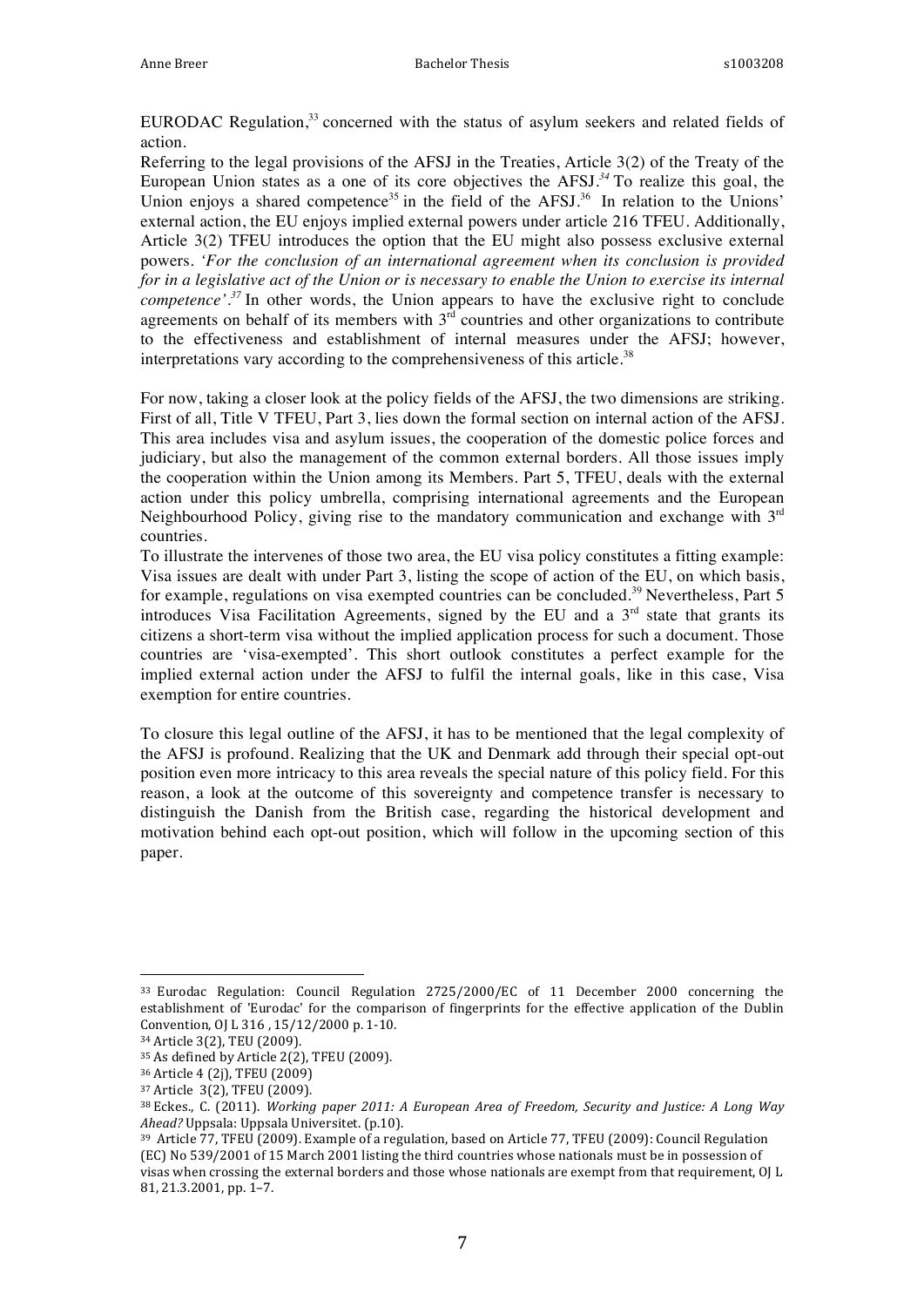#### 4.1.The British opt-out

As mentioned before, the UK and Ireland maintain a Common Travel Area, not subject to the jurisdiction of the Schengen zone. A cornerstone on the British relation towards the AFSJ was the preservation of the CTA trough the non-signature by Margaret Thatcher in the 1980s of the Schengen Agreement to avoid the lifting of the islands borders. In consequence, the UK is not bound by measures adopted under this umbrella. Taking a look at the Union's political development, it becomes striking that in 1992, the conservative government rejected the transfer of national competences regarding security and criminal related matters, to the Union $^{40}$ 

In 1997, the incorporation of the Schengen acquis into the EU legal framework by the Treaty of Amsterdam was not blocked by the UK, not only due to the shift in the government towards the pro-European Labour Party, $41$  but also essentially due the obtainment of three protocols, preserving the British abstention from the  $3<sup>rd</sup>$  Pillar.<sup>42</sup>

Indicator for a recent rethinking process of the opt-out position is the British adoption of parts of the Schengen acquis dealing with police and judicial cooperation in April  $2000<sup>{43}</sup>$ explainable due to the advantages the cooperation and communication system of the AFSJ offer. Even though the UK also partly joined the Schengen Information System, the country stayed outside an essential part of the acquis: the external border controls, which are until present governed by the Irish and British CTA.

#### 4.1.1 The British opt-out - Pre Lisbon

#### *Article 14 EC Protocol*

The Protocol No.20 Integrating the Schengen acquis into the EU legal framework<sup>44</sup> states that the British and Irish Common Travel Area continues,<sup>45</sup> granting those countries the right to introduce external border controls on other EU citizens.<sup>46</sup> In return, the Schengen states were allowed to exercise border checks on persons, entering the area from the UK and Ireland.<sup>47</sup>

#### *The Title IV Protocol*

The Protocol 21<sup>48</sup> secured the British abstention from Title IV EC.<sup>49</sup> The Protocol states that the UK is not bound by measures adopted by the EU, featuring Title IV EC as the legal basis.<sup>50</sup> In addition, ruling case law by the ECJ referring to matters under Title IV as well as international agreements, concluded on this basis were also not applicable to the country.<sup>51</sup> However, the Protocol also stated the opt-in possibility: The UK can opt-in*, ex ante* or *ex post*. Firstly, they can opt-in within three months after the first publication of the legislative proposal by the Commission.<sup>52</sup> Secondly, they can also opt-in, after the measure is already

<sup>&</sup>lt;sup>40</sup> Baker D., Gamble A, Ludlam S; (1994), The Parliamentary Siege of Maastricht 1993: Conservative Divisions and British Ratification, in Parliamentary Affairs, 47(1), pp.37-60.

<sup>&</sup>lt;sup>41</sup> Fletcher, M. (2009). Schengen, the European Court of Justice and Flexivility under the Lisbon Treaty: Balancing the United Kongdoms' Opt-Outs. *European Constitutional Law Review* , pp.71-89. (p.79).

<sup>42</sup> Adler-Nissen, R. (2009). *A Political Sociology of Soveriegnty: Treaty Opt-Outs and the Doxa of an Ever Closer Union.* University of Copenhagen, Department of Political Science. Copenhagen: University of Copenhagen.

<sup>43</sup> Adler-Nissen, R. (2009). *A Political Sociology of Soveriegnty: Treaty Opt-Outs and the Doxa of an Ever Closer Union.* University of Copenhagen, Department of Political Science. Copenhagen: University of Copenhagen. (p.16).

<sup>44</sup> Known as the Art 14 EC Protocol.

<sup>45</sup> Article 2, Protocol No.20 (1997).

<sup>46</sup> Article 1, Protocol No.20 (1997).

<sup>47</sup> Article 3, Protocol No.20 (1997).

<sup>48</sup> Known as the Title IV Protocol.

<sup>&</sup>lt;sup>49</sup> Nowadays Title V TFEU. The EC Treaty grants the opt-out in the areas of immigration, asylum and civil law. The Lisbon Treaty adds the abstention from policing and criminal law. Therefore, the UK abstains nowadays from the entire Title V TFEU.

<sup>50</sup> Article 2, Protocol No. 21 (1997).

<sup>51</sup> Ibid.

<sup>52</sup> Article 3, Protocol No. 21 (1997).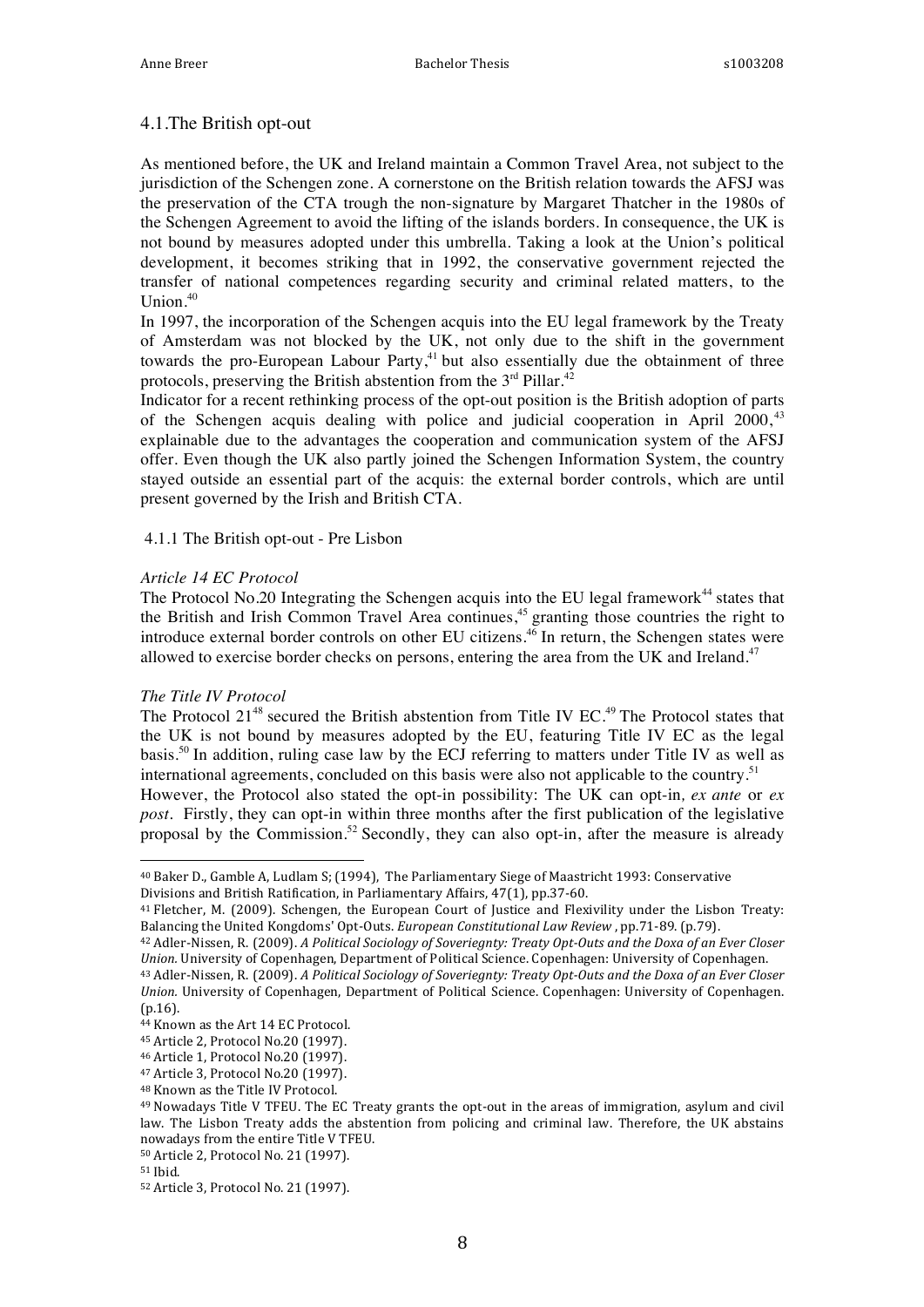adopted.<sup>53</sup> The great advantage of this opt-in is that it did not imply any strict rules or approvals by other members, before the UK could join.

The greatest uncertainty, regarding this rule was the possibility by the UK to opt-in and to block the negotiation process. This counterproductive step was supposed to be avoided through the prohibited opt-in after the negotiations on the proposal have been going on for a 'reasonable period of time'.<sup>54</sup> Obviously, this vague formulation lacks some expressed fixity.

Concluding, it is striking that the UK had an input on the negotiation process and could possibly influence the AFSJ development through the case-by-case pick and choose right, granted by this Protocol.

#### *The Schengen Protocol*

In addition, Protocol 19, integrating the Schengen acquis into the EU legal framework states that the UK could opt-in to some or all Schengen provisions, but faces the mandatory unanimous approval of all other members of Schengen.<sup>55</sup> The Council adopted a major decision, regarding Article 4: The UK is required to participate in all the provisions and measures, building up on parts of the Schengen Agreement, into which the UK previously already opted-in.<sup>56</sup> Article 5 of the Protocol enabled the UK and Ireland to participate in Schengen-building measures through the notification of the Council President in a 'reasonable period of time'.<sup>57</sup> This participation was not subject to the approval of all other Schengen States.

In the light of the foregoing, it is obvious that clashes between the single Protocols can arise: What is the legal basis of a measure adopted under the AFSJ? Is there any possible opt-in option for the UK?

The following section will review a ruling by the ECJ, dealing with exactly this problem. Only the Biometric Passport Case will be mentioned<sup>58</sup> and not the FRONTEX Case,<sup>59</sup> because the reasoning of the ECJ was identical in both cases.

#### *The Biometric Passport Case<sup>60</sup>*

In 2004, the UK referred a Council Regulation on the EU-wide harmonisation of the Biometric Passport<sup>61</sup> to the ECJ, requesting the annulment of this act and therefore also its legal basis on Title IV EC, exploiting Article 5 of the Schengen Protocol and Article 3 of the Title IV Protocol. The Court rejected this request, stating that the opt-in possibility is only valid if the UK has previously accepted the section of the Schengen acquis, underlying this measure. Therefore, the Court defined the establishment of the Biometric Passport Harmonization as a Schengen-building measure, in line with Article 5 of the Schengen Protocol.

According to the Councils' definition of the passport harmonisation as a Schengen-building measure, the case falls under the Schengen Agreement, confirmed by the  $ECJ<sup>62</sup>$  If the measure would have been classified as an act, based on Title IV EC, the UK could have, without any difficulties, opted-in.

The quintessence of this ruling is that the UK can only opt-in to Schengen-building measures if the country already opted-in to the underlying part of the acquis, the measure is build on.

 53 Article 4, Protocol No. 21 (1997).

<sup>54</sup> Article 4(a), Protocol No. 21 (1997).

<sup>55</sup> Article 4, Protocol No 19 (1997).

<sup>56</sup> Council Decision 2000/356/EC, OJ L 131, 1.6.2000, p.43; Council Decision 2004/926/EC, OJ L 395, 

<sup>31.12.2004,</sup> p.70. (Equal Decision for Ireland: Council Decision 2002/192/EC, OJ L 64, 7.3.2000,p.20.).

<sup>57</sup> Article 5, Protocol No. 19 (1997).

<sup>58</sup> Case C-137/05 *United Kingdom* v *Council* [2007] ECR I-11593.

<sup>&</sup>lt;sup>59</sup> Case C-77/05 *United Kingdom v Council* [2007] ECR I-11459, in detail referred to in Section 5.2.3.

<sup>60</sup> Case C-137/05 *United Kingdom* v *Council* [2007] ECR I-11593.

 $61$  Council Regulation (EC) No 2252/2004 of 13 December 2004, OJ L 385, 29.12.2004, p.1.

<sup>&</sup>lt;sup>62</sup> Case C-137/05 United Kingdom v Council [2007] ECR I-11593, Para 55 et seq.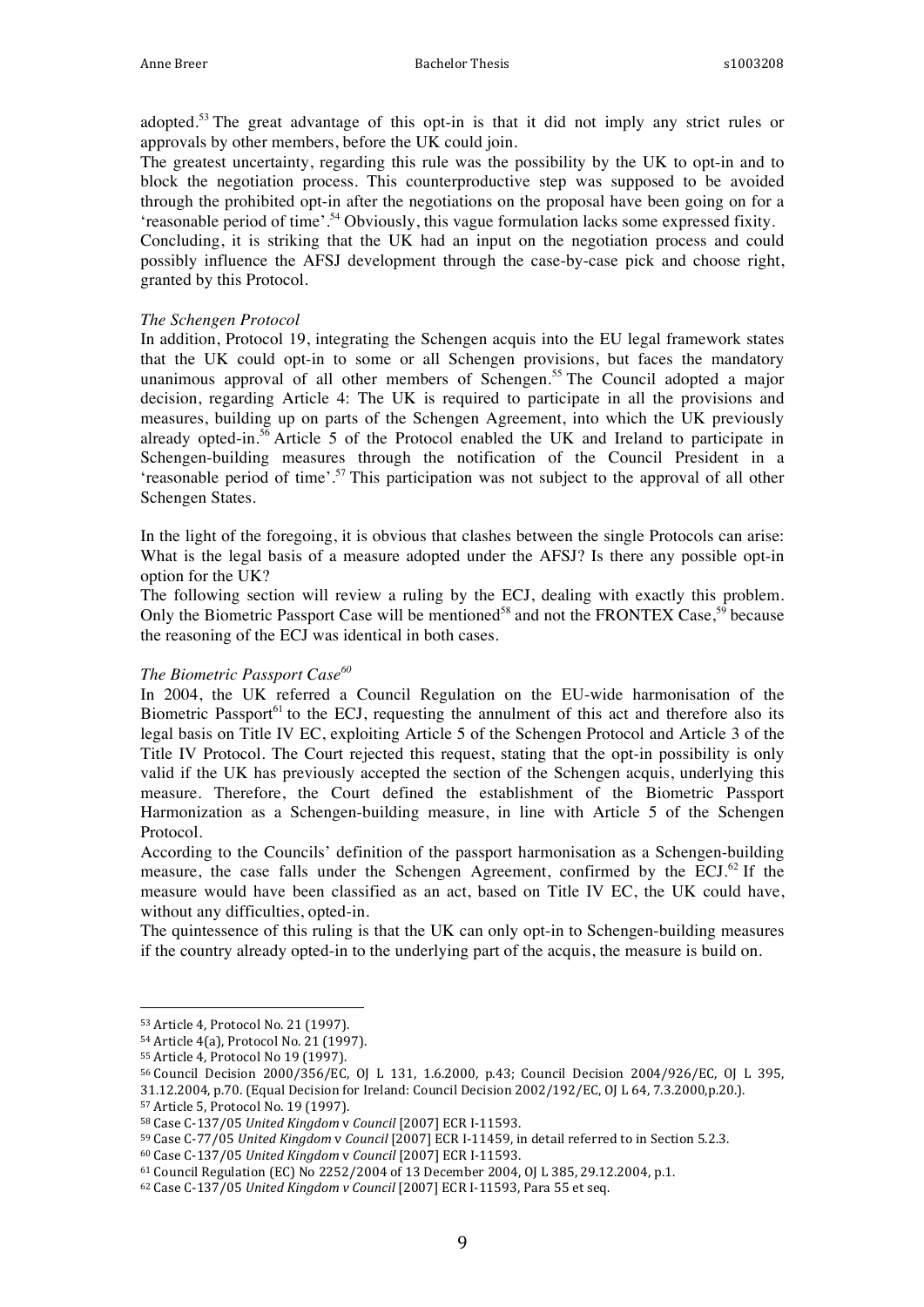Establishing this ruling as a benchmark against the loose 'pick-and-choose' principle of the UK, it becomes visible that the countries flexibility to opt-in to Title V TFEU and Schengenbuilding measures under the AFSJ is strictly constrained.

4.1.2 The British opt-out - Post Lisbon

Taking a look at the Lisbon Treaty, altering Title IV EC into the new Title V TFEU, all three Protocols were kept in the following manner: Firstly, the Schengen Protocol got revised and incorporated the recent case law. $63$  In addition, the UK retains the new right to opt-out Schengen building measures, even though they already accepted its underlying acquis.<sup>64</sup> Rules guiding the special procedure in such a case, authorizing enhanced cooperation among all other members, is also provided for in the revised Protocol.<sup>65</sup>

The AFSJ Protocol replaces the former Title IV EC Protocol, adjoining an abstention from police and criminal matters to the former opt-out of immigration, asylum and civil. This clarifies that the UK has achieved an opt-out for the entire policy area of the AFSJ. The procedure for an opt-in remains the same even though the UK can be expelled in case of counterproductive blocking of a policy negotiation, from the process,  $66$  disposing the uncertainties of Art 4(a) of the Protocol Title IV EC, mentioned above. In conclusion, the Lisbon Treaty enriched and enhanced the flexibility the UK enjoys: the country was able to maintain, but also to enhance its opt-outs to new policy areas. In addition, the UK applied for an opt-in to judicial and police related matters and the Schengen Information System, approved by the Council in May 2000, leading to the implementation of the relevant Schengen acquis sections by the UK.<sup>67</sup>

Nevertheless, there are estimated around 133 measures, related to the judicial and police cooperation that have been left unamended by the Lisbon Treaty. A five-year transitional period is determined for those instruments, until the EU infringement and ECJ jurisdiction will apply to those measures.<sup>68</sup> The end-point of this period is the  $30<sup>th</sup>$  November 2014. As stated in an official paper by the House of Lords, the Union demands a decision by the UK to opt-in to those 'left-overs' or to abstain completely at last on the above-mentioned date.<sup>69</sup>

The general conclusion will give a short estimation on the expected outcome of this decision, but also the entire future development of the British opt-outs. Central will be the question about the benefit of the UK, resulting from its opt-out or whether this abstention implies more of a loss for the country, referring to the UKs' influence at the EU negotiation process, but also the effective and uniform enforcement of EU law.

#### 4.2.The Danish opt-out

First of all, Denmark is a party to the Schengen Agreement,<sup>70</sup> but not bound by Title V TFEU.<sup>71</sup> But of course, matters are not always that straightforward. Therefore, it is advisable

<sup>63</sup> Case C-137/05 *United Kingdom* v *Council* [2007] ECR I-11593., Case C-77/05 *United Kingdom* v *Council*  [2007] ECR I-11459, into Article 5(1), Protocol No.19 (1997).

<sup>64</sup> Article 5(2), Protocol No.19 (1997).

<sup>65</sup> Article 5(3), (4), (5), Protocol No.19 (1997).

<sup>66</sup> Article 3(2), Protocol No. 19 (1997).

 $67$  Approved by the Council Decision 2004/926/EC OJ C 191, 29/07/1992, p.61, into effect in UK. The SIS participation got delayed due to the development of the SIS II system.

<sup>&</sup>lt;sup>68</sup> Miller, V; (2012). The UK 2014 jurisdiction Decision in EU Police and Criminal Justice Proposals, *House of the Common Library* (p.2).

<sup>69</sup> Miller, V; (2012). The UK 2014 jurisdiction Decision in EU Police and Criminal Justice Proposals, *House of the Common Library* (p.3).

 $70$  Signed in 1995 by the Danish government, into effect in 2001.

<sup>71</sup> Article 1 & 2, Protocol No.22 (1997).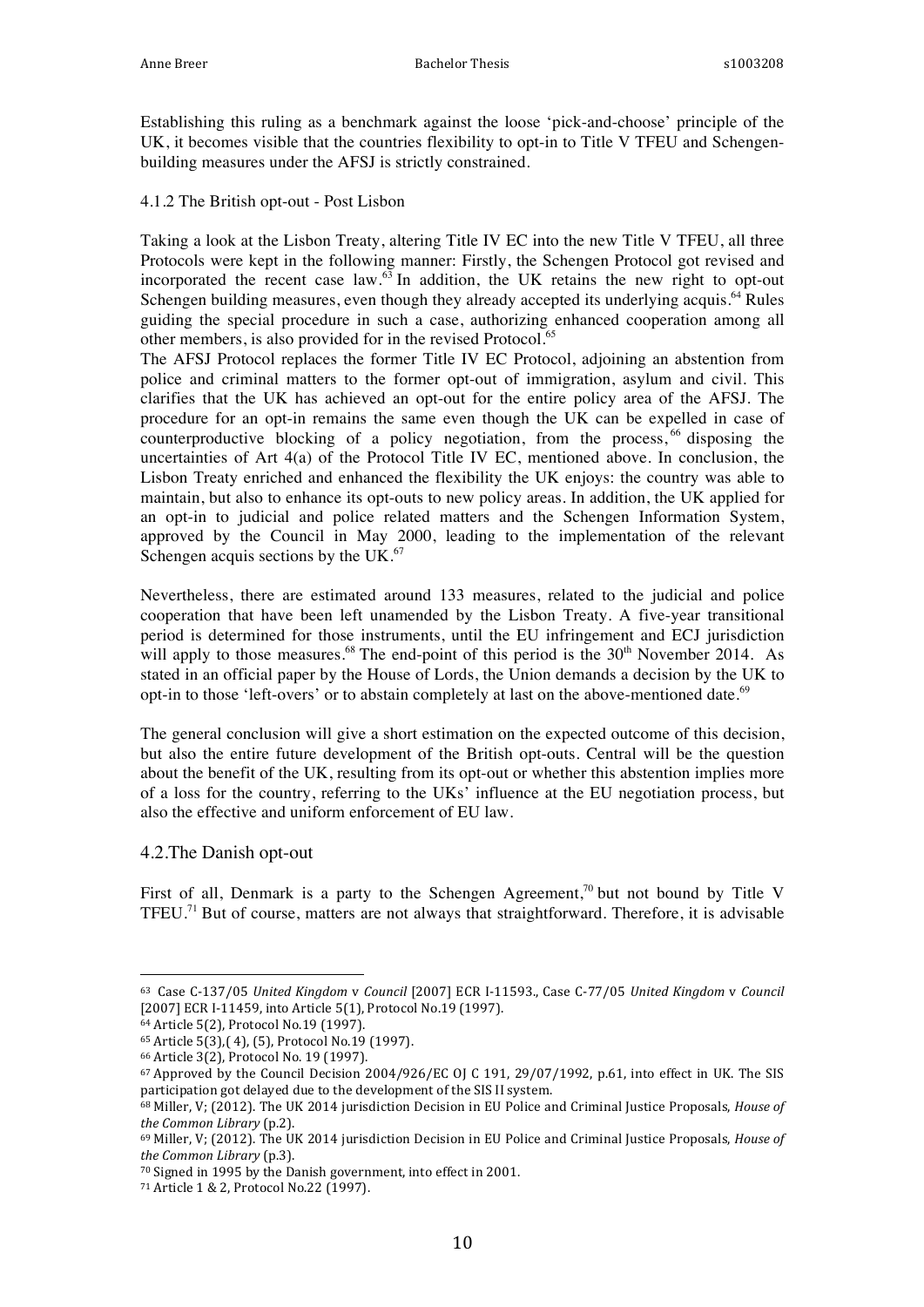to take a closer look at the possible loopholes and exceptions on the Danish participation in the AFSJ.

To provide the historical context of the opt-out development, the starting point for the special Danish position under the AFSJ has to be defined as the public rejection in the referendum on the Maastricht Treaty in 1992. Even though and especially in contrast to the UK at those times, the Danish government supported the Treaty and further integration, $72$  but the Danish public rejected the transfer of powers on migration and border issues to the Union.<sup>73</sup> Reasons for the conduction of the referendum lie in the Danish Constitution, declaring a referendum as obligatory if sovereignty is delegated to international organizations.<sup>74</sup> This rather exceptional constitutional paragraph, securing national autonomy ,constitutes a major benchmark of the Danish position towards the EU, regarding the transfer of powers.

To come back to the adoption process of the Maastricht Treaty, it is important to mention that seven out of the eight Danish political parties adopted a 'national compromise' in October 1992.<sup>75</sup> This internal conciliation led to its translation into the Edinburgh Agreement for an external acceptance by the Union. This induced in response a new positive public referendum in 1993 and adoption of the Maastricht Treaty by Denmark.<sup>76</sup> As mentioned earlier, the national compromise was translated into the Edinburgh Agreement and kept valid after the transfer of the Schengen Agreement into Title V TFEU through the Protocol No 22, annexed to the Treaties.

#### *The Schengen Protocol:<sup>77</sup>*

Denmark did sign the Schengen Agreement in 1996, like all other countries of the Nordic Passport Union.<sup>78</sup> Article 1 of the Schengen Protocol states that Denmark participates full in the Schengen Area, but is legally only bound by Schengen-building measures adopted under this document as an obligation under international law, not EU Community Law; what the incorporation of the Schengen acquis into the EU legal framework in 1997 would have necessarily implied.<sup>79</sup> Article 3 refers to the Danish Protocol and the provisions on the authorisation for participation in measures, featuring the Community Law as the legal basis, but constitute a development or implementing act of the Schengen acquis. <sup>80</sup>

#### *The Danish Protocol81*

The first Article of the Danish Protocol clarifies the abstention of Denmark from measures taken under Title V TFEU. No international agreement, adopted on this legal basis and ruling by the ECJ regarding those acts is valid for Denmark.<sup>82</sup> Regarding measures based on Title V TFEU as the legal basis, but building upon the Schengen acquis is according to Article 4(1) of the Danish Protocol within 6 months adoptable for Denmark.<sup>83</sup> In addition, Denmark is able

<sup>72</sup> Krunke., H. (2005). From Maastricht to Edinburgh: The Danish Solution. *European Constitutional Law Review , 1* (3), pp.339-356. (p.340).

<sup>73</sup> Nohlen, D. & Stöver, P. (2010) *Elections in Europe: A data handbook*, p.525.

<sup>74</sup> Article 20(2), The Constitutional Act of Denmark (*Danmarks Riges Grundlov*).

<sup>75</sup> Krunke., H. (2005). From Maastricht to Edinburgh: The Danish Solution. *European Constitutional Law Review , 1* (3), pp. 339-356.

<sup>76</sup> Krunke., H. (2005). From Maastricht to Edinburgh: The Danish Solution. *European Constitutional Law Review, 1* (3), pp. 339-356. (p.345).

<sup>77</sup> Protocol No.19 (1997)

<sup>78</sup> The Nordic Passport Union, introduced in 1952, allows the citizens of the countries of the 'Nordic Bloc' (Denmark, Finland, Sweden, Norway, Iceland) to travel without a passport or even a residence permit throughout the area.

<sup>79</sup> Article 1, Protocol No.19 (1997).

<sup>80</sup> Article 3, Protocol No.19 (1997), on Schengen-building measures.

<sup>81</sup> Protocol No.22 (1997).

<sup>82</sup> Article 1 & 2, Protocol No.22 (1997).

<sup>83</sup> Art 4(1), Protocol No 22 (1997).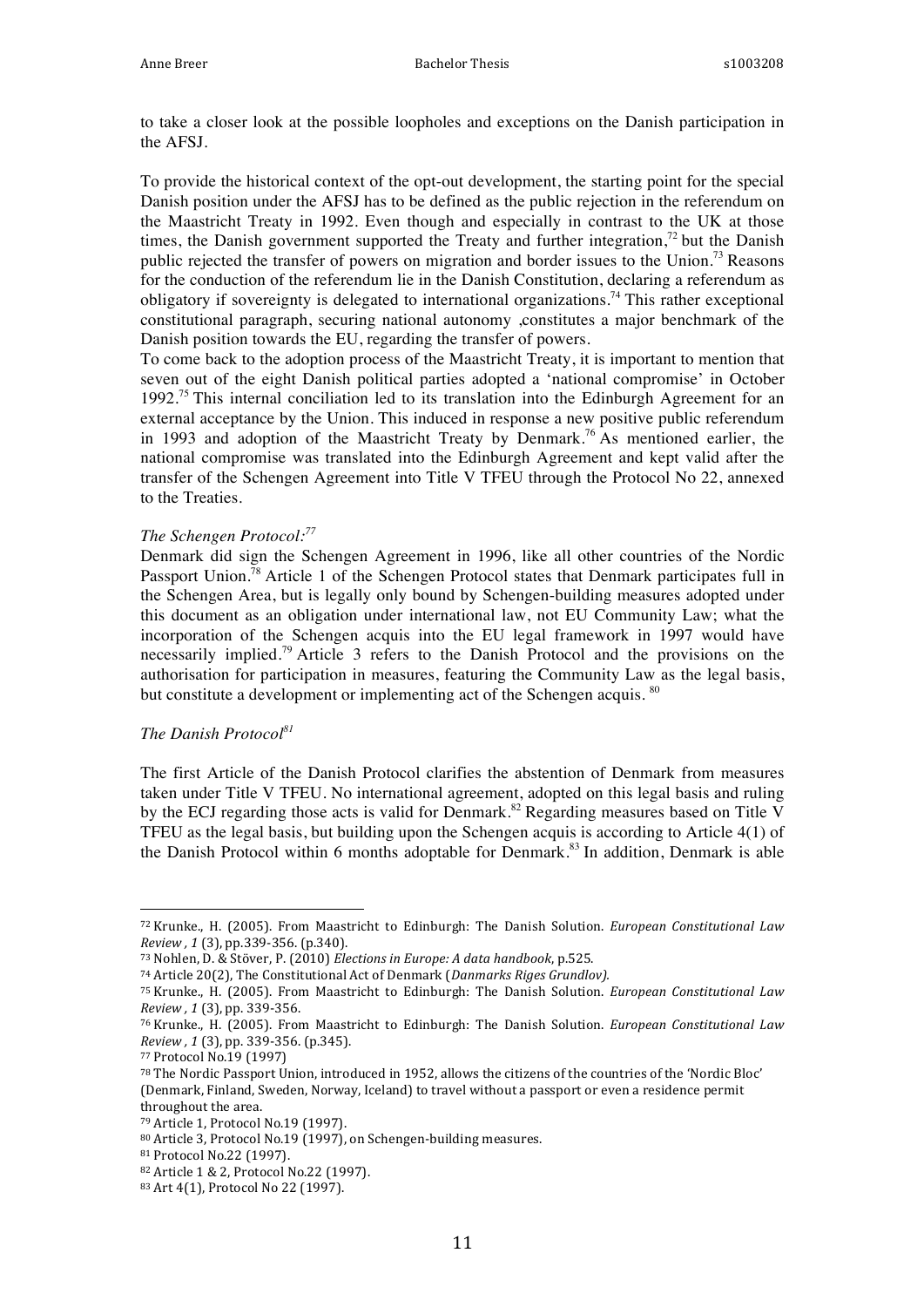to abandon its opt-outs partly and fully.<sup>84</sup> Available provisions for the possible introduction of an opt-in are prepared for in the Annex of the Danish Protocol.

Those two documents clearly set out the legal guidelines for the Danish treatment under the AFSJ. But even though Denmark asked for a special role, a complete abstention exceeded clearly their demands, especially regarding civil matters. 85 For this reason bilateral Parallel Agreements can be adopted by the Union as one party of the agreement and Denmark as the other one. The process of their development and rules, will be clarified in the following paragraph:

#### *Parallel Agreements, The Case of The Brussels I Convention:*

In 2000, Denmark participated in the negotiation process concerning the Europe wide application and recognition of judgements on civil and commercial matters. The results of the round were expressed through the adoption of a Council Regulation.<sup>86</sup> But due to the Danish abstention from Title IV EC that served as the legal basis for this act, the country was not able to adopt this regulation, even though the Danish government was supportive on the outcome of the negotiations. For this reason, based on Article 218 TFEU, $\frac{37}{37}$  a Parallel Agreement between the EU and Denmark was embraced. Even though the content is the same as the one in the Regulation, this document comprises an obligation for Denmark under international law, not Community law.<sup>88</sup> In this case, it is dealt with an 'exemption from an exemption', complicating the legal situation under the AFSJ.<sup>89</sup> Rules for those Parallel Agreements are rather vague: Firstly, they shall be exceptional and of a transitional nature. Secondly those agreements shall be in the interest of the entire community. Thirdly, the long term-goal, implied through the granting of Parallel Agreements is the abolishment of the Danish Protocol on its opt-outs.<sup>90</sup> At present, the EU concluded three Parallel Agreements with Denmark, even though the country applied for  $six$ .<sup>91</sup> This reluctance on the conclusion of those agreements can be interpreted as the Councils' check on an emerging 'pick-and-choose' attitude of Denmark, starting to originate through the possibility of this loophole.

 84 Article 3, Protocol No. 22 (1997).

<sup>85</sup> Martenczuk., B. (2009). Relations of the EU: The Experience of Justice and Home Affairs. In B. Martenczuk, *Justice, Liberty and Security: New Challenges for EU External Relations* (pp. 493-523). *VUBPress Brussels* University. (p. 506).

<sup>86</sup> Council Regulation (EC) No 44/2001 of 22 December 2000 on jurisdiction and the recognition

and enforcement of judgments in civil and commercial matters,  $O<sub>I</sub> L 12, 16.1.2001$ , p. 1–23.

<sup>87</sup> Former Article 300 EC.

<sup>88</sup> Even though Article 218 TFEU does not cover in its sense the conclusion of International Agreements between the EU and one of its Members, it is used as the legal basis for Parallel Agreements. According to Article 218 TFEU, those Agreements are binding on all Members, a situation clearly impossible if the Denmark is treated as a third country. This fact marks the conclusion of Parallel Agreements as doubtable, regarding their defensiveness based on Article 218 TFEU.

<sup>89</sup> Adler-Nissen, R. Gammeltoft-Hansen, T. (2010). Straightjacket or Sovereignty Shield? The Danish Opt-Out on Justice and Home Affairs and Prospects after the Treaty of Lisbon. In M. Hvidt, *Danish Foreign Poliy Year Book* (pp. 137-162). Copenhagen: Danish Foreign Policy Year Book. (p.144).

<sup>90</sup> As stated by the Commission. In practice, the Commission grants the authority to negotiate such an agreement with Denmark to the Council. (Adler Nissen, R. Gammeltoft-Hansen, T. (2010). Straightjacket or Sovereignty Shield? The Danish Opt-Out on Justice and Home Affairs and Prospects after the Treaty of Lisbon. In M. Hvidt, *Danish Foreign Poliy Year Book* (pp. 137-162). Copenhagen: Danish Foreign Policy Year Book., (p.146)).

<sup>91</sup> Adopted Parallel Agreements: Dublin II (Council Regulation (EC) No 343/2008 of 18 February 2003), Eurodac (Council Regulation (EC) No 2725/2000 of 11 December 2000), Brussels I (Council Regulation (EC) No 44/2001 of 22 December 2000), Service of documents on cross-border cases (Council Regulation (EC) No 1348/2000 of 29 May 2000). Rejected Parallel Agreements: Bruxelles II (Council Regulation (EC) No 2201/2003 of 27 November 2003), Regulation on Insolvency Proceedings (Council regulation (EC) No 1346/2000 of 29 May 2000).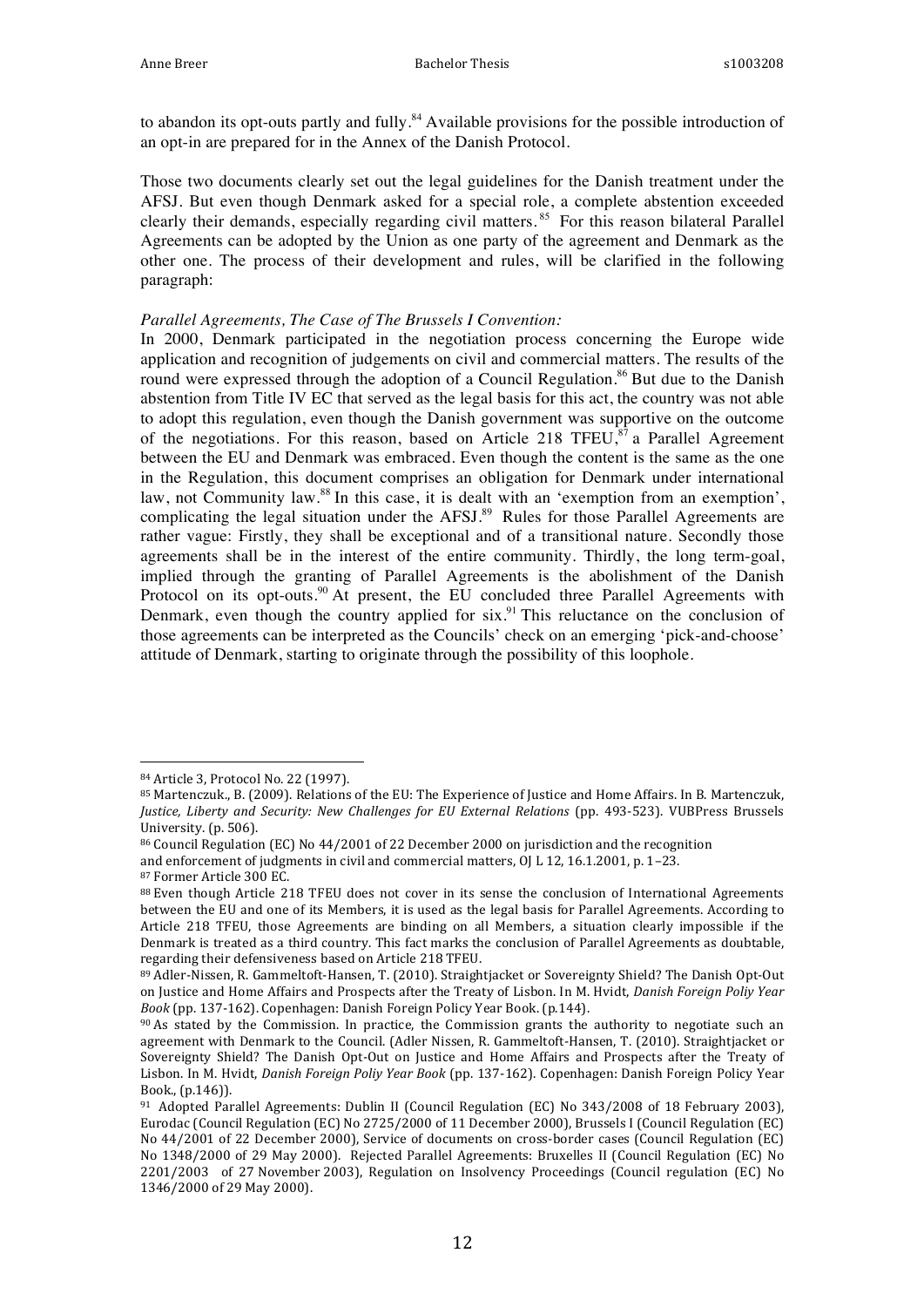The Lisbon Treaty maintained and confirmed all Danish opt-outs. In addition, Parallel Agreements are still a valid option under Art 218 TFEU.<sup>92</sup> During the last years, voices arose that demanded a public referendum on the possible opt-in of Denmark into the AFSJ. The former Premier Minister Rasmussen was in favour of such a step,<sup>93</sup> but under the new government, led by Helle Thorning-Schmidt, no serious steps towards a vote have been taken.<sup>94</sup>

Summarizing, the Danish position under the AFSJ is extraordinary, especially with regard to the Parallel Agreements. Keeping this in mind, and adding the fact that Denmark held in the first semester of 2012 the Council Presidency, the countries' influence on the AFSJ's internal and external direction could have changed during the last 6 months, stimulating the Danish revision and liberalization of its opt-outs, as promoted by the Prime-Minister Helle Thorning-Schmidt.<sup>95</sup> An indicator for this change was the introduction of AFSJ issues in the Council Agenda: among the four major goals of the Presidency, the establishment of a 'safer Europe' is mentioned; intended to be realized through closer cooperation between the Schengen States, the enhancement of the effectiveness of the external border controls and the harmonization of the Common Asylum Policy.<sup>96</sup> Nevertheless, the Danish government also mentions on its Presidency website that 'Because of our justice and home affairs opt-out, we will not be able to benefit fully from the advantages of this cooperation.<sup>97</sup> How far this Danish involvement in AFSJ matters and the mentioned reformative goals can be realized, even though Denmark is not cooperating fully in this area will be further analyzed in the following general conclusion. Additionally, the focus will lie on the level of flexibility, the country enjoys under the AFSJ.

#### 4.3. Conclusion

Throughout the analysis of the AFSJ and its historical development towards differentiated integration, reflected in the Danish and British opt-out, the complexity of the legal structure of the policy area was highlighted, revealed in two major findings: first, the cross-cutting nature of the Schengen Agreement and Title V TFEU led to the intermixture of policy areas and their legal basis. Even under conditions with no national opt-out, this matter of fact could impede the smooth decision-making process under this policy umbrella. Secondly, the Danish and British opt-outs are extremely diverse. On the one side, Denmark is from a formal perspective participating closer with the EU through its adoption of the Schengen Agreement. On the other side, the UK rejects the Schengen Agreement and also Title V TFEU and stays in principle completely out of this policy area. Nevertheless, the UK has obtained an opt-in right, enhancing the flexibility of its cooperation under the AFSJ. A privilege that does not

 92 Even though the criticism on Parallel Agreements is striking: Firstly, the conclusion of those agreements could decrease the incentive for Denmark to abandon its opt-outs. Additionally, the Protocol No 22 (1997) denies any opt-in possibility for Denmark. For this reason, the Agreements could be understood as subverting the rules, set by the Protocol. (Martenzcuk, B. (2008). Variable Geometry and the external Relations of the EU: Experience of Justice and Home Affairs, in in: Bernd Martenczuk/Servaas van Thiel (ed), Justice, Liberty, Security: New Challenges for EU External Relations, VUB Press, Brussels 2008 p.493-525., (p.507)).

<sup>93</sup> See: S og R raser over Lokkes EU-nol. (in Danish). Danmarks Radio. 2009. Retrieved on the 1<sup>st</sup> of April 2012. http://www.dr.dk/Nyheder/Politik/2009/04/14/150742.htm.

<sup>94</sup> See: Brand, Constant (13.10.2011). Denmark scraps border-control plans. *European Voice*. Retrieved on the 18th of April 2012. http://www.europeanvoice.com/article/2011/october/denmark-scraps-bordercontrol-plans/72315.aspx. Danes Assess Reversion of EU Exemptions: Angus Reid Global Monitor. Retrieved on the 8<sup>th</sup> of May 2012. http://www.angus-

reid.com/polls/32375/danes\_assess\_reversion\_of\_eu\_exemptions/.

<sup>95</sup> Brand, Constant (13.10.2011). "Denmark scraps border-control plans". *European Voice*. Retrieved on the 1st April of 2012. http://www.europeanvoice.com/article/2011/october/denmark-scraps-border-controlplans/72315.aspx

<sup>96</sup> Ministry of Foreign Affairs of Denmark, the Council Presidency, The Priorities of the Danish EU Presidency, Retrieved n the 13th of June 2012. http://um.dk/en/politics-and-diplomacy/denmark-in-theeu/the-danish-eu-presidency-2012/the-priorities-of-the-danish-eu-presidency/

<sup>97</sup> Ibid.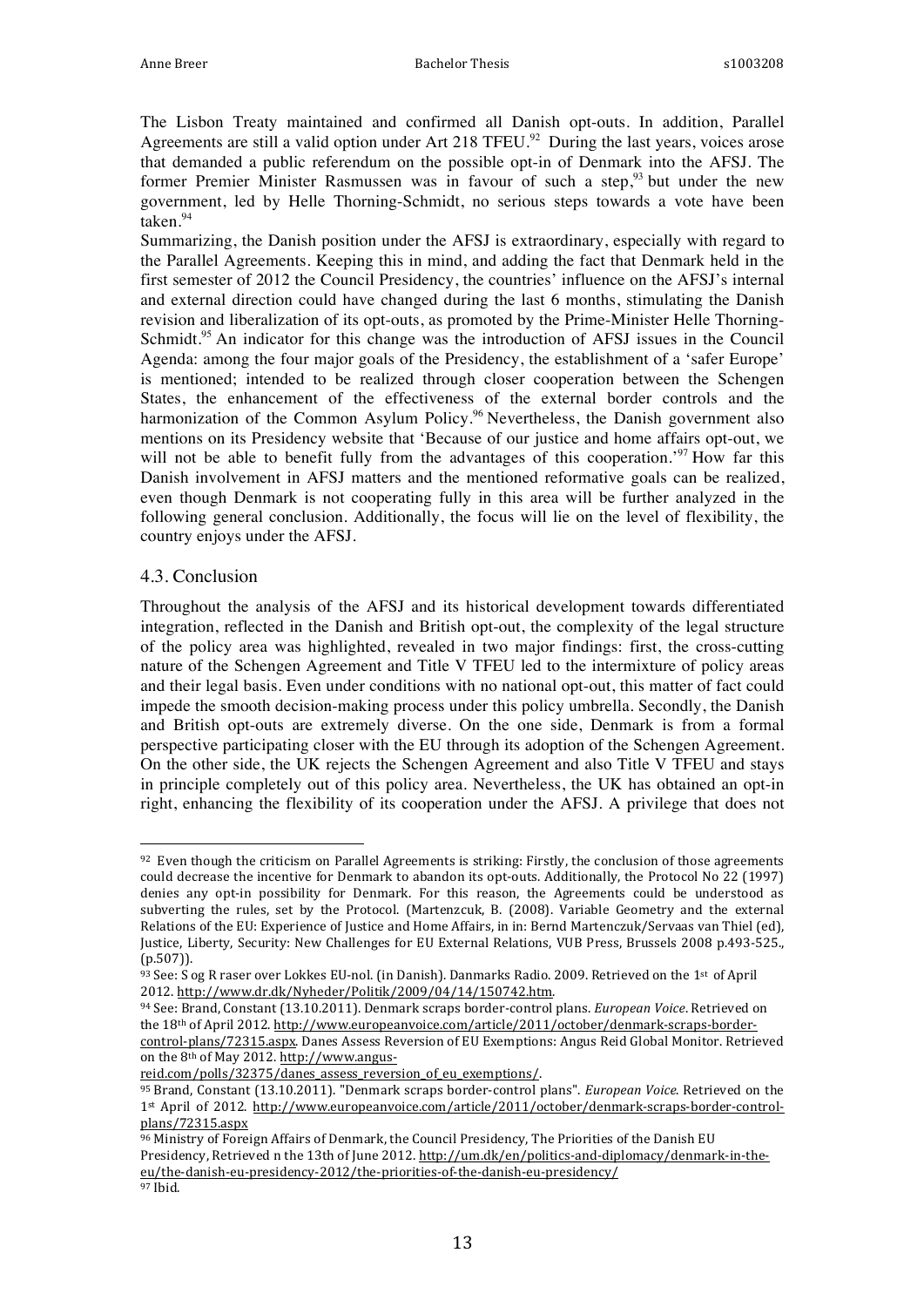apply to Denmark.

Through the evaluation, based on the legal position of both states and each type of 'opt-in', the UK seems to be in a better position than Denmark. Nevertheless, Denmark can conclude Parallel Agreements; even though only three out of the six agreements, Denmark applied for, were established. Although the ECJ rejected twice an opt-in demand by the UK, the Danish opt-out seems to be subject to a highly restrictive and locked down legal situation. Exactly for this uncertainty about the limits and possibilities each opt-out implies, a glimpse into the practical implications of this differentiated integration has to be taken. Focus shall not only lie on whether the two states participate in a certain policy area, but also why they are enabled to do so.

#### 5. Internal Implications: The Danish and British opt-outs in practice

The internal dimension of the AFSJ is codified in Part 3 TFEU. This chapter stretches from the common asylum, migration and visa policy to judicial and police cooperation, also amplifying the external border management. The first chapter of Part 3 TFEU deals with the general outline of the AFSJ: its aims<sup>98</sup> and means,<sup>99</sup> the role of the Unions' institutions<sup>100</sup> and a backdoor for voluntarily enhanced cooperation among the members.<sup>101</sup>

The second chapter outlines the possible EU legislations on border checks, asylum and migration. Border issues are dealt with in Article 77 TFEU. The following articles of this subsection set the objectives of the field<sup>102</sup> and defines the decision-making rule as the  $OLP<sup>103</sup>$  for Visa issues,<sup>104</sup> external border controls and rules regarding  $3<sup>rd</sup>$  countries nationals travelling in the Union. Unanimously, the Union can adopt measures regarding passports, identity cards and residence permits.<sup>105</sup> Of importance is that internal border controls are forbidden,<sup>106</sup> as defined by the Schengen Agreement.<sup>107</sup> Based on this chapter, an important EU agency was introduced: FRONTEX, to secure the external border control of the EU territory, operating since the 3<sup>rd</sup> October 2005.<sup>108</sup>

Article 78 TFEU introduces the common asylum policy, meant to be implemented in accordance with the Geneva Convention.<sup>109</sup> In this field, the OLP also applies to policies, introducing a common asylum system, common standards on the protection of refugees and partnerships with  $3<sup>rd</sup>$  countries to manage the migration inflow.<sup>110</sup> This section highlights that

 98 Article 67(2), TFEU (2009).

<sup>99</sup> Article 67(3), TFEU (2009).

<sup>100</sup> Article 69, 70, 71,76, TFEU (2009).

<sup>101</sup> Article 73, TFEU (2009).

<sup>102</sup> Article 77(1), TFEU (2009).

 $103$  Article  $77(2)$ , as defined by Article 294 TFEU (2009).

<sup>104</sup> The Schengen Agreement introduced Visa issues on the European agenda, manifested in Title II Chapter 3 of the Convention Implementing the Schengen Agreement (1985), Short-stay: Article 9-17 TFEU, Longstay: Article 18 TFEU.

<sup>105</sup> Article 77(3) TFEU (2009).

<sup>106</sup> Article 77 (1) TFEU (2009).

<sup>107</sup> Article 1, Schengen Agreement (1985).

 $108$  Established by Council Regulation (EC) 2007/2004/ (26.10.2004, OJ L 349/25.11.2004) having regard to the Treaty establishing the European Community. Amended by the Regulation (EC) No 863/2007 of the European Parliament and of the Council of 11 July 2007 establishing a mechanism for the creation of Rapid Border Intervention Teams and amending Council Regulation (EC) No 2007/2004 as regards that mechanism and regulating the tasks and powers of guest officers. Amended by the Regulation (EU) No 1168/2011 of the European Parliament and of the Council of 25 October 2011 amending Council Regulation (EC) No 2007/2004 establishing a European Agency for the Management of Operational Cooperation at the External Borders of the member states of the European Union.

<sup>109</sup> Article 78(1), TFEU (2009).

<sup>110</sup> Article 78(2), TFEU (2009).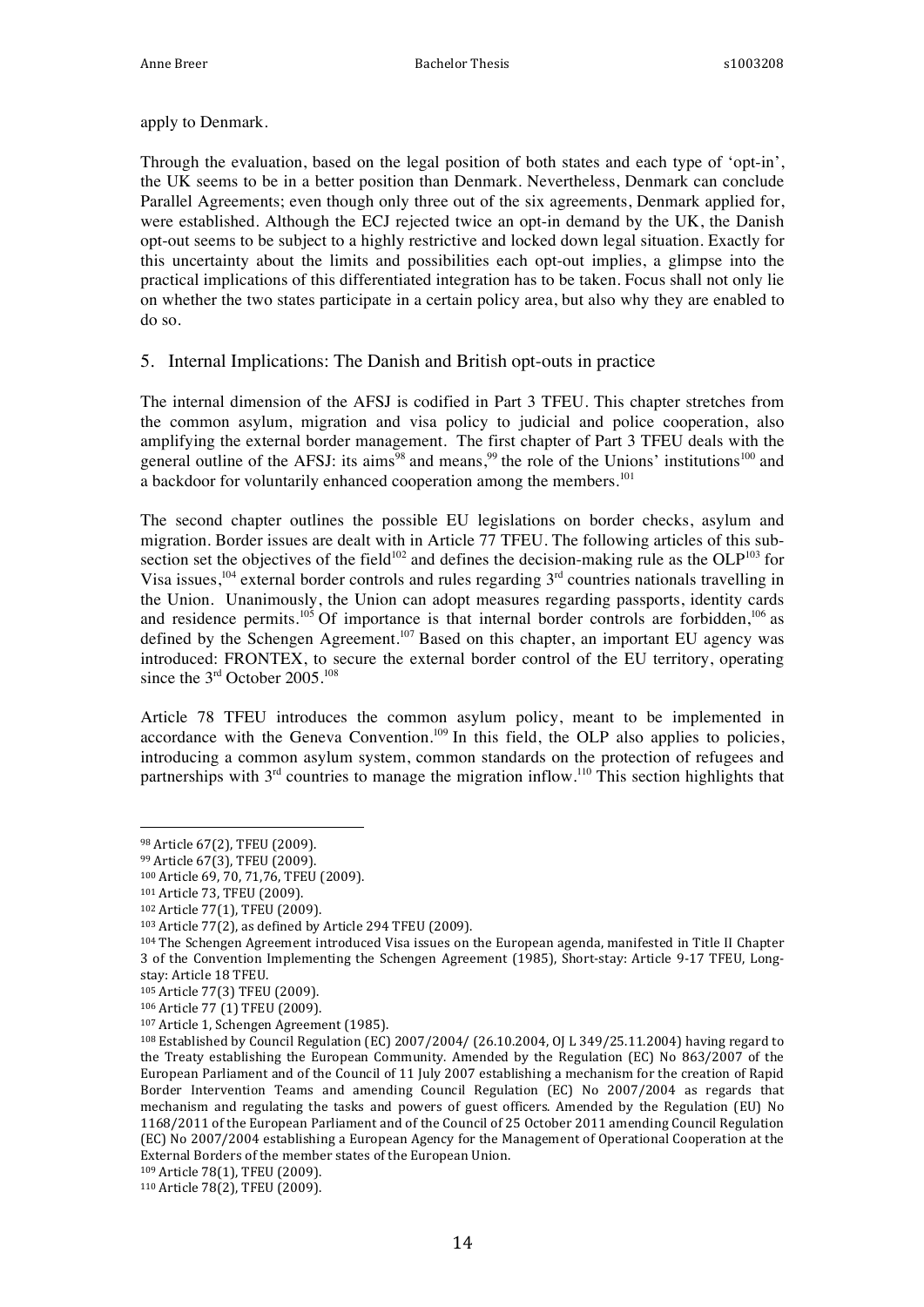the internal dimension intervenes with the external one, as for the relations, outside the Union, with  $3<sup>rd</sup>$  states to control the inflow of asylum seekers.

With regard to Immigration policies defined in Article 79 TFEU,<sup>111</sup> the Union can adopt rules on the uniform design of long-term visa, entry and residence regulations, but also residence permits. Competences to adopt policies that combat illegal migration and human trafficking are also existent.112 Based on this chapter, it is clarified that the Union has the exclusive competence to set the rules for short-term visa.<sup>113</sup> The competence for long-term Visas lies still with the member states and their jurisdiction. Dealing with immigration, relations to third countries seem to be of major importance. For this reason, this section of the Treaties lies down the procedure for the conduction of Readmission Agreements, <sup>114</sup> clarifying the responsibility of repatriation of 3<sup>rd</sup> country nationals back to their country of origin or transit. In 2010, the EU Visa Code came into force, summarizing all regulations and rules on the common visa policy. On top of this, the Code is meant to increase the transparency of this policy area.<sup>115</sup>

In the following sections, the application of the EU Visa Policy on Denmark and the UK will be examined, as well as the countries participation in the three major agencies of the AFSJ.

#### 5.1. The EU Visa and Asylum Policy

The EU short-stay visa policy, at the first look territorially bound to the Schengen Area, comprises a major part of the Unions' internal harmonization and integration project. Especially the systems for information exchange and cooperation are highly developed instruments, creating a desire to participate, even by non-Schengen states as outlined in the upcoming sections.

#### 5.1.1 Short-Stay Visa

The focus on Visa policies of the Union is of major importance for this analytical part: First of all the distinction is made between short-term<sup>116</sup>and long-term Visa.<sup>117</sup> The Union adopted in 2009 the earlier mentioned Visa Code, defining the type of short-term visa, a foreigner can apply for.<sup>118</sup> In this context, the EU adopted a regulation, defining Visa-exempted countries.<sup>119</sup> As listed in the regulation, Airport Transit Visa, allow the holder to enter from the airport

 111 Article 79, TFEU (2009).

 $112$  Article  $79(2)$ , TFEU (2009). In accordance with the Ordinary Legislative Procedure.

<sup>&</sup>lt;sup>113</sup> The Common Consular Instructions, OJ C326 of 22.12.2005, General Provisions, Scope. (based on Chapter  $3$  (Section  $1&2$ ) of the Convention implementing the Schengen Agreement (1985).

As further defined by Regulation (EC) No 810/2009 of the European Parliament and of the Council of 13 July 2009 establishing a Community Code on Visas (Visa Code) (OJ L 243, 15 September 2009, p. 1)., three types of short term-visas can be issued: Airport Transit Visas (Council regulation No. 810/2009 of 13 July 2009, Annex IV Council of the European Union), Local Border Traffic at EU External Borders Visa (EU regulation no 1931/2006) and Uniform/Schengen Visa. Non-Schengen Countries citizens, as listed in annex I of the Council Regulation 539/2001, need a Visa. Non-Schengen States with no Visa requirements: listed in annex II of the Council Regulation 539/2001.

<sup>114</sup> Article 79(3), TFEU (2009).

<sup>115</sup> Visa Code Regulation: Council Regulation 810/2009/EC establishing a Community Code on Visas, OJ L 243, 15 September 2009, (p. 1).

<sup>116</sup> Exclusive Union competence, Schengen/Uniform Visa.

<sup>117</sup> Exclusive Member State Competence, the EU can only adopt regulations regarding the uniform design of Passports and Residence Permits.

<sup>&</sup>lt;sup>118</sup> Visa Code Regulation: Council *Regulation 810/2009/EC No establishing a Community Code on Visas, OJ L 243, 15 September 2009, p. 1.*

<sup>&</sup>lt;sup>119</sup> Council Regulation EC No 539/2001 of 15 March 2001 listing the third countries whose nationals must be *in* possession of visas when crossing the external borders and those whose nationals are exempt from that *requirement* OJ L 81, 21.3.2001, p. 1. Exemptions are possible through Visa Facilitation Agreements or other bilateral agreements, dealt with in Section 6.1.2.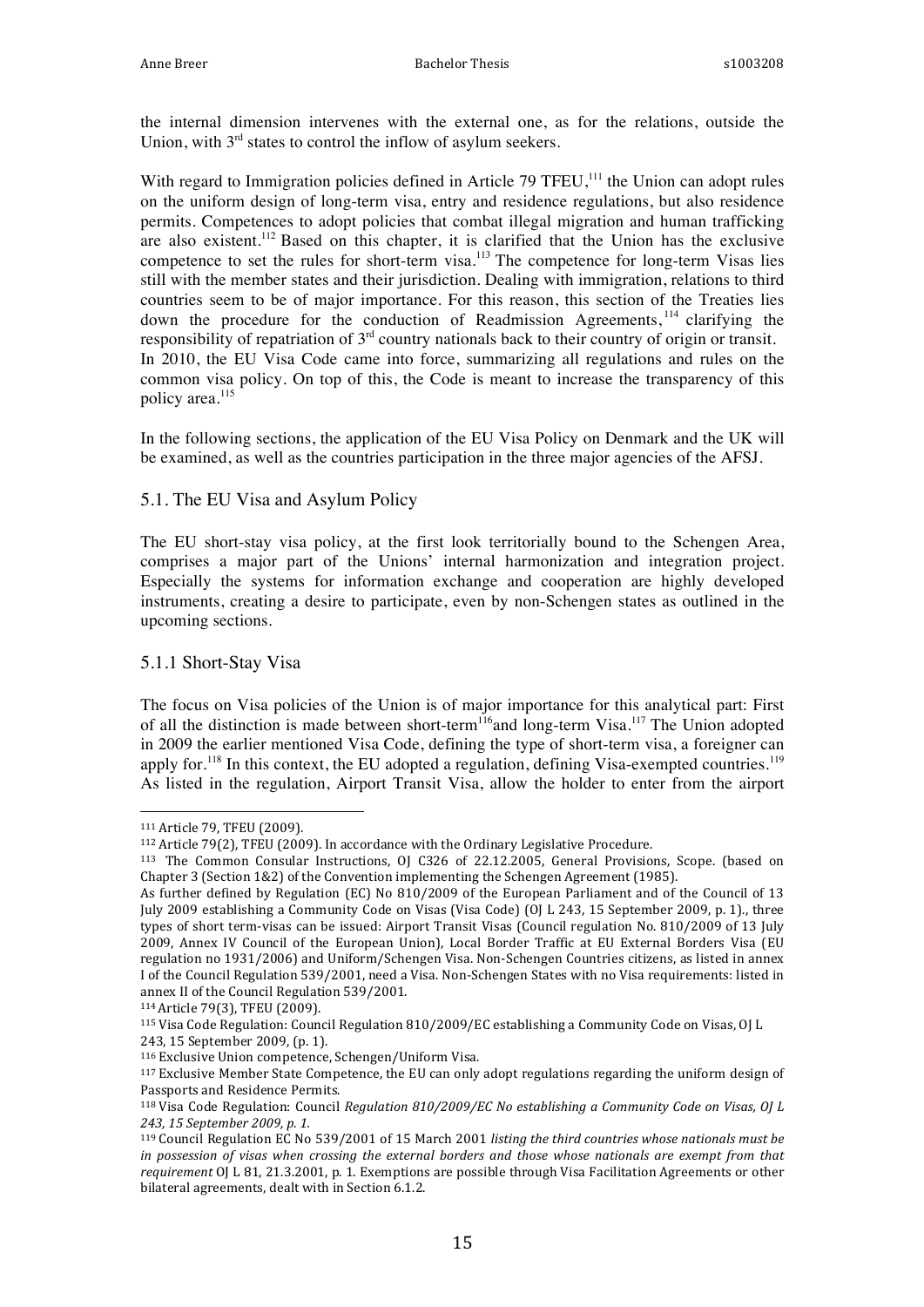international transit area into the Schengen transit zone without entering the Schengen area. The Transit Visa permit the occupant to transfer through the Schengen country in question for round about 5 days. Local Border Traffic Visa at the external borders authorizes the holder to move within 30km of the border area between two countries through a 'multiple-entry' visa.<sup>120</sup> A short-stay Visa entitles the applicant to stay in the Schengen states for about 90 days maximum. Circulation Visa are issued for about a year for business related entries, following an invitation letter by one of the Schengen states, to members of aircraft companies and also persons with an 'special' business-related interest into the Schengen territory. The long-stay visa, applicable for stays longer than 3 months, are issued by the Member States.<sup>121</sup> The regulation, mentioned above sets the conditions on the application procedure for either a short-stay or transit visa. In addition, another major regulation has to be mentioned, harmonizing the format of the visa EU-wide.<sup>122</sup>

For now, focusing on the Danish and British opt-out in those areas, it has to be to be clarified that the UK is not participating in the EU short-stay visa policy for a simple reason: they are not a signatory of the Schengen Agreement and maintain their own CTA with Ireland. In consequence, the country is excludable from the EU short-stay visa system. Not only that Denmark is a member of the Schengen area, and for this reason inevitable party to the adoption of a common short-stay visa code, on top of this, the Danish Protocol<sup>123</sup> clearly announces that the opt-out from Title V TFEU is not valid for Visa related measures.<sup>124</sup> These measures contain legislations on the uniform visa format and determinations on persons, requested to hold a visa.

#### 5.1.2. The Visa Information System

Worth to mention is also the Visa Information System, introduced in 2004 and mainly used by FRONTEX. The system, established to enhance the effectiveness of the information exchange and cooperation between the Unions' Member States, but also to prevent 'visa shopping',<sup>125</sup> contains communications on  $3<sup>rd</sup>$  country nationals, qualified to require a visa.<sup>126</sup>

Basically, the VIS constitutes a Schengen instrument, in other words a Schengen-building act.<sup>127</sup> This fact makes the differential situation between the UK and Denmark due to the latter ones' participation in the Schengen area apparent: Denmark was able to adopt this system, $128$ the UK was not. Nevertheless, highlighting that the UK does not participate at all in the EU visa policy, the abstention from the VIS is self-evident. An opt-in, based on the previous adoption of the underlying acquis, composed of the entire EU visa policy, would be legally

 $120$  Granted in case of occupational reasons. By virtue of Council Regulation No 1931/2006 laying down rules on local border traffic at the external land borders of the Member States and amending the provisions of the Schengen Convention, OJ L 405, 30.12.2006, p. 1–22. Denmark as a Schengen state is in no need of this visa type, due to the only neighbouring country being also a Schengen state (Germany).

<sup>121</sup> Article 18, Convention Implementing the Schengen Agreement (1985).

<sup>&</sup>lt;sup>122</sup> Council Regulation  $1683/95$  of 29 May 1995 laying down a uniform format for visas, OJ L 164, 14/07/1995, pp.1-4.

<sup>123</sup> Protocol No 22 (1997).

<sup>124</sup> Article 6 (Part III), Protocol No 22 (1997).

 $125$  The concept of Visa Shopping describes the application for a visa by one candidate in several Schengen states, after being rejected by the first state.

<sup>&</sup>lt;sup>126</sup> VIS Decision: Council Decision  $2004/512/EC$  of 8 June 2004 establishing the Visa Information System, OJ L 213, 15.6.2004, p. 5-7, all Schengen and Schengen-associated states are mandatorily requested to apply the system.

 $127$  Council Regulation No  $767/2008/EC$  of the European Parliament and of the Council of 9 July 2008 concerning the Visa Information System (VIS) and the exchange of data between Member States on shortstay visas (VIS Regulation), OJ L 218, 13.8.2008, (p. 60–81 Preamble, Paragraph 26). 128 Based on Article 3, Protocol No.19 (1985).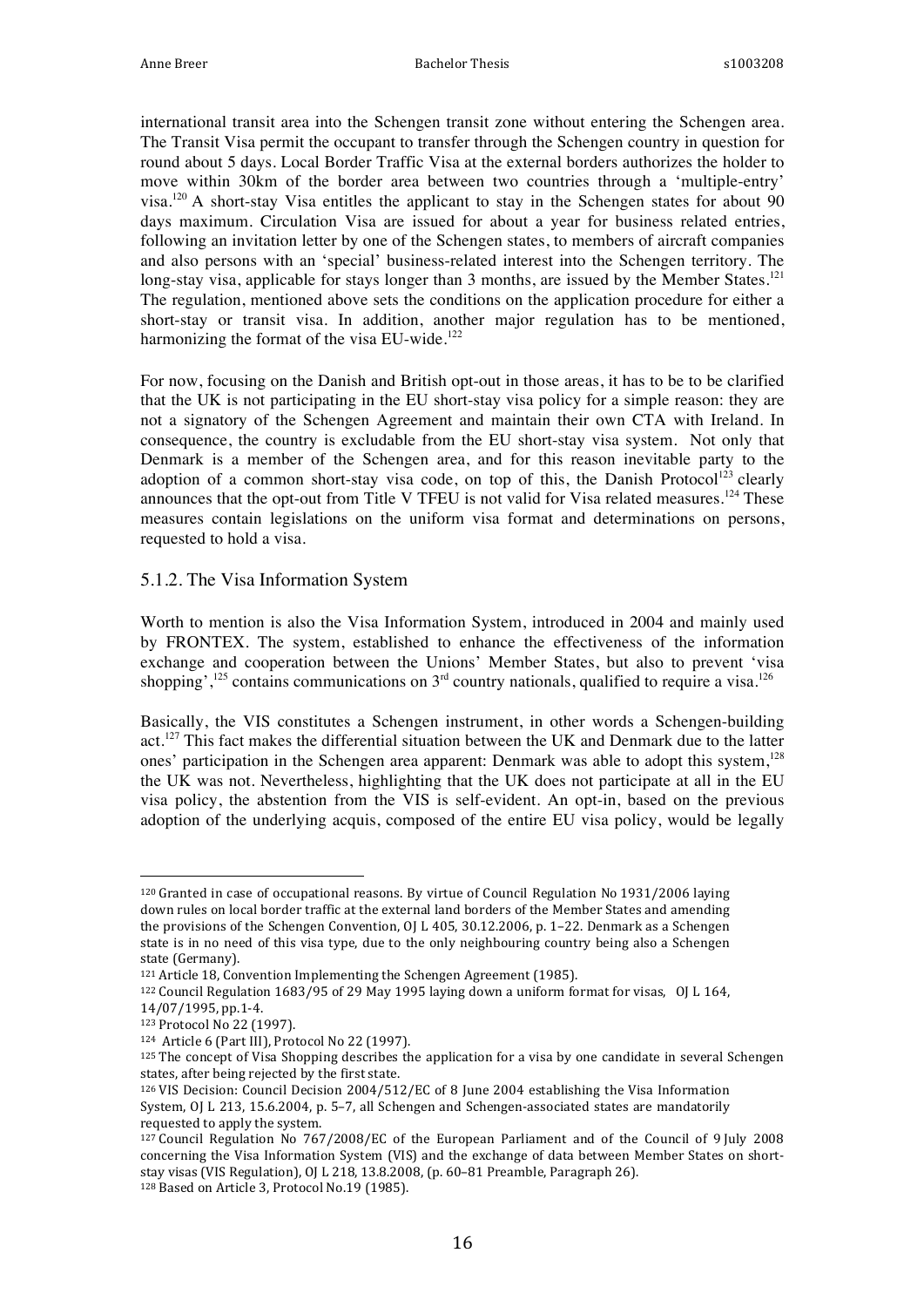possible. Despite, from a practically point of view, the UK would have been forced to abolish its own CTA with Ireland and in consequence also its' 'external borders' to the Union.

#### 5.1.3. The Schengen Information System

Of major importance for the police cooperation in the EU is the SIS  $1+$ ,<sup>129</sup> primarily used by Europol. The aim of the system is the exchange of information about persons and pieces of property; established for security related issues like the external border control, inter-state law enforcement and of course, national security.<sup>130</sup> Recently, a new revised System is under construction: the SIS II, planned to be implemented by  $2013$ .<sup>131</sup>

The United Kingdom is one of the active users of the SIS, made possible by the unanimous approval of the British opt-in request in March 1999 to parts of the Schengen acquis, namely amongst other things, $^{132}$  the SIS. This was made possible through Article 5, Protocol No 19, granting the UK the opt-in to parts of the Schengen acquis. Even though the Council accepted the British proposition,<sup>133</sup> the participation is subject to certain limits: First of all, the British participation shall not impede the consistency of the acquis in its entity.<sup>134</sup> Secondly, the UK has no access to personal immigration data of  $3<sup>rd</sup>$  country nationals, on whom a national court published an alert.<sup>135</sup> Only the provisions on criminal law and policing are accessible for the UK. Reason for this lies in the British non-participation in the EU immigration policy. Due to the limited approval to participate in the three above-mentioned areas, immigration policies got formally excluded; hence access to this subject-related data is denied.

On the other side, Denmark participates fully in the SIS, which composes a Schengenbuilding measure, adoptable for the country as stated in Article 3 of Protocol No.19, integrating the Schengen acquis into the EU legal framework.

#### 5.1.4. The Dublin System

Dealing with the refuge and migration policy under the AFSJ, the Dublin System has to be explained in more detail as a system realizing the Unions goals regarding immigration and

 <sup>129</sup> Legal basis: Article 92-119 of the Convention Implementing the Schengen Agreement (1990).

 $130$  Recently, a new system is developed (SIS II), implemented by 2013. Proposal for a Council Regulation on migration from the Schengen Information System  $(SIS1+)$  to the second generation Schengen Information System (SIS II), COM/2012/081 final.

<sup>&</sup>lt;sup>131</sup> Council Decision 2008/839/IHA of 24 October 2008 on migration from the Schengen Information System (SIS 1+) to the second generation Schengen Information System (SIS II), OJ L 299, 8.11.2008, p. 43– 49.

<sup>132</sup>The UK also requested to participate in the AFSJ police and judicial cooperation in criminal matters and the fight against drugs, especially cross-border drug trafficking.

<sup>133</sup> Council Decision 2000/365/EC of 29 May 2000 concerning the request of the United Kingdom of Great Britain and Northern Ireland to take part in some of the provisions of the Schengen acquis, OJ L 131, 1.6.2000, p. 43-47. Ireland also requested an opt-in, approved by the Council Decision 2002/192/EC of 28 February 2002 concerning Ireland's request to take part in some of the provisions of the Schengen acquis, OJ L 64, 7.3.2002, p. 20-23.

<sup>134</sup> Council Decision 2000/365/EC of 29 May 2000 concerning the request of the United Kingdom of Great Britain and Northern Ireland to take part in some of the provisions of the Schengen acquis, OJ L 131, 1.6.2000, p. 43–47, Preamble. This resulted into a second Council Regulation, defining the practical implications for the British opt-in to police and judicial cooperation to harmonize the British law in accordance with the EU law to promote the consistent application of Title V TFEU: Council Decision 2004/926/EC of 22 December 2004 on the putting into effect of parts of the Schengen acquis by the United Kingdom of Great Britain and Northern Ireland, OJ L 395, 31.12.2004, p. 70-80.

<sup>135</sup> Council Decision 2000/365/EC of 29 May 2000 concerning the request of the United Kingdom of Great Britain and Northern Ireland to take part in some of the provisions of the Schengen acquis,  $OJ L 131$ , 1.6.2000, p. 43-47, (Preamble).

The Concept and Background of the Alert System: Convention on Implementing the Schengen Agreement, (1990) Article 96. Reason for this is an implied threat to the national security of a Member State through the presence of the alien under suspicion, (Article 96(2)(3)).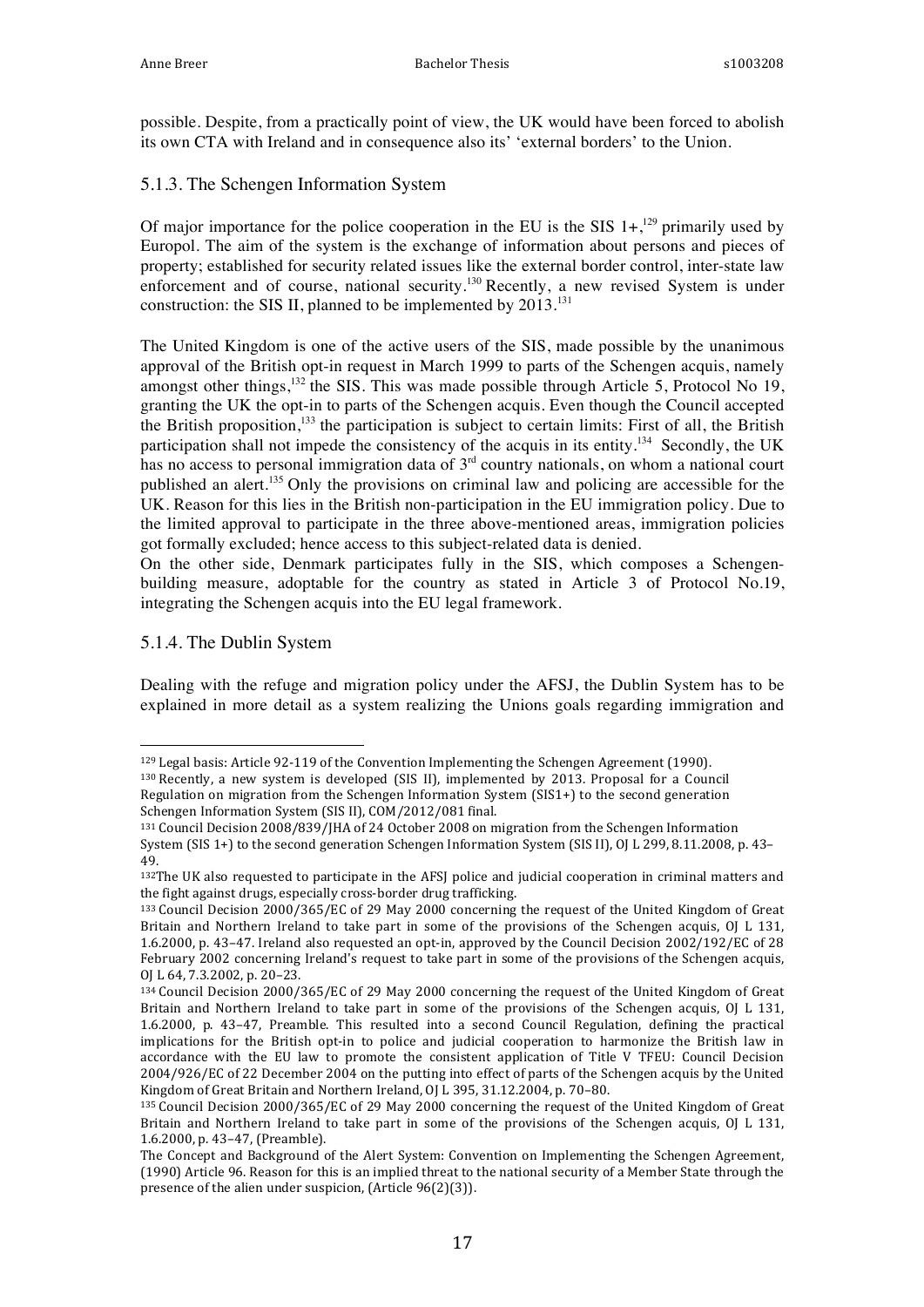asylum. The Dublin Regulation is designated to the proper treatment of asylum seekers, in line with the Geneva Convention, to prevent the multiple asylum application and to identify the country responsible for the applicant.<sup>136</sup> The Eurodac Regulation governs the effective 'comparison of fingerprints', thus the identification of asylum applicants. $137$ 

Even though Denmark and the UK were among the first signatories of the Dublin Convention in 1990, their future participation did not process as modest as expected. The UK was able to opt-in the new Dublin Regulation and the Eurodac Regulation, mentioned above due to the legal basis of those acts in Title V TFEU. 138

A decision by the Council made it also possible for Denmark to 'adopt' the Dublin and Eurodac Regulation.<sup>139</sup> On that account, those two regulations were transformed into a Parallel Agreement between the Union and Denmark. Even though those agreements constitute for Denmark an obligation under international law and not Community law,<sup>140</sup> the content, measures and instruments are identical in both documents.

#### 5.2. The Danish and British participation in the AFSJ Agencies

The AFSJ agencies, established for the efficient cooperation regarding judicial, criminal and external border issues among the national authorities of the European Union, reflect the daily working basis of the AFSJ. For this reason, all of them qualify for an evaluation of the practical implications of the opt-outs and the potential British and Danish participation.

#### 5.2.1. Eurojust

The third chapter of Title V outlines the judicial cooperation in civil matters, the fourth the one in criminal matters. In both chapters, two major rules regarding the EU judicial cooperation are manifested: the mutual recognition of judgements and the resulting approximation of the domestic laws for the establishment of a harmonized system.<sup>141</sup> The focus of this section lies on the information exchange between the national authorities as well as on the compatibility of rules concerning the access to justice.<sup>142</sup> The fourth chapter on the judicial cooperation in criminal matters defines also the different fields of operation<sup>143</sup> and the policy process.<sup>144</sup> Most important in this section is the formation of Eurojust, an EU agency, introduced to coordinate the national investigation to enhance the cross-border effectiveness of the domestic prosecuting authorities.<sup>145</sup>

<sup>&</sup>lt;sup>136</sup> Also known as Dublin II Regulation, replacing the Dublin Convention, established in 1997 and into force for all twelve signatories. Establishing Regulation: Council Regulation 343/2003/EC of 18 February 2003 establishing the criteria and mechanisms for determining the Member State responsible for examining an asylum application lodged in one of the Member States by a third-country national, OJ L 50, 25.2.2003, p. 1-10.

<sup>137</sup> Council Regulation 2725/2000/EC of 11 December 2000 concerning the establishment of 'Eurodac' for the comparison of fingerprints for the effective application of the Dublin Convention, OJ L 316, 15/12/2000 P. 1-10.

 $138$  Legal Basis of the Dublin Regulation and Eurodac Regulation: Article 63 EC (nowadays Article  $78/79$ ) TFEU), applicable to the opt-in right under Article 3, Protocol No 21 (1997).

<sup>139</sup> Council Decision 188/2006/EC of 21 February 2006 on the conclusion of the Agreement between the European Community and the Kingdom of Denmark extending to Denmark the provisions of Council Regulation 343/2003/EC establishing the criteria and mechanisms for determining the Member State responsible for examining an asylum application lodged in one of the Member States by a third-country national and Council Regulation (EC) No 2725/2000 concerning the establishment of Eurodac for the comparison of fingerprints for the effective application of the Dublin Convention, OJ L 66, 8.3.2006, p. 37.

<sup>&</sup>lt;sup>140</sup> The legal basis fort he Council Decision 188/2006/EC lies in Article 218 TFEU (former Article 300 EC) on the conclusion of international agreements by the Union with 3rd states.

<sup>141</sup> Article 81(1), 82(2) TFEU (2009).

<sup>142</sup> Article 81(2), TFEU (2009). Rules regarding this field can be adopted through the OLP.

<sup>143</sup> Article 82(2), 83(1) TFEU (2009).

<sup>144</sup> Article 82(3), 83(3) TFEU (2009).

<sup>&</sup>lt;sup>145</sup> Article 85(1), TFEU (2009), as established by the Council Decision 2002/187/JHA of 28 February 2002.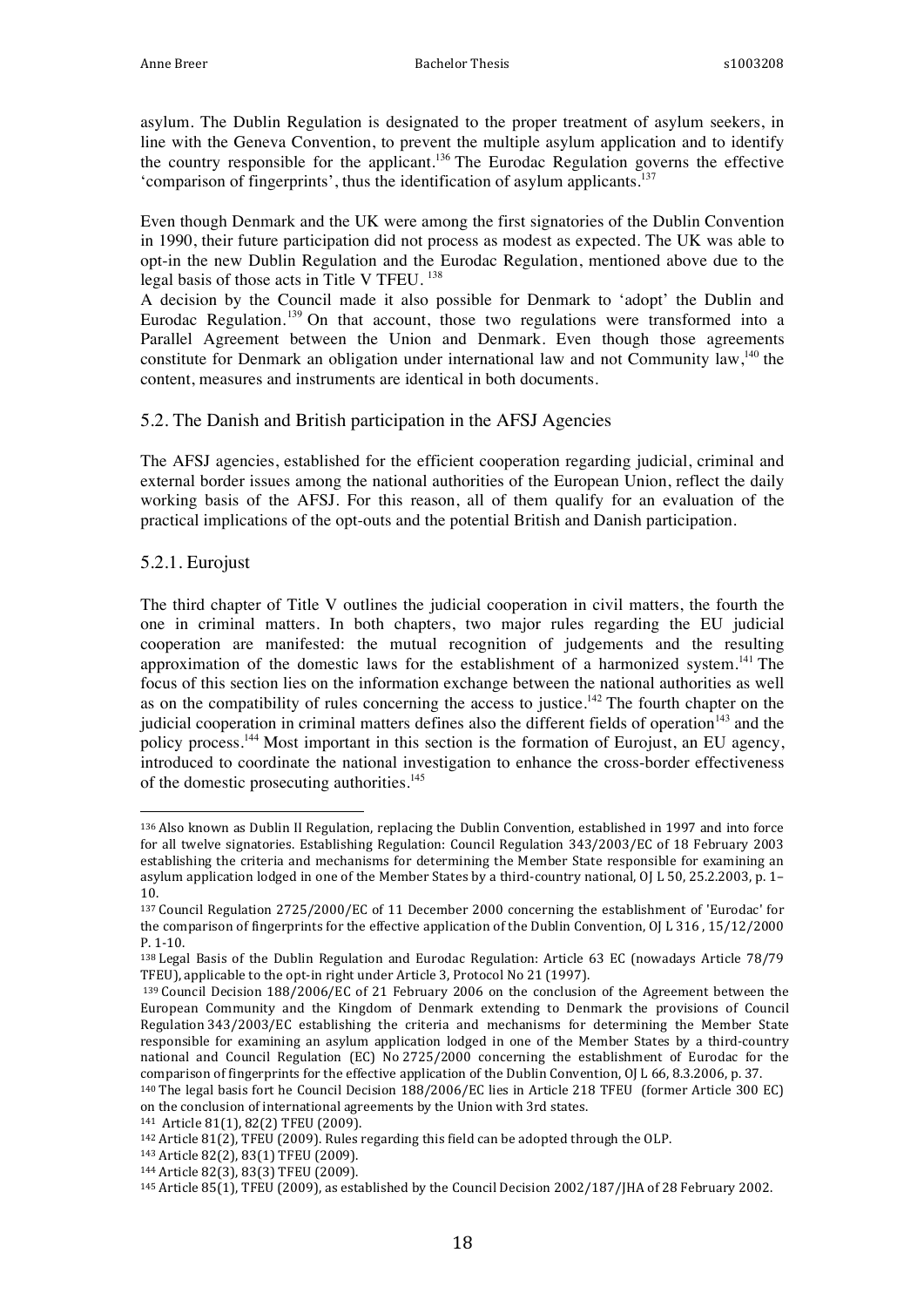First of all, Denmark and the United Kingdom participate in the activities of this EU agency, created to cope with serious crime in the European territory.<sup>146</sup> It is even said that the UK and Denmark are in the group of the major users of the system.147 Taking a closer look at the adoption process and mechanisms of Eurojust, a significant and exemplary insight onto the practical implication of the opt-outs is provided. The Council Decision, establishing Eurojust has its legal basis in Article  $31$  EC of Title IV,<sup>148</sup> an area in which nowadays neither the UK nor Denmark officially participate.

Denmark, not bound by Article 31 EC, conducted a Parallel Agreement regarding its participation in judicial and criminal matters with the Union. In consequence, this step enabled the country to participate in Eurojust and other judicial related mechanism as an obligation under international law. 149 As mentioned at the beginning of this section, the UK does not participate in what is recently Article 82, 83 and 85 TFEU,<sup>150</sup> but has an opt-in right for measures, adopted under this umbrella. However, at the time of the adoption of the Council decision, establishing Eurojust, the UK had no opt-out right,<sup>151</sup> which eliminates the need to opt-in. In consequence, the UK was entitled to adopt the act as all other States of the Union.

An interesting point will be the future development of Eurojust: It is planned that a new legislative proposal will be discussed by the Union, based on Article 85 TFEU, establishing new regulations related to Eurojust.<sup>152</sup> Nowadays, the UK obtained an opt-out for cooperation in this area, granted through the Lisbon Treaty. Nevertheless, the UK could easily opt-in. However, Denmark will be excluded due to the non-existence of such an opt-in clause. In result, the country is only bound by acts, directly related to the old Eurojust decision; it concluded a Parallel Agreement for. The implications for further fragmentation and differentiated integration under the AFSJ are striking: Denmark will still be bound by the Eurojust Decision, while loosing the legislative base for further cooperation.

#### 5.2.1.1. The European Arrest Warrant

The European Arrest Warrant, adopted in 2002, <sup>153</sup> is dedicated to the cooperative inter-state arrest and transfer of criminal suspects, issued by a Member State and therefore directly related to the work of Eurojust and the inter-state cooperation in judicial matters.

In this case, the UK opted-in to the measure for the same reason as for the Eurojust

 

<sup>150</sup> The former Article 31 EC, the Eurojust and Europol Decision were based on.

 $146$  Recently, the Danish representative to the agency is Jesper Hjortenberg and Andrew Cooks is the delegate of the United Kingdom.

<sup>&</sup>lt;sup>147</sup> House of Lords, European Union Committee (2004). 23rd Report of Session 2003-04 Judicial Cooperation in the EU: the hole of Eurojust Report with Evidence by the Authority of the House of Lords in *London: The Stationery Office* (p.25).

<sup>148</sup> Nowadays: Article 82, 83, 85 TFEU (2009).

<sup>&</sup>lt;sup>149</sup> Due to the opt-out of Title V TFEU by the Danish government and the resulting non-participation in two major regulations, contributing to the judicial cooperation in criminal matters, the EU and Denmark concluded two Parallel Agreements outside the Community law and subject to international law. 1. EU regulation: Council regulation (EC) No 1348/2000 of 29 May 2000 on the service in the Member States of judicial and extrajudicial documents in civil or commercial matters, OJ L 160, 30.6.2000, p. 37-52, corresponding Parallel Agreement: Council Decision 2006/326/EC (OJ 2006 L 120 p. 23). 2. EU regulation: Council Regulation (EC) No  $44/2001$  of 22 December 2000 on jurisdiction and the recognition and enforcement of judgments in civil and commercial matters  $OJ$  L 012, 16/01/2001 P.1-23, corresponding Parallel Agreement: Council Decision 2006/325/EC (OJ 2006, L 120 p. 22).

<sup>151</sup> Which got nowadays introduced through the Lisbon Treaty. For further information see section 4.2.1. of this paper.

<sup>152</sup> Jeney P; (2012), The future of Eurojust. Published by Policy Department C: Citizens' Rights and Constitutional Affairs European Parliament.

<sup>&</sup>lt;sup>153</sup> Council Framework Decision 20E02/584/JHA of 13 June 2002 on the European arrest warrant and the surrender procedures between Member States, OJ L 190, 18.7.2002, (p.1).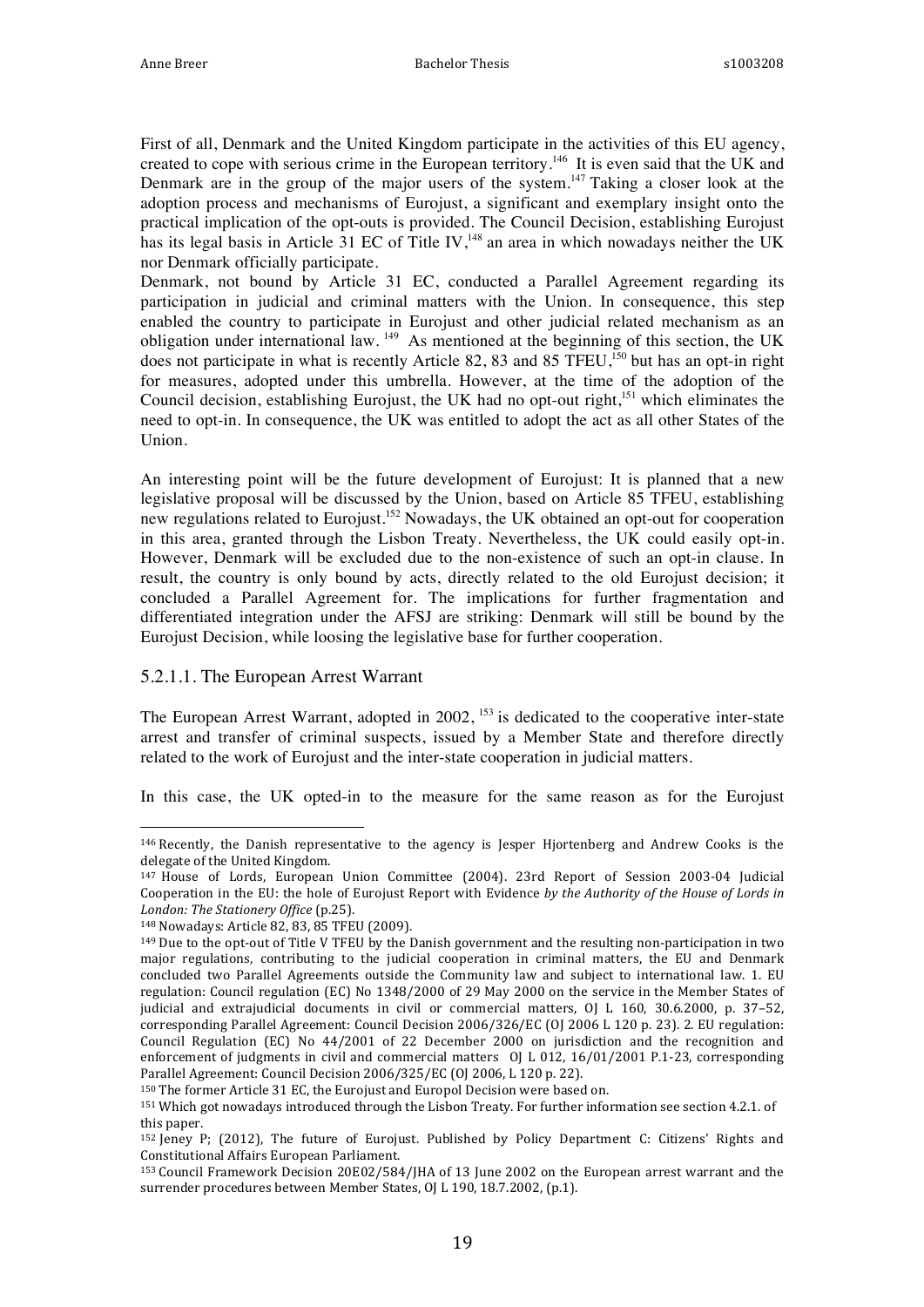decision,<sup>154</sup> because the legal basis for this act was the same.<sup>155</sup> Denmark adopted the Decision, but simultaneously participated in negotiations, regarding a Nordic Arrest Warrant System with the Scandinavian states in 2005.<sup>156</sup> This intra-Nordic extradition can be understood as an efficiency increasing 'extension and enlargement' of the EAW Framework Decision, contributing to its objectives and therefore compatible with the States' obligations under the EAW.<sup>157</sup>

#### 5.2.2. Europol

The fifth chapter of Title V TFEU outlines the cooperation of the domestic police forces.<sup>158</sup> Rules on harmonized investigation techniques, information exchange and staff-related matters can be adopted by the OLP.<sup>159</sup> Moreover, the Council can adopt cross-border operations unanimously.<sup>160</sup> The major mechanism of this area is Europol,<sup>161</sup> established in 1998 and transformed into an EU Agency in 2010, enhancing its powers.<sup>162</sup>

Denmark and the UK are also full participants of Europol, based on the same principles and reasoning as in case of their Eurojust participation. Nevertheless, one aspect regarding the Danish Council Presidency in 2002 is of extremely interesting nature: The introduction of the Danish Protocol,<sup>163</sup> providing amendments to the objectives of Europol. This Protocol, conceptualized throughout the Danish Presidency, reflects the input and support of the Danish Council President for closer cooperation and the efficiency enhancement of Europol.<sup>164</sup>

#### 5.2.3. FRONTEX

The most important aspect about the FRONTEX cooperation is manifested in its founding Council regulation as a Schengen-building measure under the provision of Title V TFEU.<sup>165</sup> Therefore, the legal situation seems straightforward: Denmark can notify the Council within six months after the initiative whether it wants to participate.<sup>166</sup> Up to the present, Denmark has not done so. Nevertheless, Denmark took part in several FRONTX operations<sup>167</sup> and

 $154$  Opt-in through Part  $384$  of the United Kingdom Extradition Act 2003 (c.41), into force on the 1st January 2004.

<sup>155</sup> Article 31 and 34 Title IV EC (nowadays, Article 82, 83, 85 TFEU, Article 34 EC got repealed).

<sup>156</sup> Nordic States, subject to the intra-Nordic extradition: Denmark, Finland, Sweden, Norway and Iceland, The Nordic Arrest Warrant, Council Document No. 5573/06 of 24-01-2006, into force in 2007.

<sup>&</sup>lt;sup>157</sup> The Nordic Arrest Warrant, Council Document No. 5573/06 of 24-01-2006, p.2.

<sup>158</sup> Article 86(1), TFEU (2009).

<sup>159</sup> Article 86(2), TFEU (2009).

<sup>160</sup> Article 89, TFEU (2009).

<sup>161</sup> Article 88(1), TFEU (2009).

<sup>162</sup> Council Decision 2009/371/JHA, 06.04.2009.

<sup>&</sup>lt;sup>163</sup> Not to be mistaken with the Protocol No. 22 (1997). (called in the preceding section 4.2. the 'Danish Protocol').

 $164$ , The Danish Protocol': The Protocol drawn up on the basis of Article 43(1) of the Convention on the Establishment of a European Police Office (Europol Convention), amending that Convention OJ *C* 002, *06/01/2004 P. 3–12.*

<sup>&</sup>lt;sup>165</sup> As defined by the ECJ in Case C-77/05 United Kingdom v Council [2007] ECR I-11459, (Paragraph 86).

 $166$  Protocol No 22 (1997) Art  $4(1)$ , as additionally stated in the Preamble, point  $(35)$  of the *Council Regulation* (*EC*) 2007/2004/ (26.10.2004, OJ L 349/25.11.2004) having regard to the Treaty establishing the *European Community.* Valid for: Council Regulation (EC) 2007/2004/ (26.10.2004, OJ L 349/25.11.2004) having regard to the Treaty establishing the European Community. Council Regulation (EC) No 863/2007 of the European Parliament and of the Council of 11 July 2007 establishing a mechanism for the creation of Rapid Border Intervention Teams and amending Council Regulation (EC) No 2007/2004 as regards that mechanism and regulating the tasks and powers of guest officers. Council Regulation (EU) No 1168/2011 of the European Parliament and of the Council of 25 October 2011 amending Council Regulation (EC) No 2007/2004 establishing a European Agency for the Management of Operational Cooperation at the External Borders of the Member States of the European Union.

<sup>167</sup> FRONTEX operations: Focal Points, Type: Air (2009) and ZEUS, Type: Sea (2009).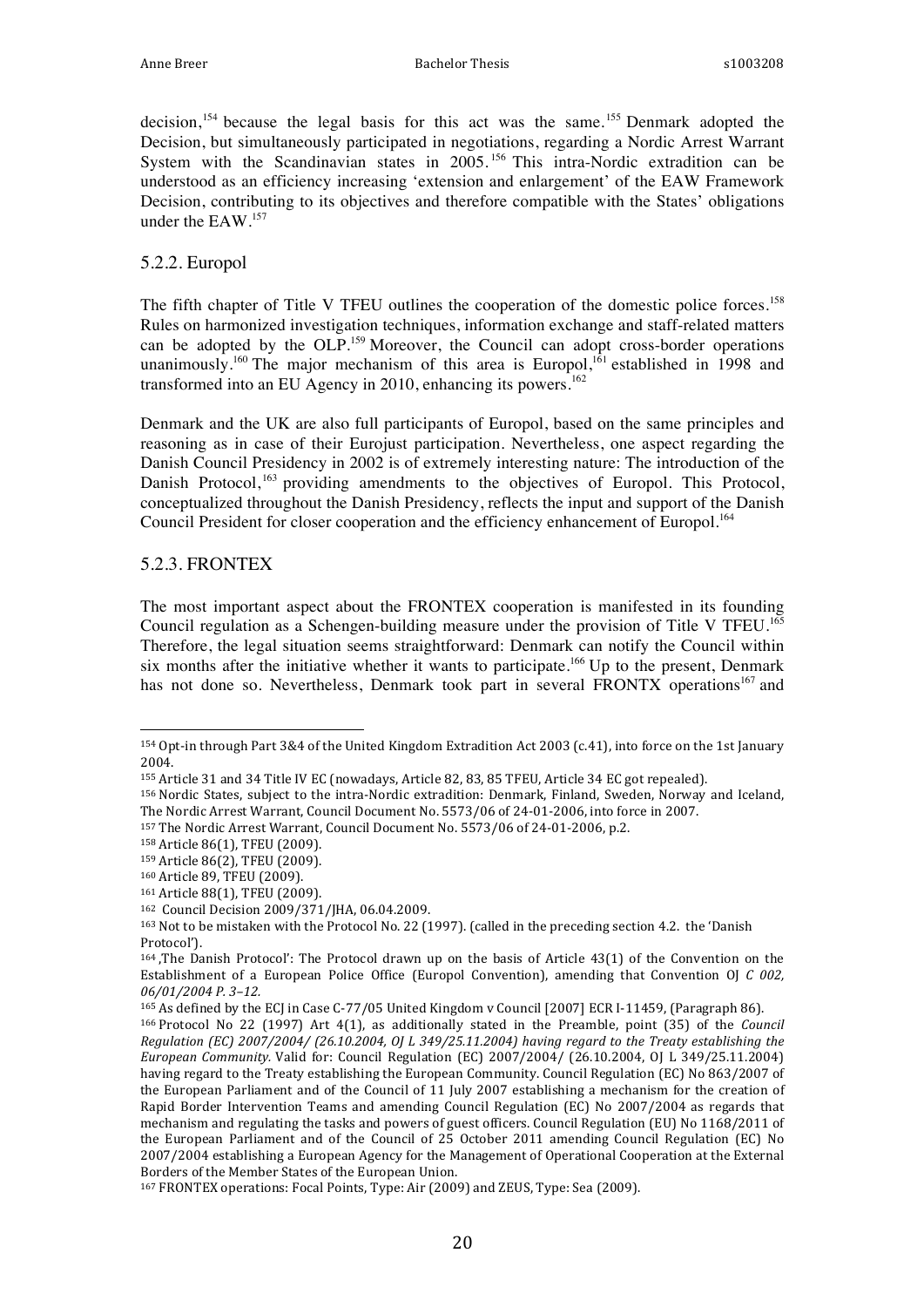provided experts for its elaboration,<sup>168</sup> due to the application of FRONTEX as a part of the Schengen acquis.<sup>169</sup>

The British position toward FRONTEX seems quite simple: due to the fact that the Regulation is a Schengen-building measure, the UK is formally excluded, even though the UK participated already in joint actions before the introduction of the FRONTEX regulation.<sup>170</sup> Nevertheless, the British government applied for participation in the regulation, but got rejected by the Council.<sup>171</sup> For this reason the UK forwarded the case for an annulment of the regulation and a change in legal basis to the ECJ. This request got rejected by the ECJ for the following reason: the UK could only use Article 5(1) of the Schengen Protocol and adopt the regulation, if the government also opt-in the underlying part of the Schengen acquis, the measure was build on.<sup>172</sup> This point reveals that being no full party to Schengen complicates the position for the UK.<sup>173</sup> Nevertheless, the UK can join some actions, decided by the FRONTEX management board.<sup>174</sup> Therefore, the UK sends national experts to the agency<sup>175</sup> and enjoys limited access to the FRONTEX Visa Information System  $(VIS)^{176}$ due to a Council decision in 2006.<sup>177</sup> Ground for access is the information exchange between law enforcement agencies for criminal investigation.<sup>178</sup> No VIS access is provided for national security related issues.<sup>179</sup> Additionally, the UK is allowed to 'cooperate' with the FRONTEX members under the status of a  $3<sup>rd</sup>$  state,<sup>180</sup> able to attend meetings of the FRONTEX management board.<sup>181</sup>

Recently, the Commission is working on a scheme to enhance the cooperation between national authorities and FRONTEX, called European Border Surveillance System. The first proposal refers to the Schengen Border Code as its offspring, dividing the action plan into three phases: the interconnection of national authorities, the establishment of common tools

172 Case C-77/05 United Kingdom v Council [2007] ECR I-11459, pr. 41.

<sup>168</sup> Example: CIRAM operation (2003), elaborated by nine Member State experts, including a Danish representative.

 $169$  Wolff, S.; (2008), Border management in the Mediterranean: internal, external and ethical challenges, Cambridge Review of International Affairs, Volume 21, Number 2, June 2008. (p.260).

<sup>170</sup> Jorry, H. (2007) Construction of a European Institutional Model for Managing Operational Cooperation at the EU's External Borders: Is the FRONTEX Agency a decisive step forward? In Challenge Liberty Security Research Paper No.6. (p.10).

 $171$  The request to participate was build upon Article 5(1) of the Schengen Protocol No.19, (1997).

<sup>173</sup> House of Lords: European Union Committee 9th Report of Session2007-08. (2008). FRONTEX: the EU external borders agency Report with Evidence. *The Authority of the House of Lords London: The Stationery Office.* (Paragraph 45).

 $174$  Council Regulation No. 2007/2004, Article 20 § 5, op. cit., note 6.

<sup>175</sup> Ilkka Laitinen, Memorandum submitted by External Border Agency, Select Committee on the European Union, London: House of Lords, 2 November 2006, (p. 12).

<sup>176</sup> Access VIS: Council Decision 2008/633/JHA of 23 June 2008 concerning access for consultation of the Visa Information System (VIS) by designated authorities of Member States and by Europol for the purposes of the prevention, detection and investigation of terrorist offences and of other serious criminal offences, OJ L 218, 13/08/2008, p.12. Limited Access VIS: Specifically Council Framework Decision 2006/960/JHA of 18 December 2006 on simplifying the exchange of information and intelligence between law enforcement authorities of the Member States of the European Union, OJ L 386, 18.12.2006, p.89.

<sup>177</sup> Council Framework Decision 2006/960/JHA of 18 December 2006 on simplifying the exchange of information and intelligence between law enforcement authorities of the Member States of the European Union, 0J L 386, 18.12.2006, p.89.

<sup>&</sup>lt;sup>178</sup> Article 3(1) and 2 of the Council Framework Decision 2006/960/IHA of 18 December 2006 on simplifying the exchange of information and intelligence between law enforcement authorities of the Member States of the European Union, OJ L 386, 18.12.2006, p.89.

<sup>&</sup>lt;sup>179</sup> Article 2(A) of the Council Framework Decision 2006/960/JHA of 18 December 2006 on simplifying the exchange of information and intelligence between law enforcement authorities of the Member States of the European Union, OJ L 386, 18.12.2006, p.89.

 $180$  Article 12 of the Council Regulation (EC) No 2007/2004 of 26 October 2004 establishing a European Agency for the Management of Operational Cooperation at the External Borders of the Member States of the European Union, OJ L 349, 25.11.2004, p. 1-11.

 $181$  Article 23(4)Council Regulation (EC) 2007/2004/ (26.10.2004, OJ L 349/25.11.2004) having regard to the Treaty establishing the European Community.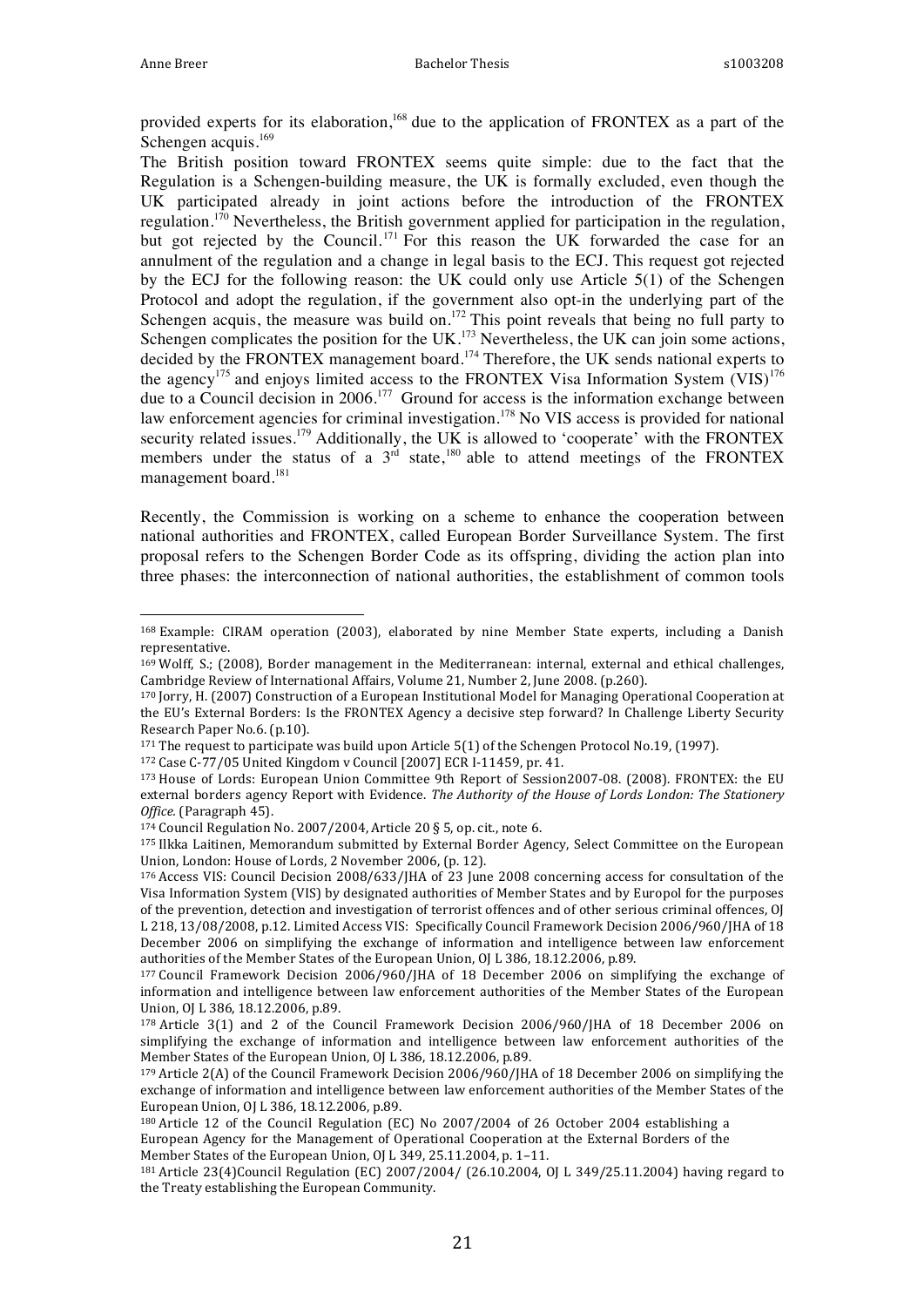and an integrated network between the countries and the responsible EU agencies.<sup>182</sup> The final regulation <sup>183</sup> states the parts of Title V TFEU, dealing with the establishment of a management system for the EUs' external borders, as its legal basis.<sup>184</sup> It is also named that the measure constitutes a development of the underlying Schengen Acquis, into which the UK previously did not opt-in. For this reason, the UK will be excluded, in accordance with the related Council Decision.<sup>185</sup> According to the Protocol No 22, Denmark can either choose to abstain and not to be bound by the regulation  $186$  or to join the adoption process,  $187$  due to the measures' nature as a Schengen-building act under Title V TFEU.

Summing up, the proposal on the establishment of EUROSUR clarifies the Danish and British position: Denmark could adopt the measure,<sup>188</sup> while the UK is formally excluded.<sup>189</sup> Whether the UK will forward more cases to the ECJ to apply for an annulment and the British participation is doubtful, regarding the ruling of the FRONTEX case that set a benchmark for the British position and participation in Schengen-building measures.

#### 5.3. Conclusion

First of all, the best example for the application of the opt-outs are the EU agencies, where on the one side, the UK is able to participate in Europol and Eurojust, because the introduction of the agencies were based on an old, non-opt out Treaty article. Denmark was entitled to join through the conclusion of a Parallel Agreement. On the other side, the British FRONTEX participation got denied and confirmed by a judgement of the ECJ, based on the lacking optin right to the underlying Schengen acquis, while Denmark could participate due to their prior signature of the Schengen Agreement. In conclusion, is Denmark better off and the UK warned by the ECJ, not to exploit their opt-in right?

This conclusion lacks two major aspects: First the FRONTEX Management Board permits the UK to participate partially in the agency. Secondly, extending the emphasis also on the EU Visa and Asylum Policy, the UKs' strong efforts to take part in the information systems became striking, resulting in the unanimous approval of the British opt-in to the SIS in 2000 by all other Member States.

Having the British incentives behind those conspicuous efforts on the one hand, the Member States intentions to grant the UK such an extraordinary position on the other one, the explanation of both will just lead to speculations. Even though, those two phenomenon shall be kept in mind, especially when referring to the level of influence, with regard to those informal practices, those countries maintained throughout the process of differentiated integration under the AFSJ.

 

187 Article 4(1), Protocol No.22 (1997).

<sup>182</sup> Communication from the Commission to the European Parliament, the Council, the European Economic and Social Committee and the Committee of the Regions - Examining the creation of a European border surveillance system COM/2008/0068 final, not published yet in the OJ.

<sup>183</sup> Commission Proposal for a Regulation oft he European Parliament and of the Council Establishing the European Border Surveillance System (EUROSUR), COM (2011) 873 final, 2011/0427/COD, Brussels, 12.12.2011.

<sup>184</sup> Article 77(2)(d), TFEU (2009).

<sup>185</sup> Council Decision 2000/365/EC of 29 May 2000 concerning the request of the United Kingdom of Great Britain and Northern Ireland to take part in some of the provisions of the Schengen acquis, OJ L 131, 1.6.2000, p. 43. (the same applies for Ireland: Council Decision  $2002/192/EC$  of 28 February 2002 concerning Ireland's request to take part in some of the provisions of the Schengen acquis,  $O<sub>I</sub> L 64, 7.3.2002$ , p. 20.).

<sup>186</sup> Article 1 & 2, Protocol No. 22 (1997).

<sup>188</sup> Preamble Paragraph 10 of the Proposal for a Regulation of the European Parliament and of the Council establishing the European Border Surveillance System (EUROSUR) COM (2011) 873 final. Paragraph 10 is based on Protocol No 22 (1997) Art  $4(1)$ .

<sup>189</sup> Preamble Paragraph 11 of the Proposal for a Regulation oft he European Parliament and of the Council establishing the European Border Surveillance System (EUROSUR) COM (2011) 873 final. Paragraph 11 is based on the Council Decision 2000/356/EC, OJ L 131, 1.6.2000, p.43; Council Decision 2004/926/EC, OJ L 395, 31.12.2004, p.70.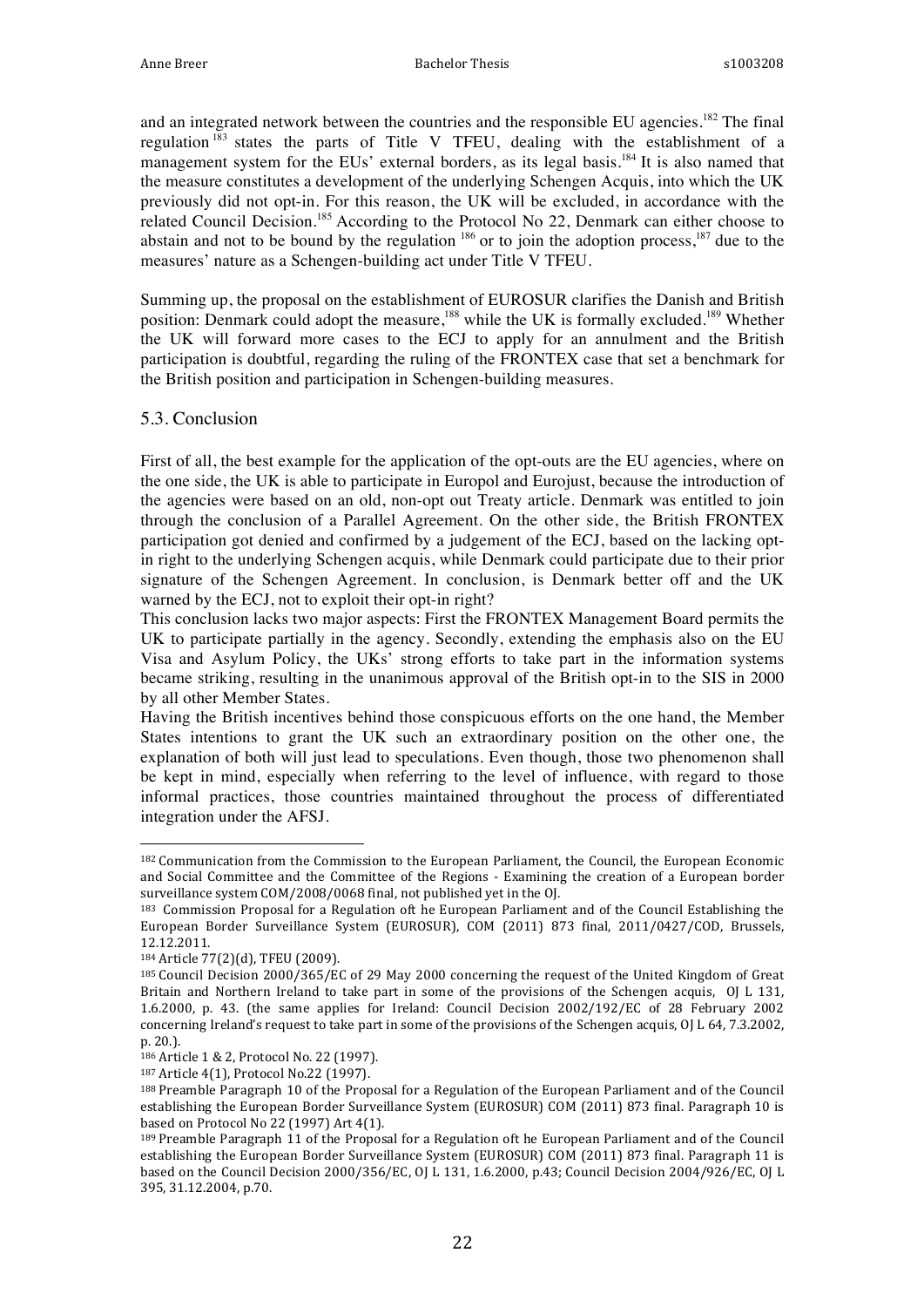From this perspective, the participation of Denmark in the instruments of the EU Visa policy, as well as their input to Eurojust during the Danish Presidency<sup>190</sup> seem to be straightforward and not only in line with the Union policy, but also supportive and conducive to the policy area. Nevertheless, if the EU will adopt the new regulation on Eurojust, the Danish participation will be shattered, resulting into a final decision by the country: complete abstention or full participation through the disposure of the opt-outs. For this reason, to what regard can the Danish opt-out position be understood as flexible integration? A question, easier to answer through the focus on the British pick-and choose attitude, even though the country, which is formally positioned outside the Schengen Agreement and Title V TFEU, was put back into place by the ECJ judgements.

6. External Implications of the Danish and British opt-out: Relations with  $3<sup>rd</sup>$  countries

The following section will emphasize the instruments of the ENP and the Danish and British possibilities for participation. From the same ankle, light will be shed on International Agreements, concluded by the EU.

Part 5 of Title V TFEU, laying down the rules guiding the conclusion of International Agreements with 3rd states, defines the external action field of the AFSJ.<sup>191</sup> Association Agreements, linking trade, political and social cooperation between the Union and  $3<sup>rd</sup>$ countries comprise also a major part of the Unions' external action.<sup>192</sup> Important for the classification of Association Agreements is the possibility to introduce security-related sections into those agreements, as for example Readmission Clauses, normally established through a single Readmission Agreement.<sup>193</sup> Consequently, the close linkage and overlapping nature of Readmission and Association Agreements becomes striking. Moreover, Visa Facilitation Agreements are also of major importance for the Union.<sup>194</sup> Those Agreements between the Union and  $3<sup>rd</sup>$  States harmonise short-term Visa<sup>195</sup> requirements for entire non-EU states.<sup>196</sup> To clarify the situation it is also important to mention the linkage between

<sup>190</sup> Referring to the Danish Council Presidency in 2002.

<sup>191</sup> Article 216 (1), 216(2), TFEU (2009).

<sup>192</sup> Article 217, TFEU (2009).

<sup>193</sup> Article 79 (3), TFEU (2009).

<sup>&</sup>lt;sup>194</sup> Commission Communication of 12 May 2004, 'European Neighbourhood Policy: Strategy Paper' Com (2004)373 final. By now, the Union has concluded nine Visa Facilitation Agreements with Albania (Agreement between the European Community and the Republic of Albania on the facilitation of the issuance of visas (Official Journal of the European Union, 19 Dec. 2007, Nr. L 334/85)), Bosnia and Herzegovina (Agreement between the European Community and Bosnia and Herzegovina on the facilitation of the issuance of visas (Official Journal of the European Union, 19 Dec. 2007, Nr. L 334/97)), Georgia(Agreement between the European Union and Georgia on the facilitation of the issuance of visas (Official Journal of the European Union, 25 February 2011, Nr. L 52/34)) Macedonia (Agreement between the European Community and the Former Yugoslav Republic of Macedonia on the facilitation of the issuance of visas (Official Journal of the European Union, 19 Dec. 2007, Nr. L 334/125)), Moldova (Agreement between the European Community and the Republic of Moldova on the facilitation of the issuance of visas (Official Journal of the European Union,  $19$  Dec. 2007, Nr. L 334/169)), Montenegro (Agreement between the European Community and the Republic of Montenegro on the facilitation of the issuance of visas (Official Journal of the European Union, 19 Dec. 2007, Nr. L 334/109)), the Russian Federation (Agreement between the European Community and the Russian Federation on the facilitation of the issuance of visas to the citizens of the European Union and the Russian Federation (Official Journal of the European Union, 17 May 2007, Nr. L 129/27)), Serbia (Agreement between the European Community and the Republic of Serbia on the facilitation of the issuance of visas (Official Journal of the European Union, 19 Dec. 2007, Nr. L 334/137)) and the Ukraine (Agreement between the European Community and Ukraine on the facilitation of the issuance of visas (Official Journal of the European Union, 18 Dec. 2007, Nr. L 332/68)) Those agreements can include agreements to grant the residents of the contracting party to travel freely for a period between 3 and 6 month throughout the 25 Schengen states.

<sup>195</sup> Exclusive competence of the EU; The Common Consular Instructions, OJ C326 of 22.12.2005, p.1.

<sup>&</sup>lt;sup>196</sup> Annex I and II of Council Regulation (EC) No 539/2001 of 15 March 2001 listing the third countries whose nationals must be in possession of visas when crossing the external borders and those whose nationals are exempt from that requirement,  $O/L 81$ , 21.3.2001, p. 1–7, defining whose countries nationals require a visa.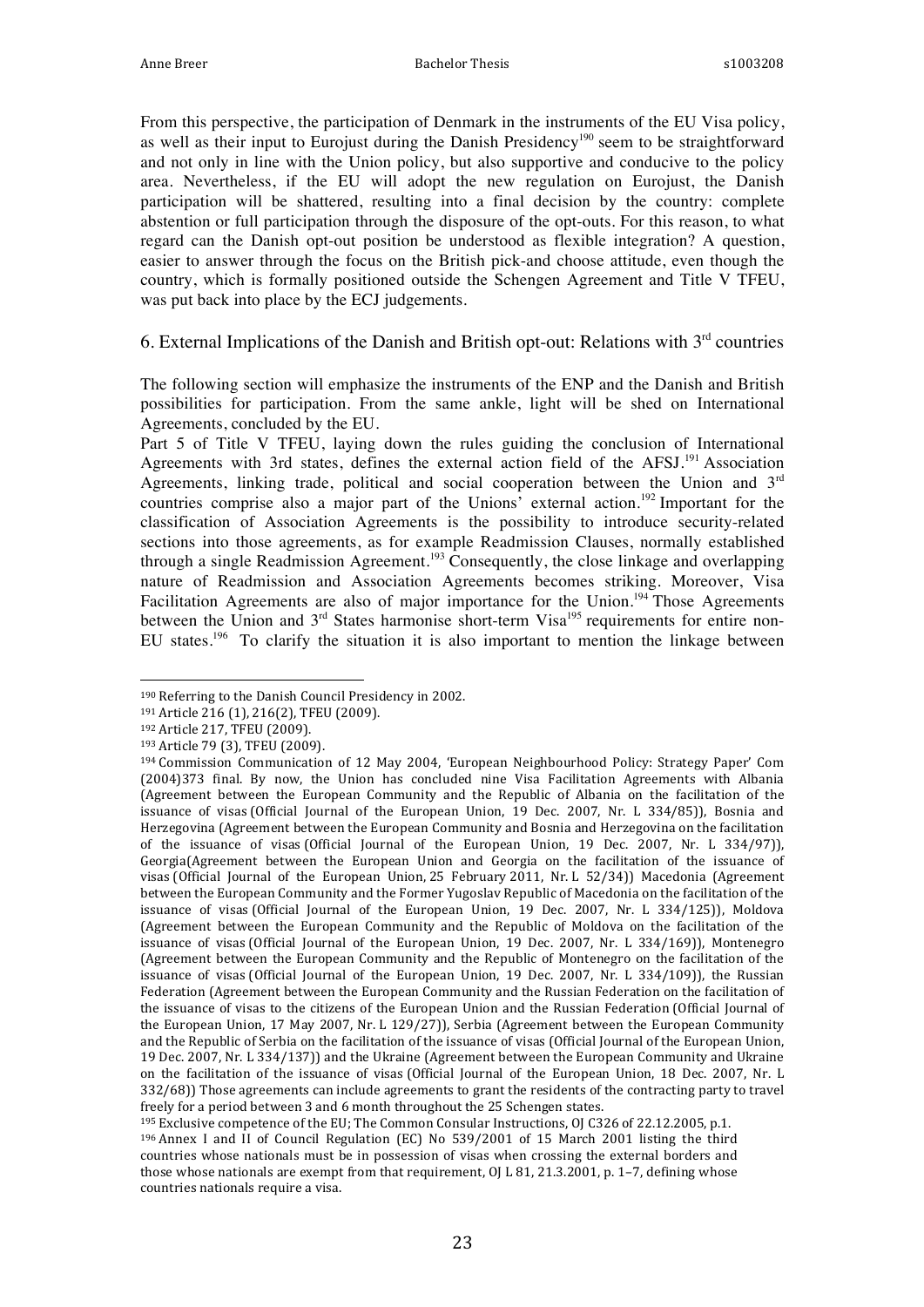Readmission and Visa Facilitation Agreements, both mechanisms of the European Neighbourhood Policy.<sup>197</sup> Visa Facilitation Agreements can be understood as the payback to  $3<sup>rd</sup>$  countries for the repatriation of their nationals. This relation will be examined in more detail in the following section, dedicated to the ENP.

#### 6.1. The European Neighbourhood Policy

First negotiations on Readmission Agreements started in 2001 as an instrument of the ENP to manage the inflow of illegal immigrants while simultaneously establishing a good relation with the Unions' closest neighbouring countries.<sup>198</sup> Due to struggles during the negotiation process of those agreements, the Union realized that the willingness of  $3<sup>rd</sup>$  countries to accept the EUs request of the repatriation of illegal immigrants was linked to certain demands. Thereby, Visa Facilitation Agreements were introduced, granting  $3<sup>rd</sup>$  countries nationals visa free short-term residence in the EU territory.<sup>199</sup> This reciprocal exchange of rights and duties between the countries links not only the internal and external dimension of the AFSJ but also its instruments: the Visa Facilitation Program is used to achieve an acceptance of Readmission Agreements by the non-EU states. As proposed by the Treaties, the consistent application of EU law would imply the mandatory participation or abstention of the EU Member States in both instruments. In the following section, it will be clarified whether this is the case for Denmark. Regarding the UK, its participation is complicated and dependant on the countries' abstention from EU visa polices.

#### 6.1.1. Readmission Agreements

From a theoretical perspective, neither the UK nor Denmark is bound by the Unions' Readmission Agreements.<sup>200</sup> Reason for this lie in the legal basis of the agreement in Title V TFEU, which lead to the formal exclusion of Denmark and the UK.<sup>201</sup> Due to the fact that those agreements do not comprise Schengen-building measures under Title V TFEU; the optin to those legislations was, according to the Danish Protocol,<sup>202</sup> legally impossible.<sup>203</sup> At this point the advantage of the UK towards Denmark becomes extremely visible: the UK was able to opt-in to all Readmission Agreements, ever concluded by the  $Union<sup>204</sup>$  due to their simple case-by-case opt-in right to Title V TFEU legislations.<sup>205</sup> As a result of the lacking Danish

<sup>200</sup> The UK: Article 1 Protocol No. 21(1997), Denmark: Article 1 Protocol No22 (1997).

202 Article 4(1), Protocol No22 (1997).

 197 ENP Outline: Communication from the Commission to the Council and the European Parliament - Wider Europe - Neighbourhood: A New Framework for Relations with our Eastern and Southern Neighbours, Brussels, COM/2003/0104 final, established by Communication from the Commission European Neighbourhood Policy Strategy Paper, Brussels, COM 2004/373 final.

<sup>&</sup>lt;sup>198</sup> Building upon Council Recommendation of 30 November 1994 concerning a specimen bilateral readmission agreement between a Member State and a third country and Council Recommendation of 24 July 1995 on the guiding principles to be followed in drawing up protocols on the implementation of readmission agreements.

<sup>199</sup> Kruse, Trauner; (2008) EC Visa Facilitation Agreements: A New Standard EU Foreign Policy Tool?, in *European Journal of Migration and Law 10 (2008)* 411-438. (p.12).

<sup>&</sup>lt;sup>201</sup> Article 79(3) TFEU on the conclusion of Readmission Agreements. This Article is part of the formal optout of the UK and Denmark. This part of the Treaty was incorporated from Pillar III into Pillar I during the development of the Treaty of Amsterdam, granting the Union to conclude on the behalf of its Members Readmission Agreements with 3rd states.

<sup>&</sup>lt;sup>203</sup> Manifested in the COREPER decision: SI (2000) 249 of 17.3.2000.

<sup>&</sup>lt;sup>204</sup> Kruse, Trauner; (2008) EC Visa Facilitation and Readmission Agreements: Implementing a New EU Security Approach in the Neighbourhood, in CEPS Working Document No. 290, CASE Network Studies and Analyses No. 363. CASE - Center for Social and Economic Research, Warsaw, 2008 Publisher: CASE-Center for Social and Economic Research on behalf of CASE Network.

<sup>&</sup>lt;sup>205</sup> Article 3 and 4 Protocol No 21 (1997). Example for this is the Readmission Agreement with Hong Kong (Council doc. 9225/02-Hong Kong, 21.5.2002) and the one with Macao (Council doc. 10148/03/Macao, 27.5.2003). Interesting is that the Irish government rejected not only a Readmission Agreement with Macao, but also Albania, standing against the acts of the UK.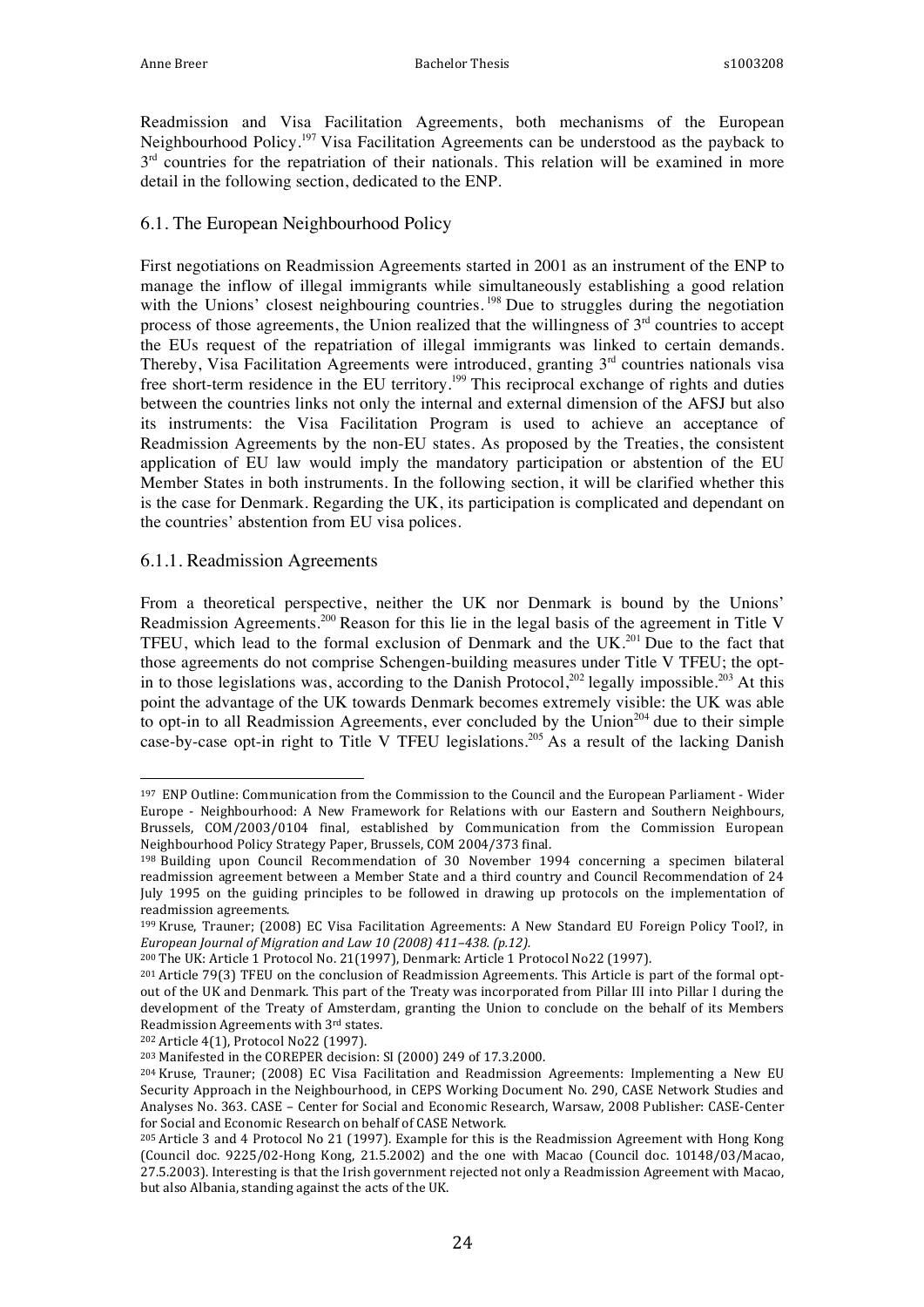opt-in possibility, many Readmission Agreements feature a joint declaration on Denmark, promoting the conclusion of bilateral agreements between Denmark and the country, subject to the Unions Readmission Agreement.<sup>206</sup>

Nevertheless, a Readmission Clause, introduced to an Association Agreement, which is also a common possibility under the external action umbrella of the EU, would due to its legal basis, outside Title V TFEU,<sup>207</sup> be adoptable for Denmark as well as for the UK. Through this technique, the opt-outs are circumvented, contributing to the representation of the EU at the global stage.

#### 6.1.2. Visa Facilitation Agreements

Neither the UK nor Denmark are bound by the Visa Facilitation Agreements, as stated in the Preamble of each agreement.<sup>208</sup> As a measure, based on Title V TFEU, those Agreements are build on the same legal basis as Readmission Agreements. For this reason, the case is simple: The UK could opt-in, Denmark cannot. The non-participation of the UK in the Schengen Area and the consequential abstention from EU visa policies lead to the British disclaimer to join Visa Facilitation Agreements.

Even though the UK is territorially excluded from the Schengen Area, the EU supports the British conclusion of bilateral Agreements for simplified and even exempted visa requirements with  $3<sup>rd</sup>$  states, as well as Denmark is encouraged to do so.<sup>209</sup>

#### 6.2. International Agreements

Even though the Protocols on the Danish and British abstention from Title V TFEU state the non-application of international agreements for Denmark and the UK concluded on this legal base, this is not solely the applied principle governing this area, as reflected in the following section.

#### 6.2.1. Association Agreements

Association Agreements constitute a major regulatory element of the Unions external cooperation with third countries. This is one aspect, explaining the British and Danish support for those linkages and their full participation in this area. Those measures are based on Article 217 TFEU, where it is held that '*the Union may conclude with one or more third countries or international organizations agreements establishing an association involving reciprocal rights and obligations, common action and special procedure'.<sup>210</sup>* Possible variations of those agreements are EEA agreements, introducing a common economic area, Partnership Agreements with the former Central Eastern European States before the 'Big-Bang' enlargement in 2004. Stabilisation and Association Agreements were concluded with the Balkan States as well as Development and Association Agreements, dedicated to developmental programs and humanitarian aid. Additionally, Free Trade Agreements introduce a common trade area between the Union and  $3<sup>rd</sup>$  states.

Nevertheless, they all share the same legal basis, outside Title V TFEU, not subject to the optout of the UK as well as Denmark, making it possible for the two states to adjoin the

 

<sup>209</sup> Kruse, Trauner; (2008) EC Visa Facilitation Agreements: A New Standard EU Foreign Policy Tool?, in *European Journal of Migration and Law 10 (2008) 411-438. (p.14).* 

<sup>&</sup>lt;sup>206</sup> Kruse, Trauner; (2008) EC Visa Facilitation and Readmission Agreements: Implementing a New EU Security Approach in the Neighbourhood, in CEPS Working Document No. 290, CASE Network Studies and Analyses No. 363, CASE - Center for Social and Economic Research, Warsaw, 2008 Publisher: CASE-Center for Social and Economic Research on behalf of CASE Network. (p.10).

<sup>207</sup> Article 217, TFEU (2009).

<sup>&</sup>lt;sup>208</sup> Example: Visa Facilitation Agreement with Russia OJ 2007 L 129.

<sup>210</sup> Article 217, TFEU (2009).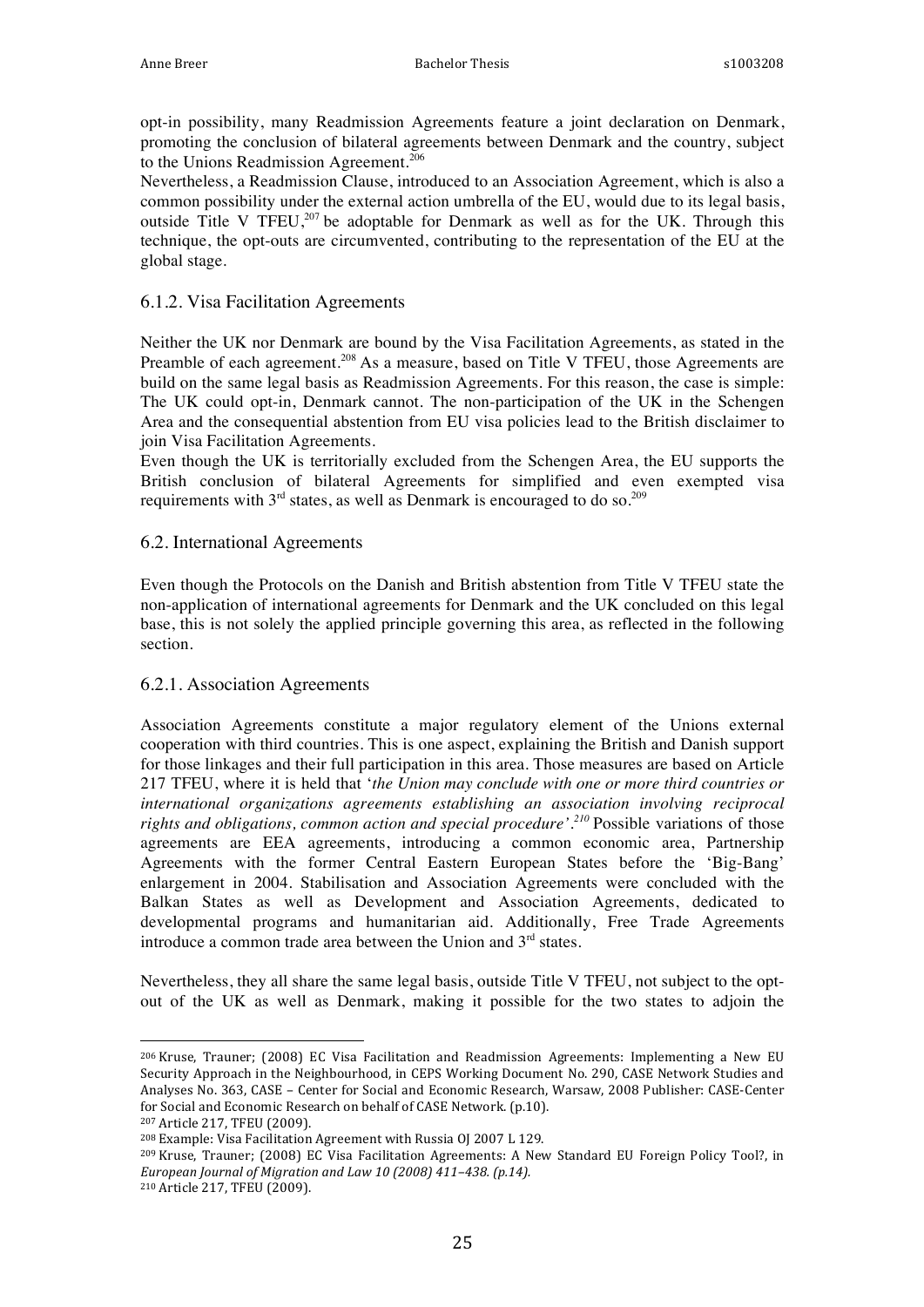negotiations and conclusion of the agreements. Regardless that the legal basis is formally outside Title V TFEU, the content of the Association Agreements touches upon parts of Title V. For this reason, their bindingness and liability for Denmark and the UK is questionable.

#### 6.2.1.1. Mixed Agreements

Even though the case on the conclusion of International Agreements seems to be clear, the existence of Mixed Agreements<sup>211</sup> complicates the situation. Pursuant to the Danish and British abstention from Title V TFEU, no international agreement concluded on this basis is applicable neither to the UK nor to Denmark.<sup>212</sup> For this reason, those countries were transformed into 3rd country parties in the negotiation rounds: The EU territory is limited to the Community minus Denmark and the UK.

Contrary to the above-mentioned guidelines, the UK has to participate in those agreements in case of a previous opt-in to internal measures, which could be affected by an international agreement.<sup>213</sup> Reason for this lies in the Community principle of the uniform application of Community law.<sup>214</sup> There is no informal possibility for Denmark to opt-in. According to the nature of the mixed agreements, including Community and Member State competences, Denmark is permitted to conclude agreements on its own behalf. The only restriction to this perfect example of abstention from EU law is the principle of loyalty,<sup>215</sup> manifested through legislations, communicating between Denmark and the EU.<sup>216</sup> Thereby, Denmark is advised to abstain from agreements that could jeopardize with related Union law.

#### 6.2.2. Visa Waiver Program

 

The Visa Waiver Program, established by the United States Government in 1986, entitles the contracting parties nationals to travel throughout the US for about 90 days without the request for a short-term visa. Recently, 36 States participate, including Denmark and the UK.<sup>217</sup> The VWP constitutes a bilateral agreement between the US and the applicant states. For this reason, the EU is formally excluded from the negotiation process. Nevertheless, the EU promotes the participation and inclusion of its members in the VWP.<sup>218</sup>

<sup>214</sup> ECJ, Case 22/70, *Commission/Council*, (1971) ECR 263. (ERTA Case).

<sup>&</sup>lt;sup>211</sup> Due to the shared competence between the Union and the Member States, both entities participate at the negotiations for new international agreements under the AFSJ (most of them are Association Agreements) as equal parties.

<sup>&</sup>lt;sup>212</sup> Article 1, Protocol No. 21 (1997). Article 1, Protocol No.22 (1997).

<sup>&</sup>lt;sup>213</sup> Due to the British opt-in to the Brussel I Regulation, a large number of directives, decisions and international agreements are subject to the mandatory opt-in by the UK. Hix, J. Mixed Agreements in the Field of Judicial Cooperation in Civil matters, in: Bernd Martenczuk/Servaas van Thiel (ed), Justice, Liberty, Security: New Challenges for EU External Relations, VUB Press, Brussels 2008 p.211-256 (p.234).

<sup>215</sup> Article 4, TFEU (2009).

 $216$  Council Decisions of 20.9.2005 on the signing of these agreements OJ L 299, 16.11.2005, p.61, and OJ L 300 17.11.2005, p.53 (on jurisdiction and recognition of judgements in civil and commercial matters), Council Decision of 27.4.2006 on the conclusion of these agreements  $O<sub>l</sub>$  L 120, 5.5.2006, p.22 and p.23 (on the service of judicial and extrajudicial documents in civil and commercial matters) deploy the provisions of the Brussel I Regulation & Regulation (EC) 1348/2000 of 29 May 2000 on insolvency proceedings OJ L160, 30.6.2000, p.1. Those two regulations are not applicable for Denmark, leading to the Danish possibility to conclude own international agreements, relating to the content of the above-mentioned regulations. For this reason, Article 5 of the mentioned agreements determine that Denmark will not enter into any intentional agreement that could effect the two regulations.

<sup>&</sup>lt;sup>217</sup> As defined by the State Department Visa Waiver Country List and the DHS country list, the UK was the first country to participate in the program, joining the VWP in June 1986. Denmark joined in 1991.

<sup>&</sup>lt;sup>218</sup> As communicated in the Statement of the Council in the Europe US Visa Waiver Program Legislation, 7338/08, Brussels, 5 March 2008.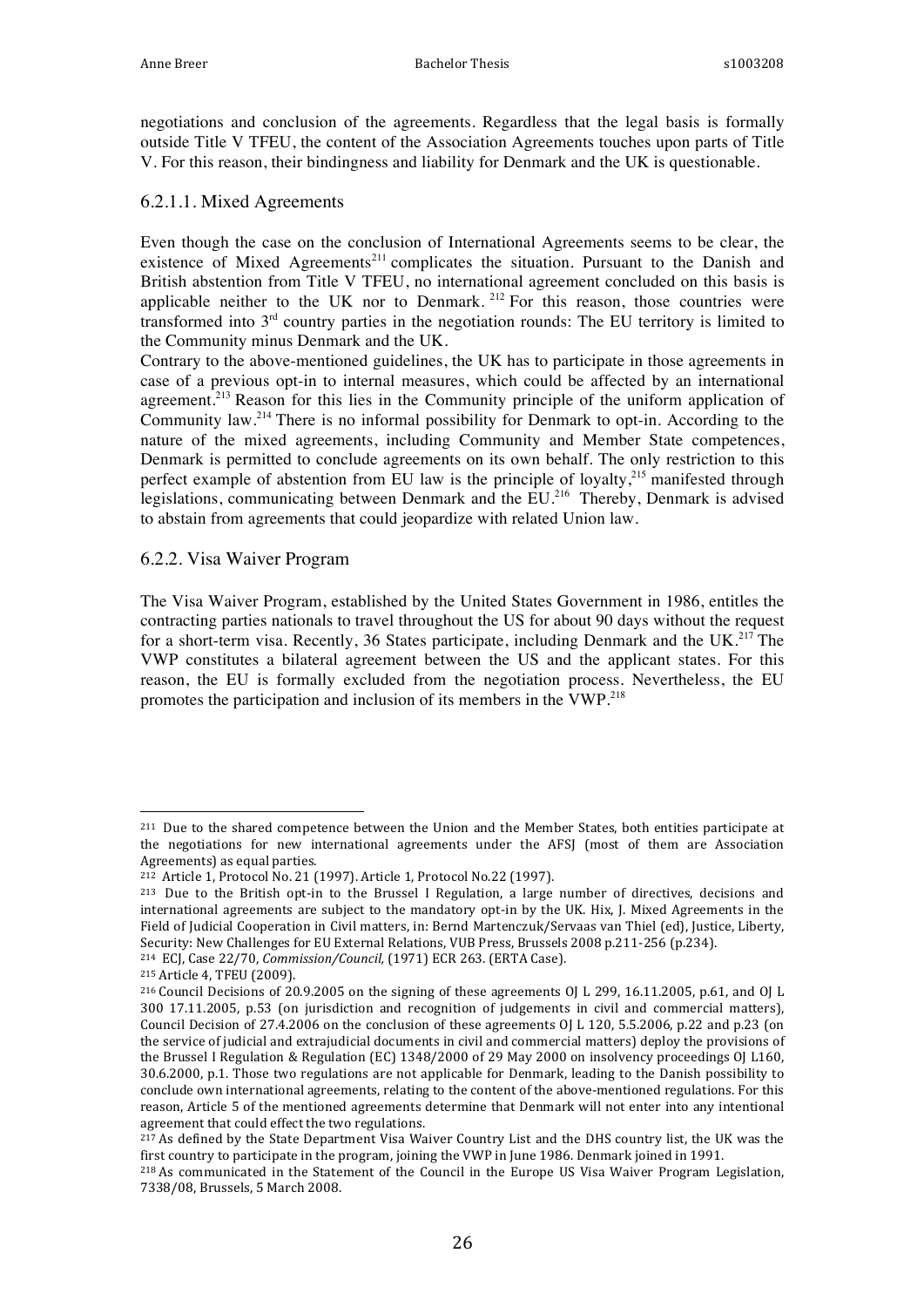#### 6.2.3. Approved Destination Status Agreements

The EU and China signed in 2004 an ADS Agreement for the simplified application process of short-term visas for Chinese nationals.<sup>219</sup>

Neither the UK, nor Denmark participate for the following reason:<sup>220</sup> Denmark had no formal power to opt-in to this Title V TFEU measure due to its abstention of this part of the Treaty. The UK tried to opt-in, but this request got rejected based on the fact that the act comprises a Schengen-building measure on the EU visa issuance system.<sup>221</sup> As referred to earlier, the UK cannot opt-in to measures without accepting the underlying part of the Schengen acquis. As a consequence, Denmark and the UK obtained separately ADS Agreements with China.<sup>222</sup>

#### 6.2.4. The Splitting of Decisions

 

The adoption process of the Protocol of the UN Convention against transnational Crime on the Smuggling of Migrants by Land, Sea and Air illustrates a possible strategy, binding all Member States to one agreement, based on two different legal foundations.<sup>223</sup> Due to the fact that the Protocol falls under the scope of Title IV EC, an adoption based on this legal basis would imply the Danish and British abstention due to their opt-out position.<sup>224</sup> Corresponding to the importance of the Convention and the lacking legal feasibility to split the legal basis, a loophole was found to ratify a Danish and British participation: To avoid the splitting of the decision into one document featuring a Title IV EC legal basis for the Community and one for the opt-out countries, outside Title IV EC, the Council decided to adopt the decision for the entire Union, outside Title IV EC. As stated in the Council Decision, $225$  for the entire Community, the measure was based on Article 179 EC and 181a EC,<sup>226</sup> serving as the legal basis, not subject to the Title IV opt-out.<sup>227</sup> This last example illustrates a possible strategy for

<sup>221</sup> Council Decision 2004/265/EJ, 0J L 83 20.3.2004, p.12.

<sup>226</sup> Nowadays Article 209 TFEU and 211 TFEU.

<sup>&</sup>lt;sup>219</sup> Council Decision concerning the signing of the Memorandum of Understanding between the European Community and the National Tourism Administration of the People's Republic of China on visa and related issues concerning tourist groups from the People's Republic of China (ADS), OJ LS 83, 20.3.2004, p.12 legal basis: 216, 77 TFEU.

<sup>&</sup>lt;sup>220</sup> Council Decision concerning the signing of the Memorandum of Understanding between the European Community and the National Tourism Administration of the People's Republic of China on visa and related issues concerning tourist groups from the People's Republic of China (ADS), OJ LS 83, 20.3.2004, p.12 legal basis: 216, 77 TFEU, non-participation manifested through Article 1(a) of the Agreement.

 $222$  The UK/China Approved Destination Status (ADS) Memorandum of Understanding (MoU), signed on 21 January 2005. The Denmark/China Approved Destination Status (ADS) Memorandum of Understanding  $(MoU)$ , signed in 2004.

<sup>&</sup>lt;sup>223</sup> Also known as the 'Smuggling Protocol'. The same applies for the UNTOC on the Preservation, Suppression and Punishment of Trafficking in Persons (The Trafficking Protocol).

<sup>224</sup> Martenzcuk, B. (2008). Variable Geometry and the external Relations of the EU: Experience of Justice and Home Affairs, in in: Bernd Martenczuk/Servaas van Thiel (ed), Justice, Liberty, Security: New Challenges for EU External Relations, VUB Press, Brussels 2008 p.493-525. (p. 516-517).

<sup>&</sup>lt;sup>225</sup> 2006/616/EC: Council Decision of 24 July 2006 on the conclusion, on behalf of the European Community, of the Protocol Against the Smuggling of Migrants by Land, Sea and Air, supplementing the United Nations Convention Against Transnational Organized Crime concerning the provisions of the Protocol, in so far as the provisions of this Protocol fall within the scope of Articles 179 and 181a of the Treaty establishing the European Community, OJ L 262, 22.9.2006. (Same Decision for the Trafficking Protocol: 2006/618/EC: Council Decision of 24 July 2006 on the conclusion, on behalf of the European Community, of the Protocol to Prevent, Suppress and Punish Trafficking in Persons, Especially Women And Children, supplementing the United Nations Convention Against Transnational Organized Crime concerning the provisions of the Protocol, in so far as the provisions of this Protocol fall within the scope of Articles 179 and 181a of the Treaty establishing the European Community, OJ L 262, 22.9.2006, p. 44-50).

<sup>&</sup>lt;sup>227</sup> Two decisions, for each ,party' were adopted, but to avoid a misunderstanding between the parties on the practical implications of those decisions, only one declaration of competence and only one instrument for its fulfilment were adopted. Martenzcuk, B. Variable Geometry and the external Relations of the EU: Experience of Justice and Home Affairs, in in: Bernd Martenczuk/Servaas van Thiel (ed), Justice, Liberty, Security: New Challenges for EU External Relations, VUB Press, Brussels 2008 p.493-525. (p.517).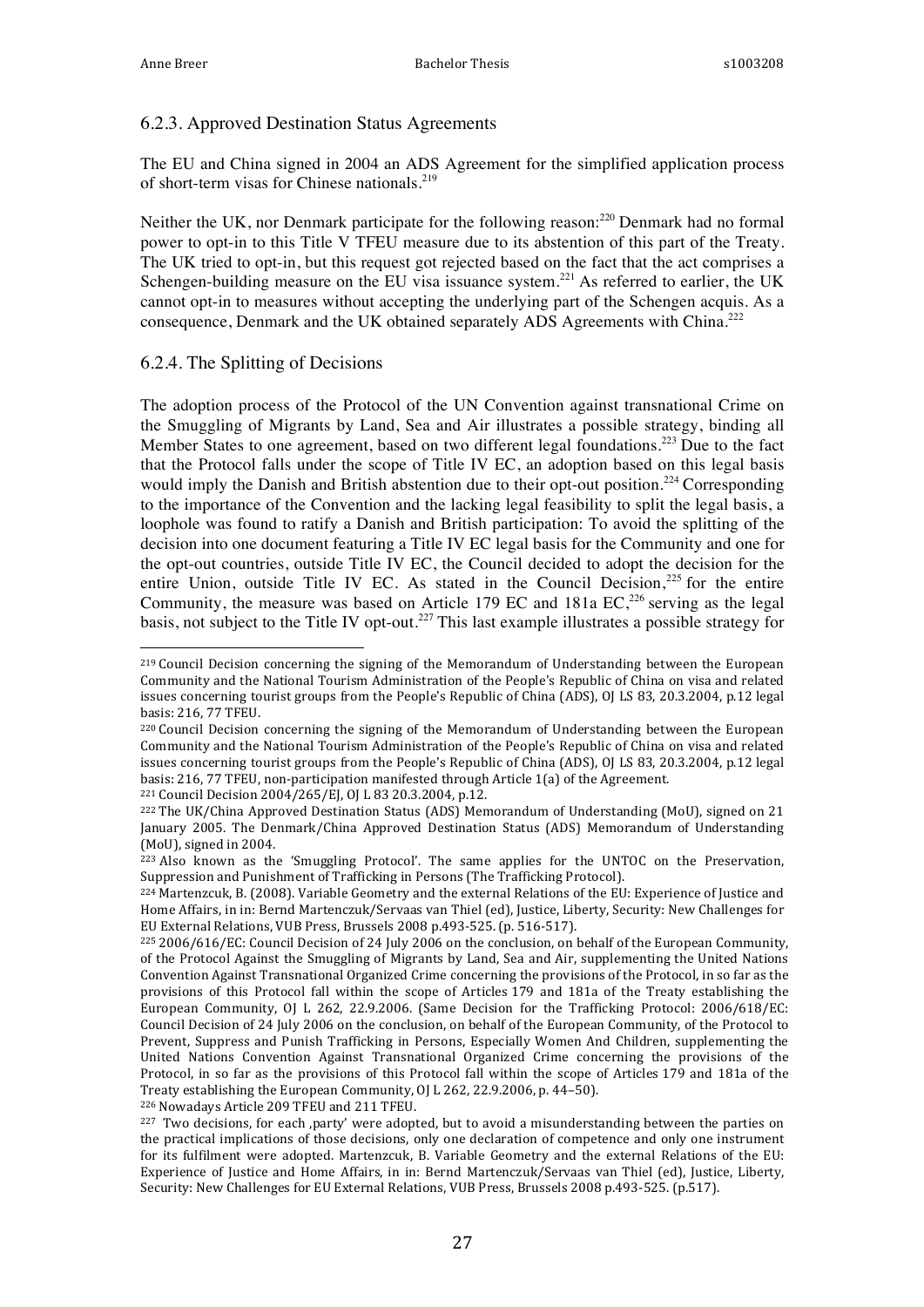the Union to cope with the consequential complexities and difficulties of multilateral agreements exceeding Title V TFEU.

#### 6.3. Conclusion

One major point of critique during the recent development of the external dimension of the AFSJ constitutes the lacking uniformity of the Unions' Members as one actor at the global stage.<sup>228</sup> Even though most of the remarks refer to the foreign political attitude and bilateral actions of the States and not directly to the participation in Union policies, the latter point is of major importance for the uniform application of EU law and efficiency of its instruments. From this perspective, the ENP constitutes the major example of such an unbalanced policy application. The UK participates in Readmission Agreements, which are of a beneficial nature, while Denmark is excluded. The participation in the cost-related Visa Facilitation Agreements abstain both countries. Nevertheless, Readmission Clauses are introduced into Association Agreements, enabling the UK and Denmark to participate. Those linked agreements were planned to establish a reciprocal and balanced relationship between the Union and their neighbouring countries. Is this still possible if two countries step out of line and gain such a special position?

Not only the inter-connectedness of both agreements constitute an imbalance in its partial application by the UK. Also the fact that the UK is not part of the Schengen Area and its implied visa policy, raise the question of the general justification for the British partial participation, granting the country only the benefits of the created European neighbourhood relations. Evaluating the Danish participation, arguing from the perspective that the legal situation of Denmark under the AFSJ did not allow for an adoption of the VFP and the Readmission Agreements, it is essential that the limits of the Danish participation under the AFSJ are emphasized. Nevertheless, Denmark is at least abstaining from both instruments of the ENP and for this reason not gaining an unbalanced and inequitable benefit. Taking this evaluation one step further, it becomes obvious that the Danish non-participation in especially the VFP leads to disharmonies inside the common EU Visa policy, the country is subject to

All in all, while realizing that two entire countries abstain from a major part of the ENP, doubts arise concerned with the uniform representation of the EU in its neighbourhood that impeding the effectiveness of cooperative alliances.

Reflecting those strict abstentions from cooperation on the example of the participation of both countries in International Agreements, another disparity becomes salient: in this case, loopholes were found and used to enable the British and Danish participation in many of those agreements. The possibility to split decisions into one adoptable part for the Union and one for the opt-out countries was introduced. On top of this, the UK and Denmark successfully participated in all Association Agreements, which lie outside Title V TFEU. The legal basis of those agreements, not subject to the opt-outs, made it possible for both countries to participate, even though the content of all Association Agreements touches upon the content Title V TFEU, introducing doubts about their legal liability.

At the first glance, it seems impossible that a policy area could be more complex and mixed up. But in the end, taking a closer look at this area full of extraordinary loopholes, circumventions and opt-ins, the Union will be perceived and recognized as a more united entity from the outside due to the increased participation of the opt-out countries. At this point, the increased internal workload shall not be left out of sight, because the endeavour and

 $^{228}$  Examples of literature dealing with the uniform representation of the Union and the global stage: Meunier, S. and Kalypso Nicolaïdis (1999), Who Speaks for Europe? The Delegation of Trade Authority in the EU. JCMS: Journal of Common Market Studies, 37: 477-501. Schneider, G. and Seybold, C. (1997), Twelve tongues, one voice: An evaluation of European political cooperation. European Journal of Political Research, 31: 367-396. Smith, K. E. (2006), Speaking with One Voice? European Union Co-ordination on Human Rights Issues at the United Nations. JCMS: Journal of Common Market Studies, 44: 113-137.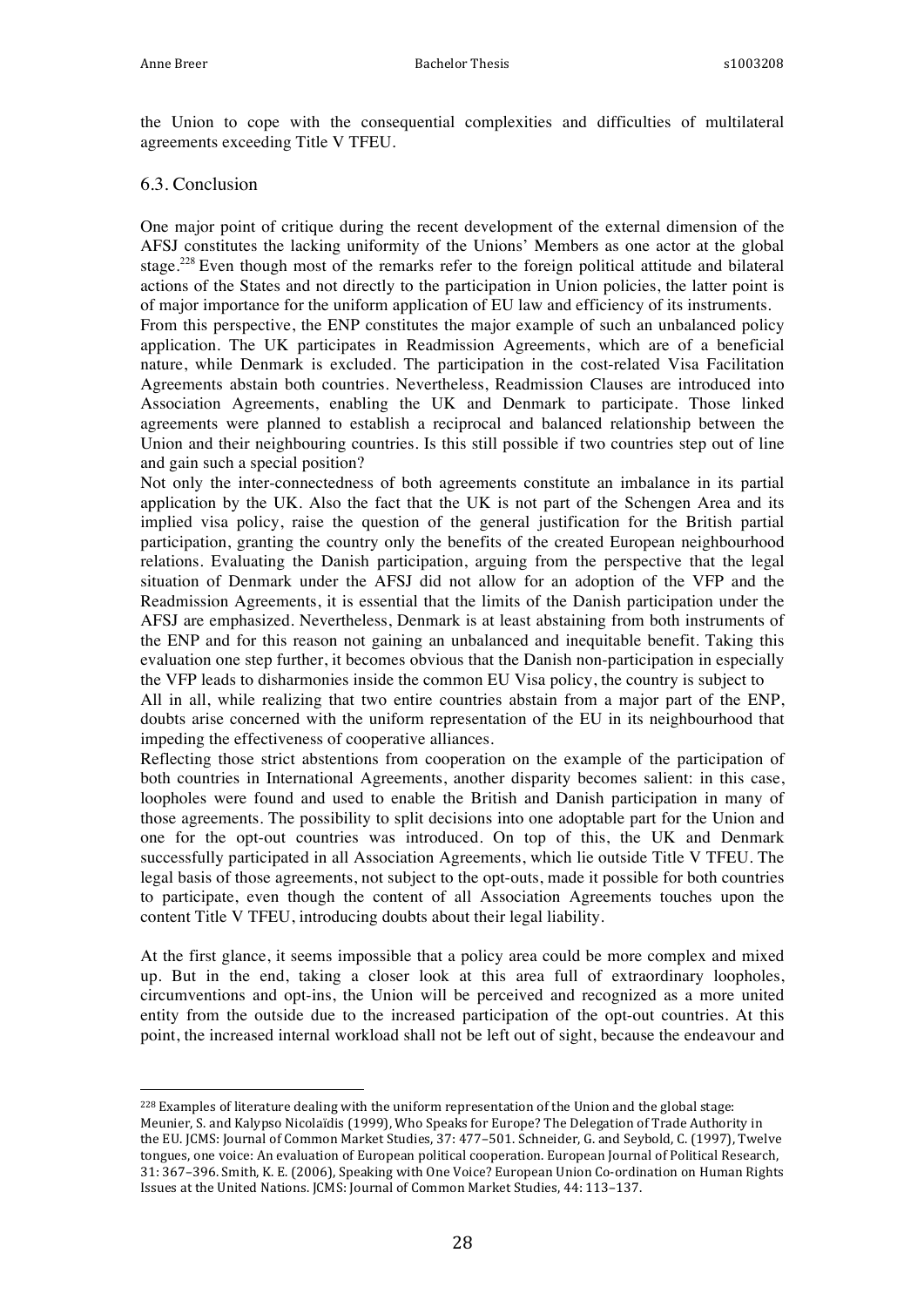related struggles by the Union to keep their Members united could be weighted against the value of unity itself under the AFSJ.

#### 7. General Conclusion

Referring to the Unions' goal of integration, cooperation and convergence, manifested in the Treaties, it is crucial to stress that the compliance with these principles under the AFSJ is not self-evident. The AFSJ has to be dealt with from a different point of view: Not only that national border and visa policies are sensitive topics, also the criminal law and prosecution of suspects are delicate issues, lying at the very heart of each national system. Due to this extraordinary nature of the AFSJ, it shall be kept in mind, that the aim of this paper is not to judge the integration process itself, pushing the UK and Denmark into a blocking outsider position or celebrating their quest for sovereignty. More important is the actual reality of the opt-outs, their implication for the Unions internal legal system and their effect on the external embodiment of the EU in relations to the wider world.

As seen from an analytical point of view, it is obvious that the UK has a major, undeniable advantage towards Denmark: the British opt-in right to Title V TFEU. The Danish possibility to conclude Parallel Agreements, outside the Unions legal structure, seems to be a bagatelle compared to the loose pick-and-choose right of the UK, minimally restricted through the ruling case law.<sup>229</sup>

On top of this, most of the EU legislation builds-upon Title V TFEU, like the newly proposed Eurojust Regulation.<sup>230</sup> In response, those acts lack a clear basis as Schengen-building measures. Additionally, as started by the Treaty of Amsterdam, the Lisbon Treaty absorbed, repealed and finalized most of the Schengen instruments and policy areas. For this reason, it can be said that sooner or later, the Schengen Agreement will become extinct as a legal document for the policy development, but of course not as the basis of the Schengen Area. A step towards this direction was taken on the  $7<sup>th</sup>$  June of 2012, through the Danish Council Presidencies' announcement to introduce a new Schengen Evaluation Mechanism, to enhance the compliance with the new Schengen rules, as well as the possible temporarily closure of the EUs' internal borders in case of a threat to public policies or the internal security.<sup>231</sup> First of all, its legal basis is questionable,  $^{232}$  but also the introduced abandonment of the Parliaments legislative powers, granting the MEPs only the right to be 'informed' and not involved, raised major concerns.<sup>233</sup>

Nevertheless, what matters is not only the formal opt-out structure of each country or its practical implications: The behaviour and position of Denmark and the UK towards the entire concept and model behind the AFSJ is of major importance.

Preliminary, it can be said that the opt-out position of the UK arose from a demand.<sup>234</sup> while in Denmark, unforeseen circumstances; namely the rejection of the Maastricht Treaty;<sup>235</sup> lead to this extreme act.

Taking a closer look, it is salient that the British government, especially interested in the information systems of the AFSJ, restlessly pushing for opt-ins, forwarding cases to the ECJ while simultaneously extending their opt-out position during the Lisbon Treaty negotiations,

<sup>230</sup> Based on Article 85 TFEU, examined in Section 5.2.1.

 $231$  European Commission – Press Release, Schengen: EU Commission proposes a European approach to better protect citizens' free movement, Brussel, 16. September 2011.

 $232$ Article  $77(2)$  TFEU is defined as the legal basis, As stated in the amended Commission proposal for a Regulation European Parliament and oft he Council on the establishment of an evaluation and monitoring mechanism to verify the application oft he Schengen aquis, Brussels, 16.9.2011 COM (2011) 559 final. 233 Pascouau Y., (2012). The Schengen evaluation mechanism and the legal basis problem: breaking the deadlock, the European Policy Center, 31.1.2012.

<sup>234</sup> Examined in detail in Section 4.1.

<sup>&</sup>lt;sup>229</sup> The FRONTEX Case, The Biometric Passport Case, examined in Section 4.1.1.

<sup>&</sup>lt;sup>235</sup> Examined in detail in Section 4.2.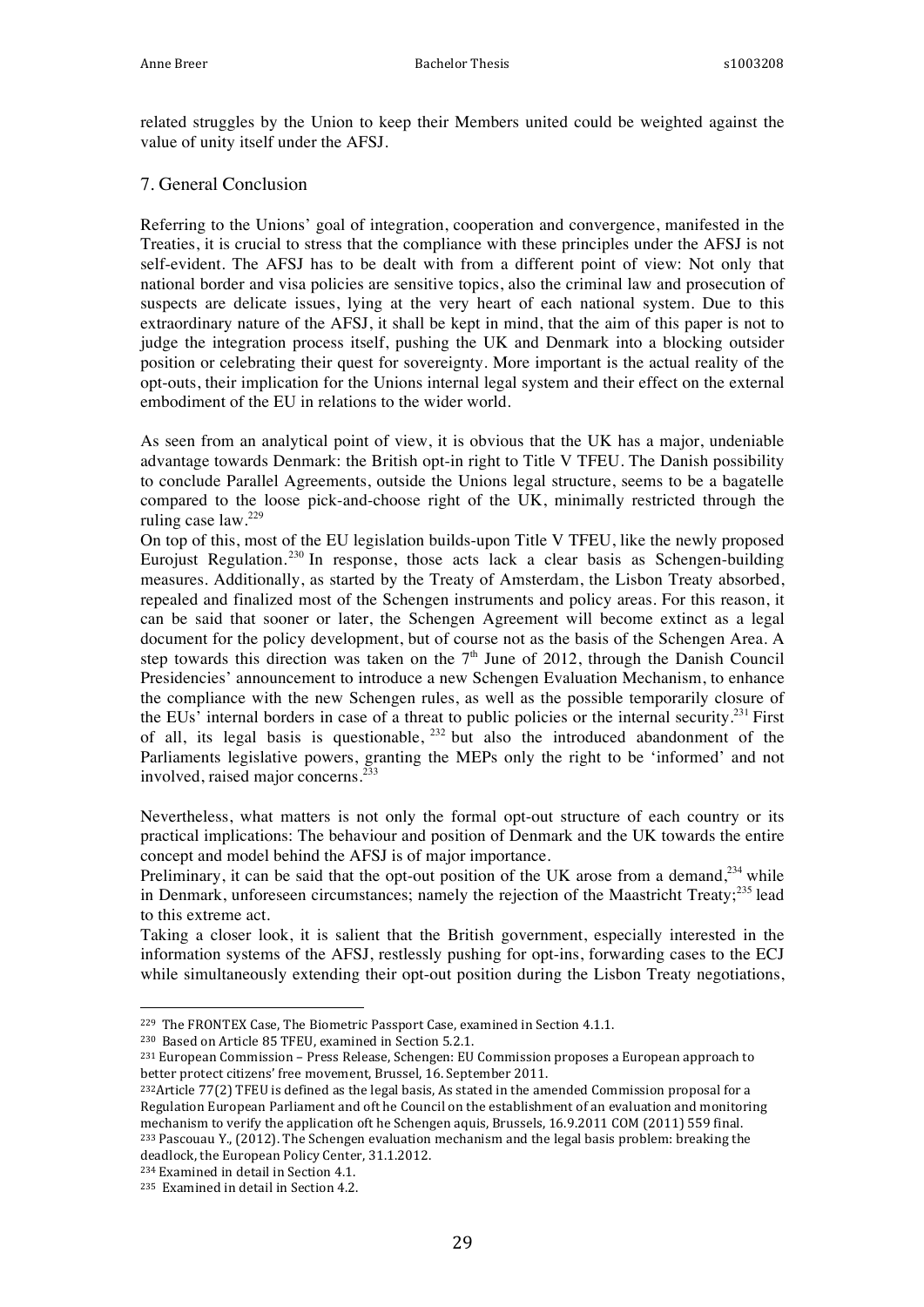can not be seen as a strong supporter of the AFSJ. The definition of a user of the AFSJ, promoting the policy processes of interest, as for example the development of the SIS II, seems to be of a better fit.

Contrasting, the Danish government was from the beginning on a supporter of the project, pushing for the acceptance of the Maastricht Treaty through extraordinary national political processes. Even though the Danish Constitution seems to be the watchdog of the countries sovereignty transfer, this fact does not alter the basic Danish position.<sup>236</sup> Most visible that the initial support was not weakened during the last decades is the dedication of the Council Presidency 2012 to many basic topics of the AFSJ, even though the performance of its Presidency is questionable. Reason for this lies in the distinction between theoretical dedication and the practical realization of the announced goals. Even though the changes, introduced by the new Schengen Evaluation Mechanism are of a content related nature, this proposal is caught in a deadlock through the protest of the MEPs and also the dispute surrounding its legal basis. Measuring the Danish Presidencies achievement on this background is delicate, but the locked up situation definitely does not comprises a highlight of it. Nevertheless, this behaviour is clearly distinguishable from the aggressive British push for increased flexibility and autonomy, which contributes to the self-made outsider role of the UK.

For this reason, the influence on the internal implications of the AFSJ lies not only within the legal position, but also the behaviour of each opt-out state. As a country, lacking the opt-in right, but supporting the integration process without the full benefit of this engagement positions Denmark at a completely different stance than the UK, whose behaviour reflects more an attitude, supporting further differentiated integration. Thereby the Integration Dilemma Assumption,<sup>237</sup> frequently repeated by Adler-Nissen in her work, lacks the dimension of norms, values and ideals, a country represents and supports at the EU stage that opens doors for influence and participation.

After clarifying the internal implications of the opt-outs, the impact of the introduced Variable Geometry of the AFSJ on the external projection of the Union as an entity at the global level has to be defined. Unified externally while being internally fragmented; is that even possible? The earlier mentioned loophole strategy of splitting decisions, or adopting international agreements outside the Title V TFEU framework, even though the content involves its topic, circumvents the opt-outs, leading to the validation of international agreements for Denmark and the UK, seem to be the attempt to appear as united as possible for the outer world. Nonetheless, the ENP is the major example that this strategy is not possible in all policy areas. Concluding that the British participation in Readmission Agreements, while abstaining the EU visa policy and the VFP, reflects well the Unions' endeavours to represent itself unified, underestimates the problem.

During the assessment of the internal and external dimension of the AFSJ it was noticeable that the UK manoeuvred itself into the outsider role, while Denmark maintained to strive for involvement to the concentric circles of the EU as, due to its restricted opt-in chances, the real outsider.

Nevertheless, the internal and external area seems extremely fragmented, intricate and messy. For this reason, it is no surprise that disputes between the different documents and regulations of the AFSJ arise. Certainly, it is mandatory to resolve those disputes during the future development of the area, even if it is just for the sake of time efficiency and not directly the integration of all Members.

A short estimation on the future development of the opt-out policy of Denmark and the UK will highlight the possible development of the AFSJ: Either way towards closer cooperation and convergence or only a higher degree of fragmentation and differentiation.

Two scenarios are possible for both countries: They abandon their opt-out rights or reform it. A pure maintenance of the recent structure is not possible due to two reasons. Firstly the

 <sup>236</sup> Examined in detail in Section 4.2.

<sup>&</sup>lt;sup>237</sup> Examined in detail in Section 3.3.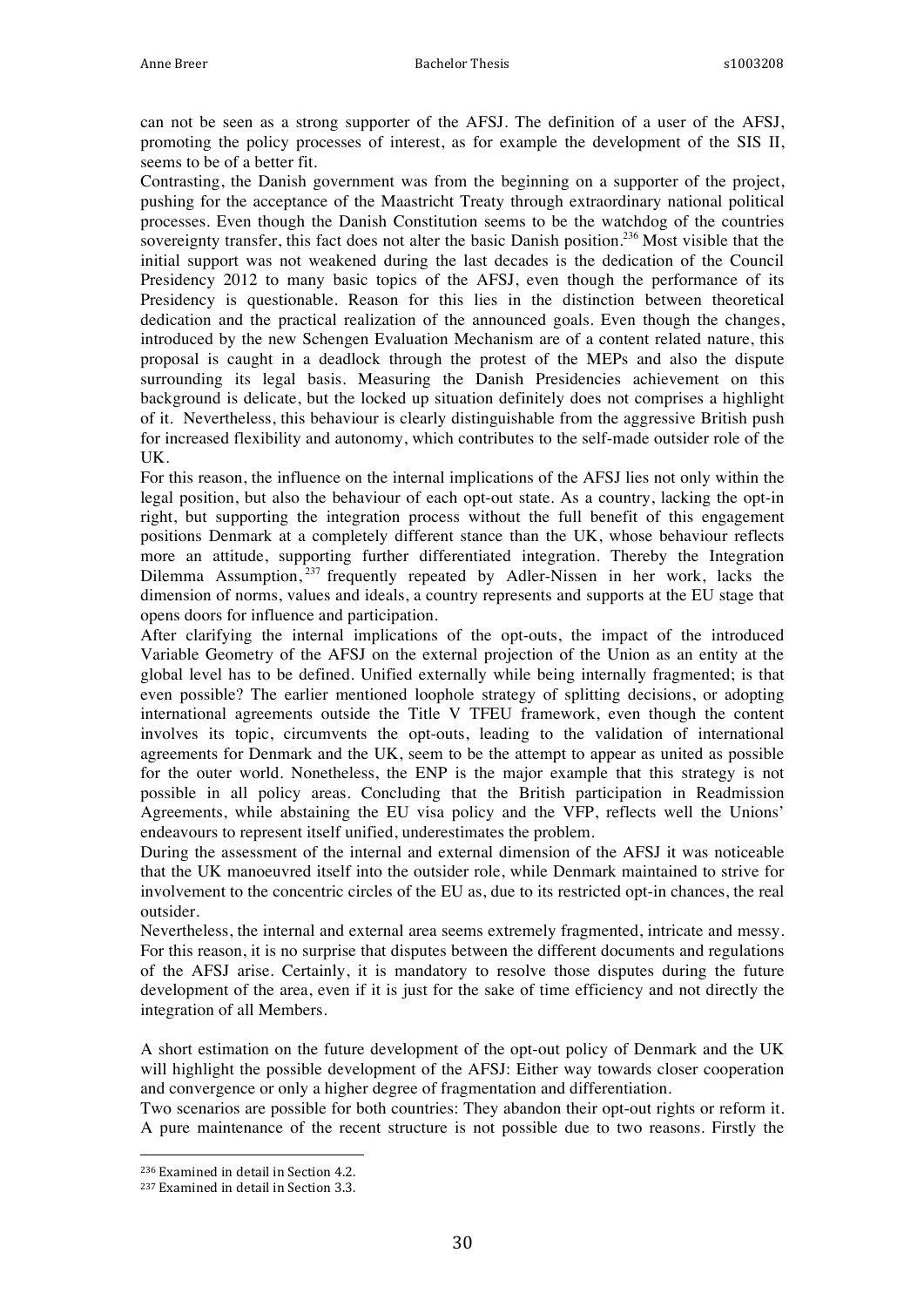demanded British decision by no later than 2014 on the unamended leftovers on criminal and police cooperation asserts pressure on the British government.<sup>238</sup> At this point, a British adoption of the Schengen Agreement seems also extremely unrealistic due to their pegging to their own CTA and implied visa system. Secondly, the missing Danish legal eligibility to participate in the new Eurojust legislation due to its legal basis in Title V TFEU requires action by Denmark.<sup>239</sup> Noticeable for this is that it is impossible to eliminate the repetition of such a legal obstacle in the future if the opt-out structure of the country will not be altered.

As a result, only two directions for both countries are possible: the abolition of the opt-outs or a transformation of those, featuring as many flexible opt-ins and loopholes as possible; also for Denmark.

The first solution pushes the AFSJ towards closer integration of both countries, as reflected in the concept of a 'Multi-Speed Europe'.<sup>240</sup> The second one enhances the pick-and-choose right and the fragmentation of the cooperation under the AFSJ, definable as the concept of 'Europe a la Carte'. $^{241}$ 

A shift towards further fragmentation and differentiation could give rise to spill over effects: the entire attitude of the other Member States could change towards an intelligible demand for the same special treatment as the UK and Denmark enjoy. Even though this remark is of a speculative nature, a movement towards a 'Europe a la Carte' in a Union, struggling nowadays at its very roots of cooperation, could imply resentful implications.

Summarizing, it can be said that the recent opt-out structure under the AFSJ will further complicate the scope of action for the opt-out countries, affecting the efficiency of the policy processes under the AFSJ, internally and externally. For this reason, the recent status quo will not be defendable for the following years.

A last vital aspect, enhancing the focus on the opt-outs, is the questionable degree of flexibility and freedom the Variable Geometry introduced for both countries. The defence of sovereignty to obtain the expected autonomy could be a fallacy. Recently, the two states are not abstaining at all from the AFSJ, as once proclaimed by the Protocols, annexed to the Amsterdam Treaty. During the last ten years, backdoors for cooperation were used by both countries and even newly invented; as the Danish Parallel Agreement strategy illustrates. Beyond that, legal disputes were contested in front of the ECJ, not always for the benefit of the opt-out countries. For this reason, the gains and value of the introduced flexibility do not outweigh the efforts and attempts of both states to take part in the AFSJ, an incipient, but highly developed, innovative and growing policy area, at the very heart of the EU integration and cooperation process.

 <sup>238</sup> Examined in detail in Section 4.1.2.

<sup>&</sup>lt;sup>239</sup> Examined in detail in Section 5.2.1.

<sup>&</sup>lt;sup>240</sup> As further defined in Section 3.1. of this paper.

<sup>241</sup> Ibid.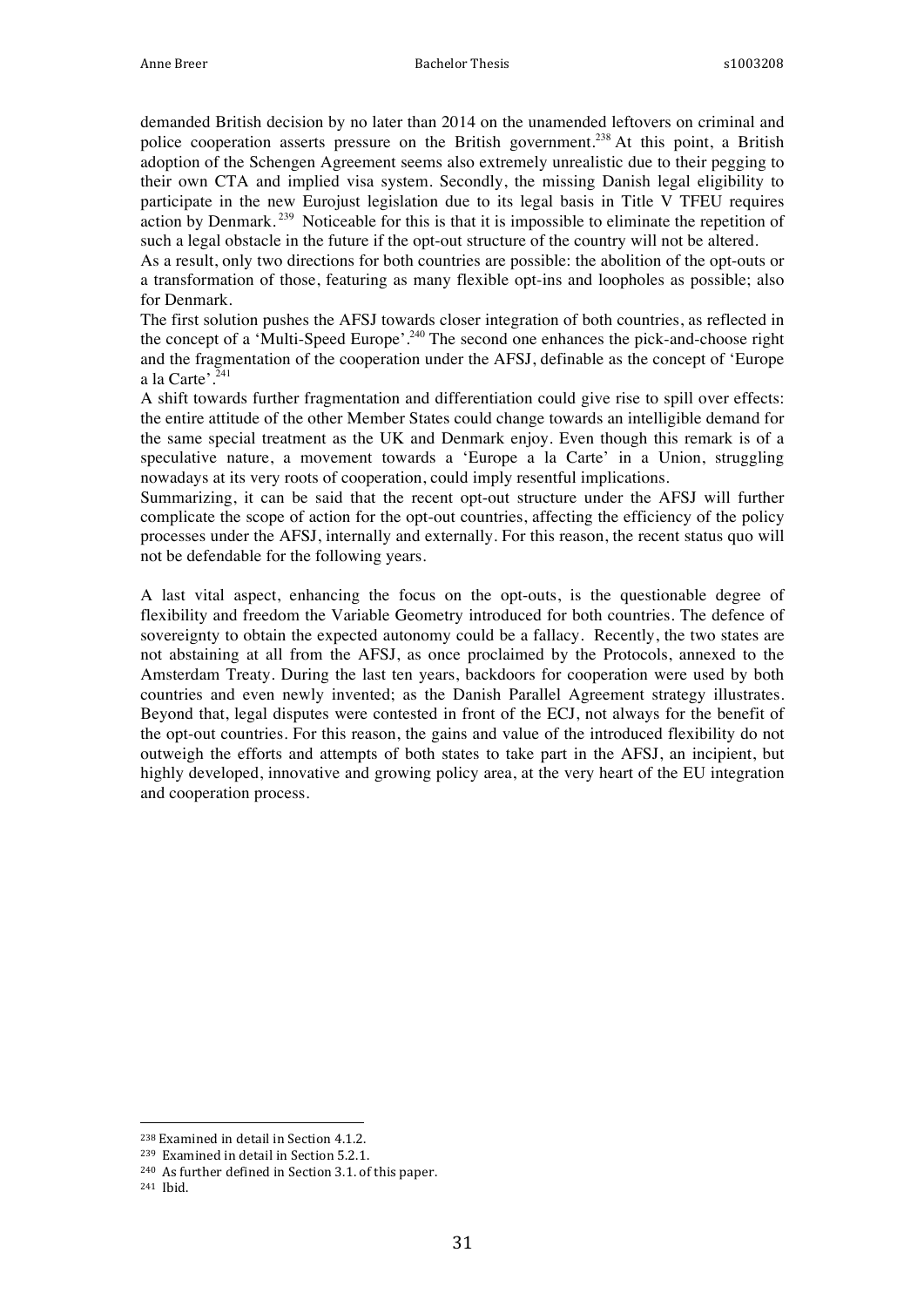#### *Bibliography*

Adler-Nissen, R. (2009). *A Political Sociology of Soveriegnty: Treaty Opt-Outs and the Doxa of an Ever Closer Union.* University of Copenhagen, Department of Political Science. Copenhagen: University of Copenhagen.

Adler-Nisse, R. (2009). Behind the Scenes of Differentiated Integration: Circumventing Opt-Outs in Justice and Home Affairs. *Journal of European Public Policy* , 16<sup>(1)</sup>, 62-80.

Adler-Nissen, R. (2007), Organized Duplicity? When States Opt Out of the European Union, University of Copenhagen.

Adler Nissen, R. Gammeltoft-Hansen, T. (2010). Straightjacket or Sovereignty Shield? The Danish Opt-Out on Justice and Home Affairs and Prospects after the Treaty of Lisbon. In M. Hvidt, *Danish Foreign Poliy Year Book* (pp. 137-162). Copenhagen: Danish Foreign Policy Year Book.

Baker D., Gamble A, Ludlam S; (1994), The Parliamentary Siege of Maastricht 1993: Conservative Divisions and British Ratification, in Parliamentary Affairs, 47(1), pp.37-60.

Brand, Constant (13.10.2011). "Denmark scraps border-control plans". *European Voice*. Retrieved 18 of May 2012. http://www.europeanvoice.com/article/2011/october/denmark-scrapsborder-control-plans/72315.aspx

Craig, P. de Burca, G (2003). *EU Law: Text, Cases and Materials* (3rd Edition ed.). Oxford: Oxford University Press.

Cremona, M. (2008), EU External Action in the JHA: A Legal perspective, EUI Working Paper, Vol 24. 

Denmarks Radio (2009), S og R raser over Lokkes EU-nol. (in Danish). Retrieved on the  $21^{st}$  June of 2012. http://www.dr.dk/Nyheder/Politik/2009/04/14/150742.htm.

Eckes., C. (2011). *Working paper 2011: A European Area of Freedom, Security and Justice: A Long Way Ahead?* Uppsala: Uppsala Universitet.

European Commission - Press Release, Schengen: EU Commission proposes a European approach to better protect citizens' free movement, Brussel, 16. September 2011.

Gibbs, A. (2011), Reasoned Balance in Europe's Area of Freedom, Security and Justice, *European* law Journal, Vol 17 (1), pp.121-137, Blackwell Publishing.

Gogou, D. (2006). Towards a European Approach on Border Management: Aspects Related to the Movement of Persons. In M. Caparini and O. Marenin (Eds.), Borders and Security Governance: Managing Borders in a Globalized World. Zurich: Lit Verlag.

Faull, J., Soreca L. (2008). EU-US Relations in Justice and Home Affairs, in: Bernd Martenczuk/Servaas van Thiel (ed), Justice, Liberty, Security: New Challenges for EU External Relations, VUB Press, Brussels 2008, pp.393-420.

Fletcher, M. (2009). Schengen, the European Court of Justice and Flexibility under the Lisbon Treaty: Balancing the United Kingdoms' Opt-Outs. *European Constitutional Law Review* , 71-89.

Hix, J. (2008). Mixed Agreements in the Field of Judicial Cooperation in Civil Matters: Treaty-Making and Legal Effects, in: Bernd Martenczuk/Servaas van Thiel (ed), Justice, Liberty, Security: New Challenges for EU External Relations, VUB Press, Brussels 2008, p p.211-256.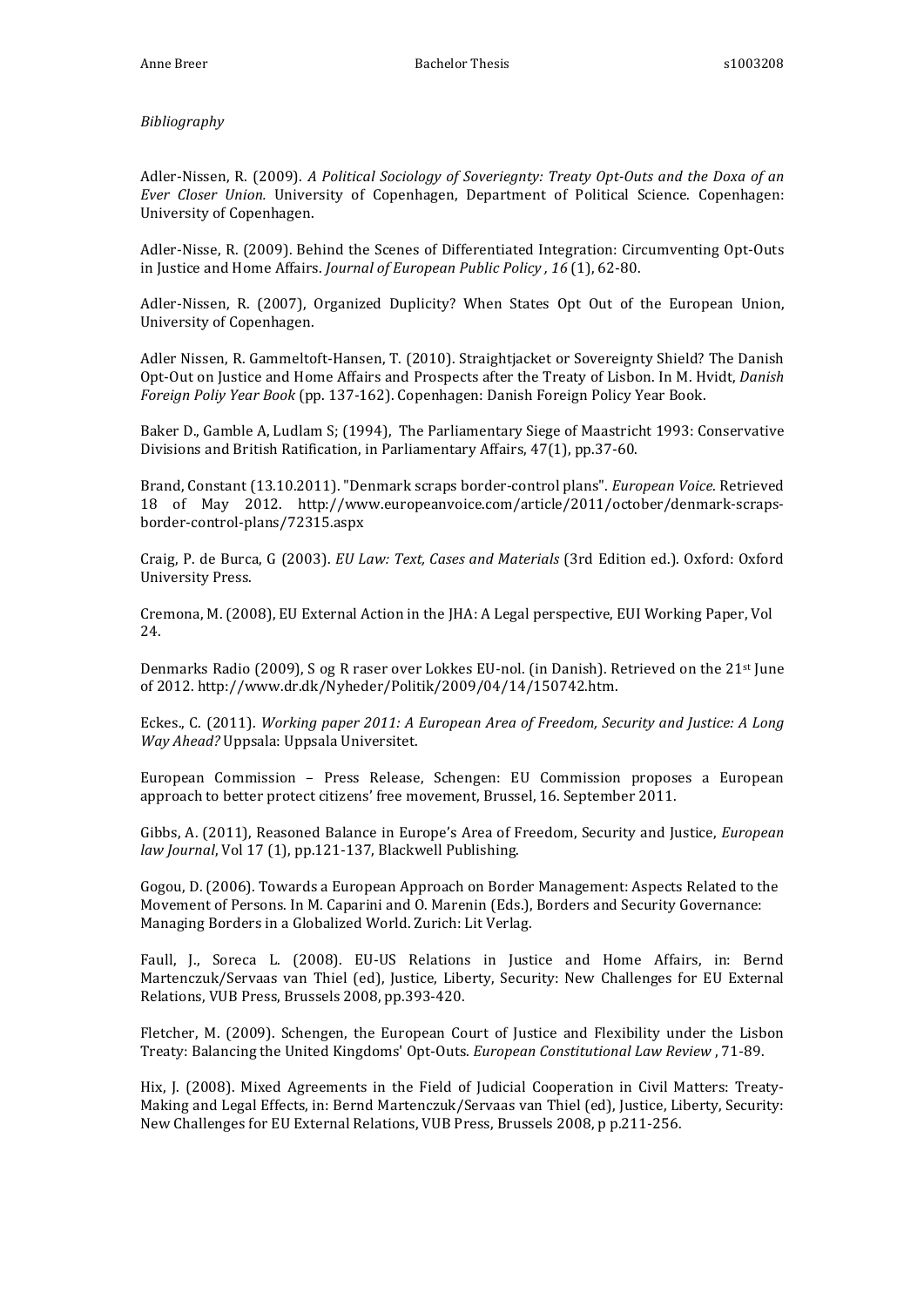House of Lords, European Union Committee (2004). 23rd Report of Session 2003-04 Judicial Cooperation in the EU: the hole of Eurojust Report with Evidence by the Authority of the House of Lords in London: The Stationery Office (p.25).

House of Lords: European Union Committee (2008) 9th Report of Session2007-08. FRONTEX: the EU external borders agency Report with Evidence. *The Authority of the House of Lords London: The Stationery Office.*

Ilkka Laitinen, Memorandum submitted by External Border Agency, Select Committee on the European Union, London: House of Lords, 2 November 2006.

Jeney, P; (2012), The future of Eurojust. Published by Policy Department C: Citizens' Rights and Constitutional Affairs European Parliament.

Jorry, H. (2007) Construction of a European Institutional Model for Managing Operational Cooperation at the EU's External Borders: Is the FRONTEX Agency a decisive step forward? In Challenge Liberty & Security Research Paper No.6.

Krunke., H. (2005). From Maastricht to Edinburgh: The Danish Solution. *European Constitutional Law Review, 1* (3), pp. 339-356.

Kruse, Trauner; (2008.) EC Visa Facilitation Agreements: A New Standard EU Foreign Policy Tool?, in *European Journal of Miaration and Law 10 (2008)* pp.411–438.

Kruse, Trauner; (2008) EC Visa Facilitation and Readmission Agreements: Implementing a New EU Security Approach in the Neighbourhood, in CEPS Working Document No. 290, CASE Network Studies and Analyses No. 363.

Laurse, F. (1994), Denmark and the Ratification of the Maastricht Treaty, in Laurse and Vanhoonacker (eds.), *The Ratification of the Maastricht Treaty* (Dordrecht: Nijhoff; Maastricht: EIPA, 1994), pp. 61-86.

Laurse, F. (2003), Denmark: In Pursuit of Influence and Legitimacy, in Wolfgang Wessels, Andreas Maurer and Jürgen Mittag (eds.), *Fifteen into One? The European Union and Member States.* Manchester: Manchester University Press, 2003, pp.92-114.

Marin, L.; Matera C.; Wessel R. (2010) Ther external dimension of the EU's Area of Freedom, Security and Justice, in C. Eckes and T. Konstadinides, Crime within the Area of Freedom, Security and Justice, Cambrigde University Press, pp. 272-300.

Martenzcuk, B. (2008). Variable Geometry and the external Relations of the EU: Experience of Justice and Home Affairs, in in: Bernd Martenczuk/Servaas van Thiel (ed), Justice, Liberty, Security: New Challenges for EU External Relations, VUB Press, Brussels 2008 pp. 493-525.

Merriam-Webster Dictionary. Retrieved on the 23rd of June, 2012. http://www.merriamwebster.com/

Meunier, S. and Kalypso Nicolaïdis (1999), Who Speaks for Europe? The Delegation of Trade Authority in the EU. ICMS: Journal of Common Market Studies, 37; pp. 477-501.

Miller, V; (2012). The UK 2014 jurisdiction Decision in EU Police and Criminal Justice Proposals, *House of the Common Library.*

Ministry of Foreign Affairs of Denmark, the Council Presidency, *The Priorities of the Danish EU Presidency*, Retrieved on the 13th of June, 2012. http://um.dk/en/politics-anddiplomacy/denmark-in-the-eu/the-danish-eu-presidency-2012/the-priorities-of-the-danish-eupresidency/

Mouritzen, H. Wivel, A. (2005). The Geopolitics of Euro-Atlantic Integration. Routledge.